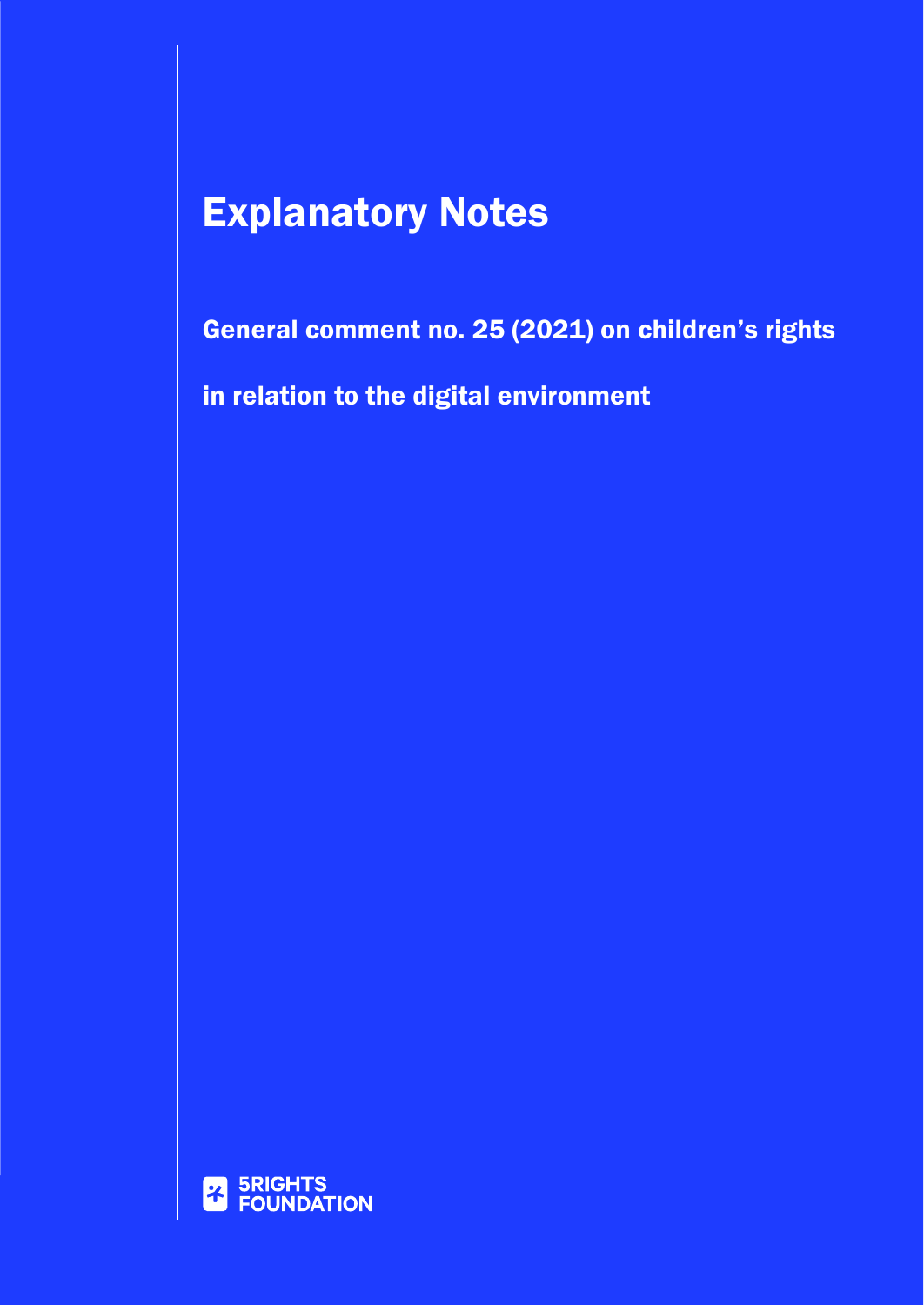The purpose of these explanatory notes is to offer further understanding and provide tangible, real-world examples which illuminate the provisions of [general comment](https://tbinternet.ohchr.org/_layouts/15/treatybodyexternal/Download.aspx?symbolno=CRC%2fC%2fGC%2f25&Lang=en) no. [25,](https://tbinternet.ohchr.org/_layouts/15/treatybodyexternal/Download.aspx?symbolno=CRC%2fC%2fGC%2f25&Lang=en) produced by the UN Committee on the Rights of the Child.

The digital environment covers a vast range of intersecting circumstances and contexts and it is not possible to capture all of them. These notes are intended to anticipate questions and signpost to approaches that have been brought to our attention and reflect the particular concerns that were raised in the course of research and drafting.

The text is drawn from contributions made to the UN Committee on the Rights of the Child by expert groups, children, members of the 5Rights steering group and the 142 submissions to the consultation and workshops with 709 children in 28 countries. While these Explanatory Notes and the contributions that fed into them do not have the authority of the general comment itself, they provide more contextual insight, and we remain grateful to every contributor for their invaluable input.

Many submissions referenced the significance of Covid-19. While the pandemic accelerated some children's adoption and use of digital technologies and extended their interactions and time spent online, children's reliance on the digital world predated and will continue long after the effects of the pandemic. Covid-19 increased children's reliance on multiple digital technologies to exercise their basic rights to education, information, and participation. However, the pandemic also threw a spotlight on a digital divide which exists between the digital "haves" and the digital "have nots", both within countries and between them. The pandemic has exacerbated and therefore widened pre-existing educational inequalities, and these remain a concern both for the short and longer term. One question was repeatedly put forward, how much longer will it be before access to digital technologies will be considered a fundamental right for every child?

As digital technologies impact on children's lives in ever increasing ways, it is vital to consider the *full spectrum of children's rights* against the *full range of the impacts* of digital technology, both now and into the future. General comment no. 25 does just that.

The numbering of the Explanatory Notes mirrors the paragraphs of general comment no. 25. It does not replace the general comment and is limited to explanations and examples that relate to the general comment text. We hope over the months ahead that others will help add to add to the best practice examples and we ask readers, particularly those colleagues in the Global South, to support us in the effort of making this a richer and more representative document.

5Rights Steering Group March 2021

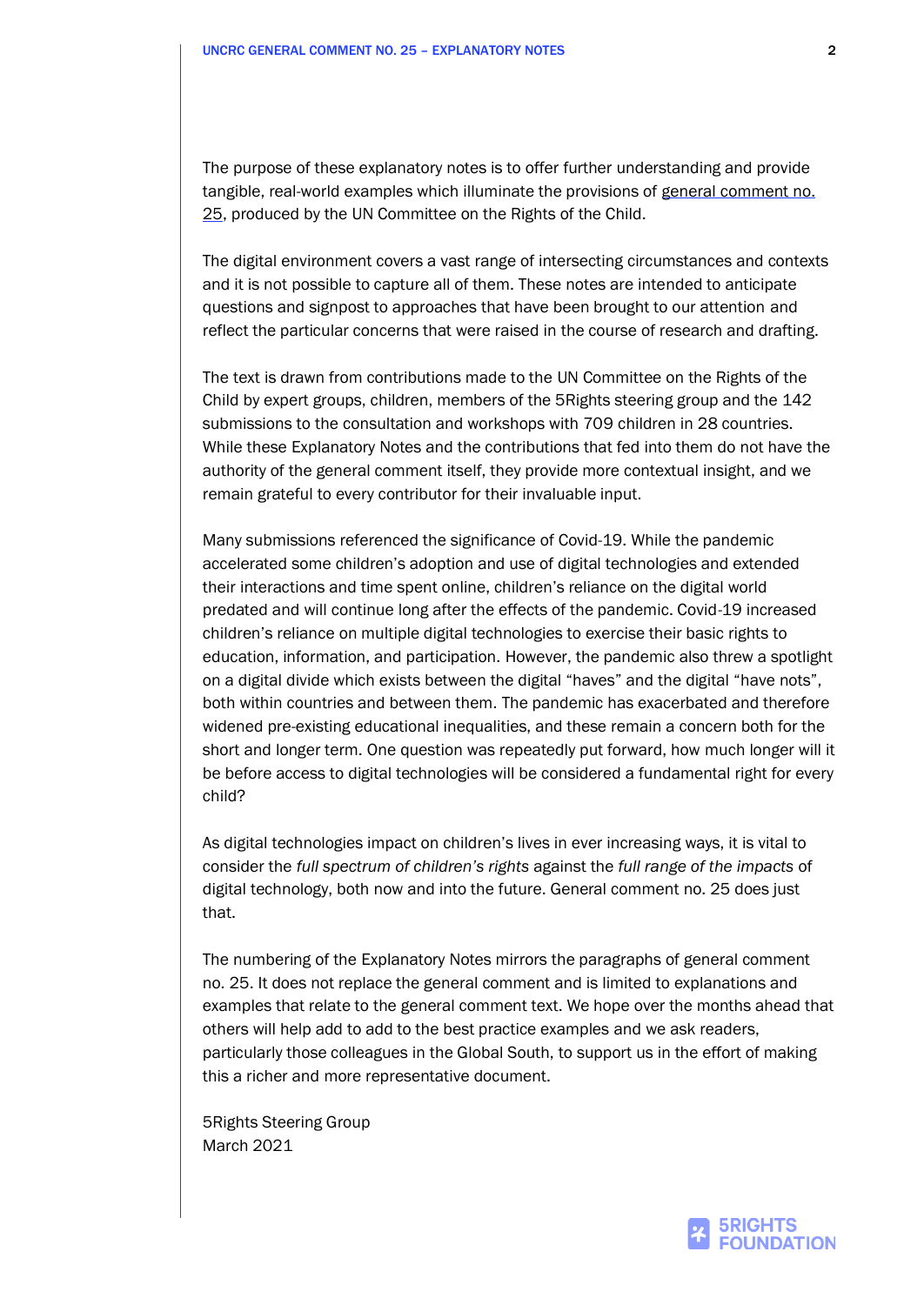# Explanatory Notes

## I. Introduction

- 1. Over 1000 children were consulted during the drafting of this general comment. They have contributed t[o In Our Own Words,](https://5rightsfoundation.com/In_Our_Own_Words_Young_Peoples_Version_Online.pdf) a children's version of the comment, and a summary of their views can be found in [Our Rights in a Digital World.](https://5rightsfoundation.com/uploads/Our%20Rights%20in%20a%20Digital%20World.pdf) Their views have been taken into account by the UN Committee on the Rights of the Child and are reflected in general comment no. 25.
- 2. Definitions of the listed technologies can be found in the glossary (Appendix 1). Many people consider the digital environment to be what happens on a computer or smart phone and in a rather obvious way it is. But the digital environment is a continuously and rapidly evolving and complex environment which involves many interconnected technologies, some of which may be in a child's hands while others are not directly possessed by them but still impact on their lives. Children's rights will in the future be impacted by technologies that do not currently exist.

Moreover, even if an individual child is not a user of a particular digital technology, their rights may be impacted by virtue of it being used by others. The list provided in Appendix 1 illustrates the breadth of the digital technologies that make up the digital environment, but it is not comprehensive. Children's rights are relevant in respect of all actions and impacts of the digital environment, whether listed or not, and to all current or future digital technologies.<sup>1</sup> Given the pace of technological change and evolution, and the challenges that accompany such changes, it is highly likely that 'new' future technologies will continue to impact children's rights in a multitude of ways. In that sense this general comment should be viewed as a guide to the interpretation of the Convention on the Rights of the Child to be used on a continuing journey, rather than being a travelogue for the here and now.

3. Children who live in connected societies are finding that technology mediates and impacts most areas of their lives. Increasingly, governments may use AI to allocate resources or services, or distribute and provide access to them. For example, in South Africa, relief grants for families impacted by Covid-19 can only be applied for electronically.<sup>2</sup> Remote learning platforms may be used for teaching, or perhaps, a 'smart' ID card or biometric system may be used to identify a child on public transport or to allow them to enter a building. Children are also using many products and services that connect them to family, friends and others. These products are often designed for adults and have commercial purposes including data processing and features that may adversely impact a child's experience or violate their rights.

<sup>1</sup> For resources on the evolving nature of the digital environment, see for example,<https://www.cigionline.org/>

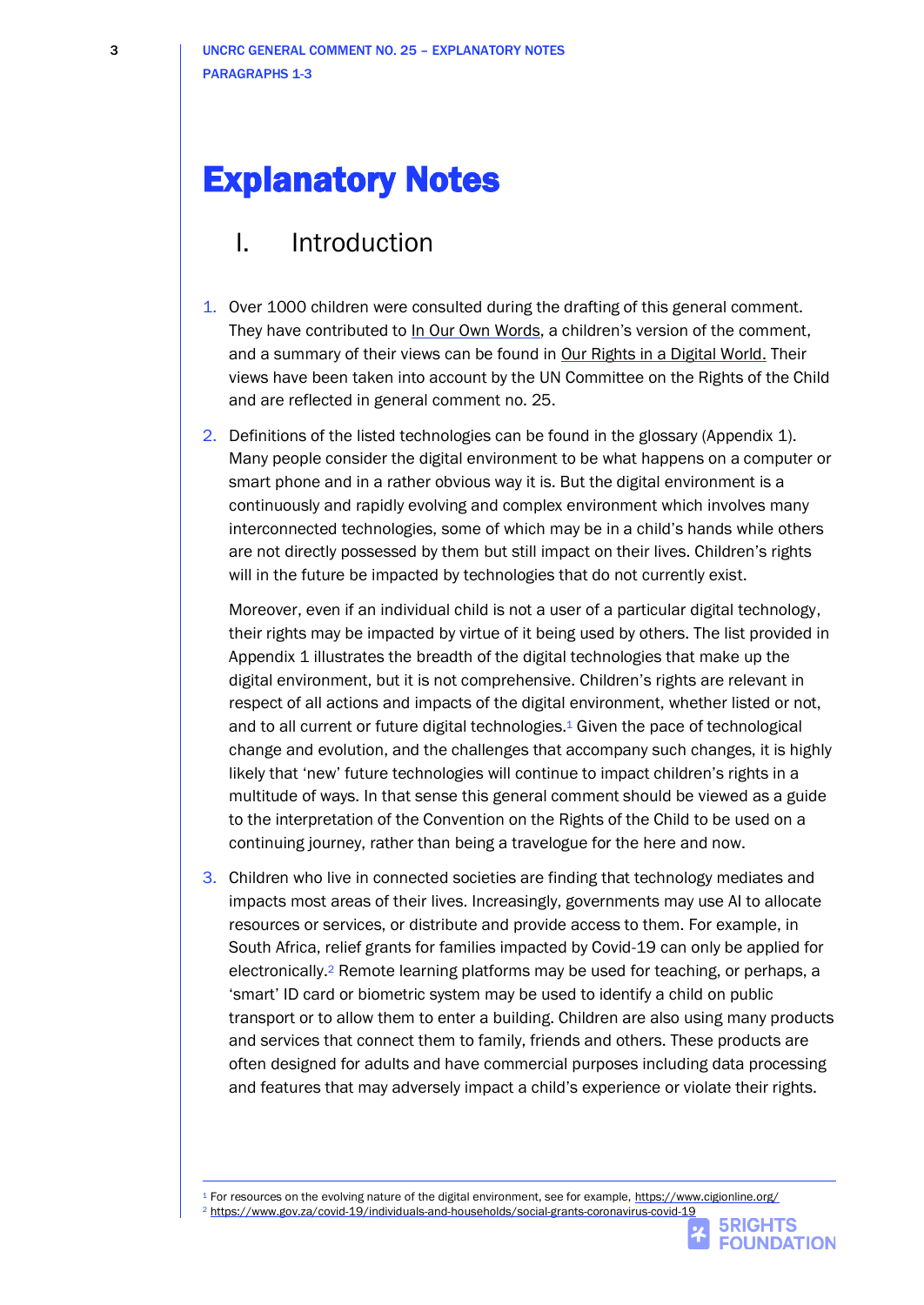Equally, technological systems can be used to spread knowledge or distribute services to children in ways that benefit them and enhance or strengthen their rights. Technologically-mediated services can bring genuine opportunities to improve inclusion and to overcome inequality or disadvantage. But even here the systems may be only partially understood by their users and can therefore introduce both unknown, and known, risks. For example, in Australia the use of AI to detect welfare fraud proved inaccurate and caused many families to have their payments revoked.<sup>3</sup> The ways in which similar AI systems process information and make decisions is often opaque to the very people impacted by these technologies. AI is also commonly used in recruiting4: making automated judgements of applicants' suitability for a job or educational opportunity, or life altering decisions made in the justice system. It is not always the case that children, or their parents, are aware of the impact of automated technologies. As a consequence, many children feel anxious about whether the digital world can be trusted.

4. Having meaningful, safe access to digital technologies can support a child to flourish.<sup>5</sup> Digital technologies allow children to connect with each other to peruse their interests, can help them access services and environments that contribute to their development, and is an environment in which they can participate in civic and cultural life. For example, as referenced earlier, at the first peak of the pandemic in 2020, 1.6 billion school children around the world could not attend school.<sup>6</sup> While children with access to the digital world were able to participate in remote learning, for many children who had no access or compromised access (sharing devices, limited data), learning opportunities were curtailed. Access inequalities (or a lack of equitable digital inclusion) contribute to already existing educational inequalities.<sup>7</sup>

Access alone is not sufficient. Children must have safe, trusted means to use technologies in ways which enable them to realise their rights, while mitigating the risks that accompany such access.

## "Currently we are not using any of the digital technology to express ourselves but would like to if we have knowledge or access to it in the future"

Ethiopia, age and gender unknown<sup>8</sup>

5. General comment no. 25 does not emerge from a vacuum. There has already been a significant contribution to the examination of the intersection of technology and human rights. This general comment draws on that expertise and experience, including foundational UN documents such as the UN Guiding Principles on



<sup>3</sup> <https://www.theguardian.com/technology/2019/oct/16/automated-messages-welfare-australia-system>

<sup>4</sup> <https://www.bbc.co.uk/news/business-55932977>

<sup>5</sup> [https://www.unicef.org/csr/css/UNICEF\\_CRB\\_Digital\\_World\\_Series\\_ACCESS.pdf](https://www.unicef.org/csr/css/UNICEF_CRB_Digital_World_Series_ACCESS.pdf)

<sup>6</sup> [https://www.weforum.org/agenda/2020/12/covid19-education-innovation-outcomes](https://www.weforum.org/agenda/2020/12/covid19-education-innovation-outcomes/)

<sup>7</sup> [https://unctad.org/system/files/official-document/dtlinf2020d1\\_en.pdf](https://unctad.org/system/files/official-document/dtlinf2020d1_en.pdf)

<sup>8</sup> [Our Rights in a Digital World,](https://5rightsfoundation.com/uploads/Our%20Rights%20in%20a%20Digital%20World.pdf) p. 10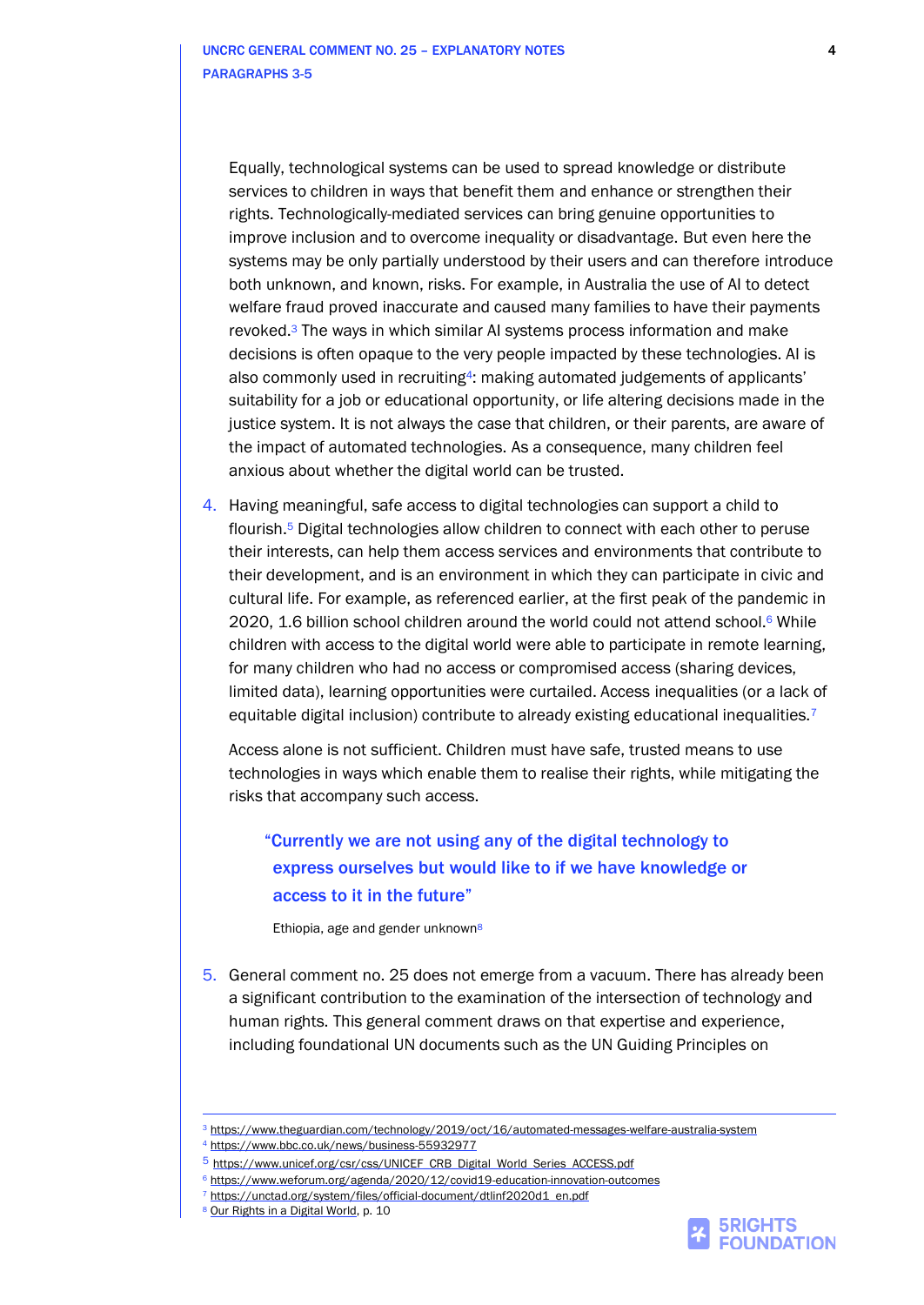Business and Human Rights<sup>9</sup>, and strengthens it further through wide-ranging consultations to examine the particular implications for the human rights of children in relation to business,<sup>10</sup> and by drawing on other UN documents. Particular note should be made of the consultation with children.<sup>11</sup>

- 6. General comment no. 25 refers to other general comments and Optional Protocols to the Convention on the Rights of the Child that provide additional detail on particular subject matters,<sup>12</sup> notably:
	- General comment no. 2: The Role of Independent National Human Rights Institutions in the Protection and Promotion of the Rights of the Child
	- General comment no. 5 (2003): General Measures of Implementation of the Convention on the Rights of the Child
	- General comment no. 7 (2005): Implementing child rights in early childhood
	- General comment no. 9 (2006): The rights of children with disabilities
	- General comment no. 14 (2013) on the right of the child to have his or her best interests taken as a primary consideration (art. 3, para. 1)
	- General comment no. 16 (2013) on State obligations regarding the impact of the business sector on children's rights
	- General comment no. 17 (2013) on the right of the child to rest, leisure, play, recreational activities, cultural life and the arts (art. 31)
	- General comment no. 19 (2016) on public budgeting for the realization of children's rights (art. 4)
	- General comment no. 20 (2016) on the implementation of the rights of the child during adolescence
	- General comment no. 21 (2017) on children in street situations
	- General comment no. 24 (2019) on children's rights in the child justice system
	- Guidelines regarding the implementation of the Optional Protocol to the Convention on the Rights of the Child on the sale of children, child prostitution and child pornography  $(2019)^{13}$

[https://tbinternet.ohchr.org/\\_layouts/15/treatybodyexternal/TBSearch.aspx?Lang=en&TreatyID=5&DocTypeID=11](https://tbinternet.ohchr.org/_layouts/15/treatybodyexternal/TBSearch.aspx?Lang=en&TreatyID=5&DocTypeID=11) 13 [https://www.ohchr.org/Documents/HRBodies/CRC/CRC.C.156\\_OPSC%20Guidelines.pdf](https://www.ohchr.org/Documents/HRBodies/CRC/CRC.C.156_OPSC%20Guidelines.pdf)

**5RIGHTS FOUNDATION** 

<sup>9</sup> HR/PUB/11/0[4 https://www.ohchr.org/documents/publications/guidingprinciplesbusinesshr\\_en.pdf](https://www.ohchr.org/documents/publications/guidingprinciplesbusinesshr_en.pdf)

<sup>10</sup> <http://childrenandbusiness.org/>

<sup>11</sup> [Children's Consultation report](https://5rightsfoundation.com/uploads/Our%20Rights%20in%20a%20Digital%20World.pdf)

<sup>12</sup> Accessed here: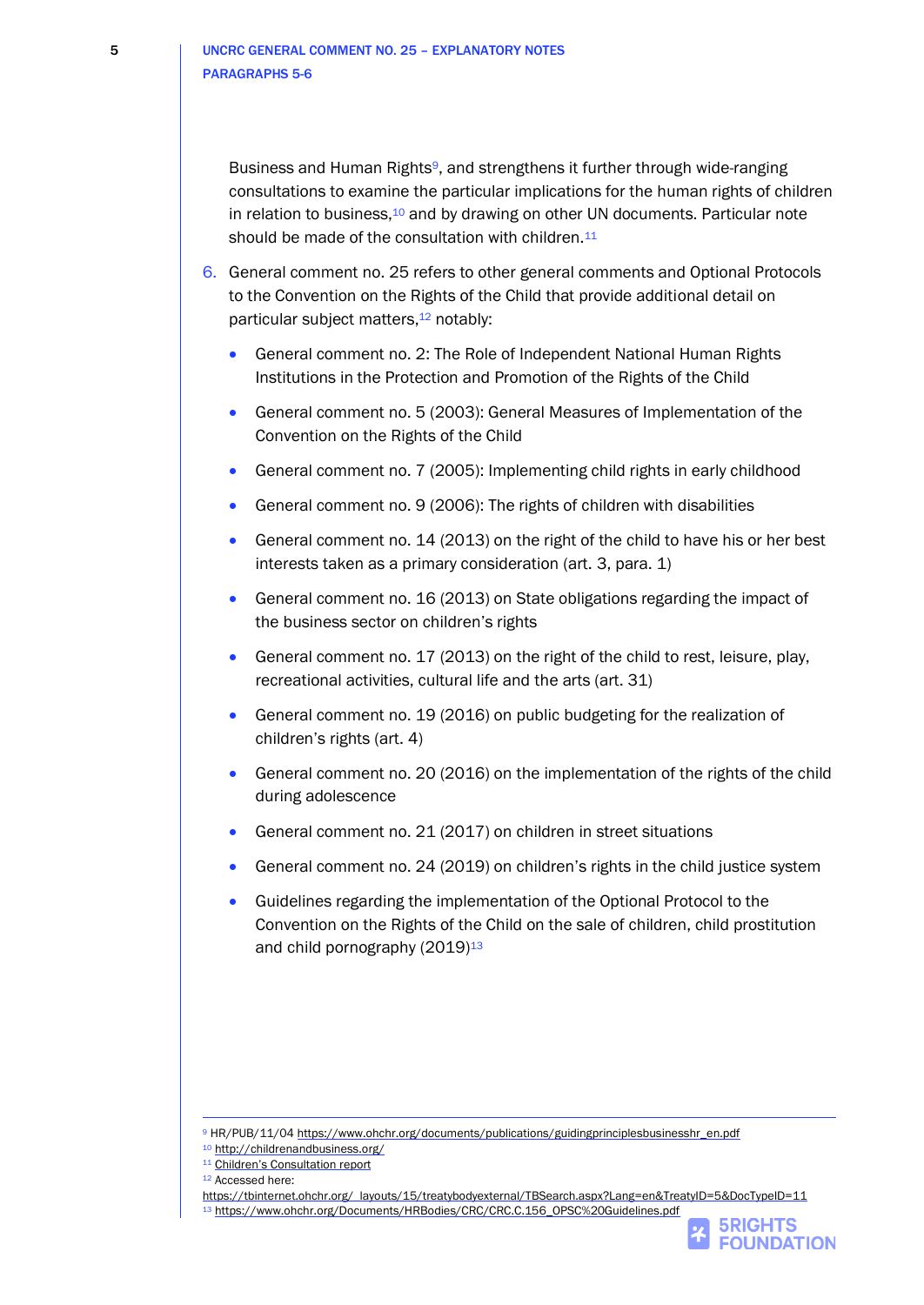## II. Objective

7. General comment no. 25 sets out how children's rights apply in the digital environment. It will help states to understand what steps are necessary to respect protect and fulfil children's rights in all environments including the digital environment.

## III. General principles

8. The four following rights in the Convention have been identified in the Convention on the Rights of the Child as general principles that must be taken into account in the implementation of all other rights and in respect of all aspects of children's interactions with digital services and products.

### A. Non-discrimination

9. Increasingly, children need to have access to digital technology in order to develop and flourish. States need to undertake specific programmes to ensure equitable access, including for children who might not have broadband or devices at home. For example, Project Isizwe provides dedicated WiFi hotspots at Curro schools in South Africa.<sup>14</sup> Children also need the skills to use the technology provided.

States must include, within National Action or Development Plans, a roadmap for addressing and bridging any digital inequalities, especially for girls, children from poorer communities, children in rural and/or remote areas, and children who lack relevant content online, particularly in languages other than English. Where possible, states should impose universal access obligations, and ensure children have access to affordable or free data plans so they can complete educational assignments and participate. Where children are unlikely to have private and personal access to digital devices and the digital environment, governments should make provision for public access. However, public or shared access to digital devices and the digital environment will rarely be an appropriate longer-term alternative to private and individual access. While states vary in their capacity to provide digital access to the general public, the point is the children, and especially particular subgroups of children, should not be discriminated in the planning and delivery of such services.

10.Discrimination can take many forms. Some children are wholly excluded from participating in digital environments; for example, girls who face restrictions in their societies may also be restricted from accessing the digital environment.<sup>15</sup>

### "Girls seem to have less access to internet than boys… There is a

<sup>14</sup> <https://www.commscope.com/globalassets/digizuite/470-300-cs-project-isizwe.pdf>

<sup>15</sup> <https://plan-international.org/education/bridging-the-digital-divide>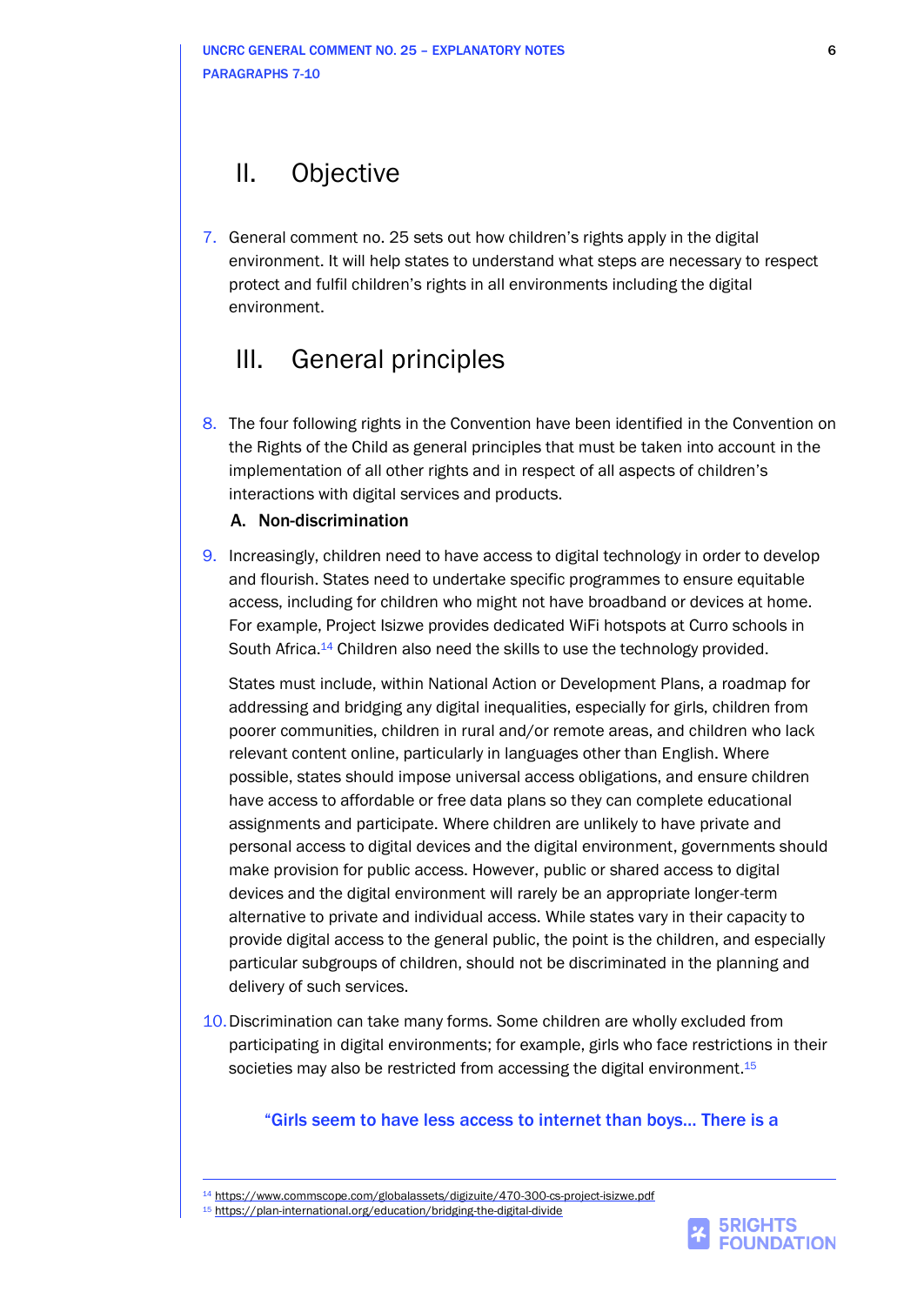discrimination in access based on gender… Girls do not actually own their own phone and have limited access to the internet compared to boys, who might access it through the internet cafes that are generally only for boys."

Jordan, workshop facilitator's notes<sup>16</sup>

In some contexts, children have been forced out of digital environments through online abuse17, or they can be discriminated against by virtue of the assumptions and decisions of larger digital systems which can lead to structural or indirect discrimination (for example, the use of an algorithm to grade exams in the UK in 2020, which disproportionally lowered the grades of students from lower-income areas against their teachers' predictions).<sup>18</sup>

11.Discrimination in all forms must be tackled, whether perpetrated by individual actors, an institution or as a result of the digital ecosystem itself. The committee calls on states to take proactive measures in policy and legislation to promote equal access to the internet and digital technologies for all children.

#### B. Best interests of the child

- 12.The 'best interests of the child' is a principle that must be applied to decisions that affect children in the digital environment. When there are competing interests between, for example, adults' rights to online freedom of expression and children's rights to privacy, states must ensure that the best interests of the child or children are a 'primary consideration'. For example, the UK Information Commissioner states in relation to children's data protection that "*it is unlikely however that the commercial interests of an organisation will outweigh a child's right to privacy*". 19 The principle can also be applied to help determine responses to situations where there are tensions between children's different rights, for example, the child's rights to freedom of association through online forums, against the child's right to protection from cyberbullying or exploitation. Wherever possible, the determination of what is in a child's best interests should also take full account of the child's own views.<sup>20</sup>
- 13.Children should be given a voice in determining the best interest of the child. The focus of policymakers and civil society is often exclusively on child protection in the digital environment, but children have a wide range of rights and all their rights including those to participation, freedom of information and freedom of thought

<sup>18</sup> <https://www.technologyreview.com/2020/08/20/1007502/uk-exam-algorithm-cant-fix-broken-system/>

<sup>20</sup> <https://digitalfuturescommission.org.uk/blog/the-best-interests-of-children-in-the-digital-world/>

<sup>&</sup>lt;sup>16</sup> [Our Rights in a Digital World,](https://5rightsfoundation.com/uploads/Our%20Rights%20in%20a%20Digital%20World.pdf) p. 13

<sup>17</sup> [Our Rights in a Digital](https://5rightsfoundation.com/uploads/Our%20Rights%20in%20a%20Digital%20World.pdf) World, p. 17

<sup>19</sup> [https://ico.org.uk/for-organisations/guide-to-data-protection/key-data-protection-themes/age-appropriate-design-a](https://ico.org.uk/for-organisations/guide-to-data-protection/key-data-protection-themes/age-appropriate-design-a-code-of-practice-for-online-services/1-best-interests-of-the-child/)[code-of-practice-for-online-services/1-best-interests-of-the-child/](https://ico.org.uk/for-organisations/guide-to-data-protection/key-data-protection-themes/age-appropriate-design-a-code-of-practice-for-online-services/1-best-interests-of-the-child/)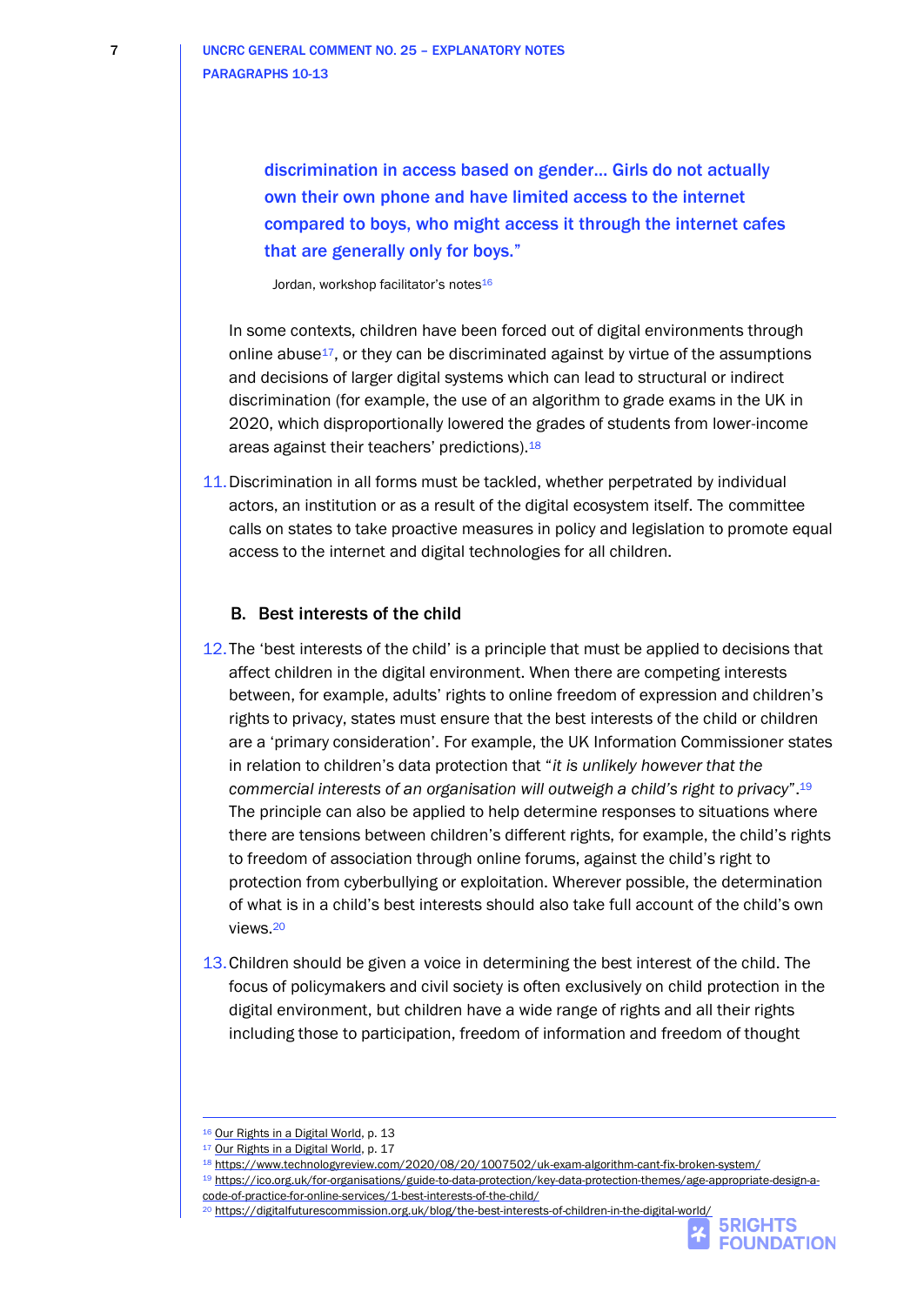must also be considered. Children must also be consulted and are often very clear about how they would like their digital world to embody their rights.

"Technology is very important, and it will continue to be in the future… The world is moving forward, and so we must do the same."

Croatia, girl, 12<sup>21</sup>

#### C. Right to life, survival and development

- 14.There are significant numbers of known and emerging risks to children facilitated or enhanced by digital technologies. States must take all measures to prevent risk and protect children from harm that may impact on their emotional development or physical survival. States should mandate routine risk assessment from service providers to identify risk under the four Cs (Content, Contact, Conduct and Contract<sup>22</sup>) and put all necessary measures in place to mitigate those risks. Many states have introduced legislative and regulatory regimes to deal with specific or groups of risks. For example, 150 countries have refined or implemented new antichild sexual abuse material (CSAM) laws in the past  $15$  years<sup>23</sup>, and the European Commission has produced a Code of Conduct on illegal online hate speech.<sup>24</sup>
- 15.Children need direct and ongoing interaction with their parents or caregivers and other family members, especially at an early age. Face to face and physical contact is vital for all aspects of their development. Use of online devices and screen based activities must not be a substitute from such contact. Training for parents and carers to understand child development and how digital technologies impact on development should be provided, rooted in reputable, evaluated research across all age groups such as the Digital Childhood Report<sup>25</sup>, which considers the needs and autonomy of various age groups in their interaction with the digital environment.

#### D. Respect for the views of the child

16.Children are early and enthusiastic adopters of digital technologies. States should seek and take account of children's views about matters that affect them including on how to enhance the opportunities the digital environment affords, and how it can help them develop the skills and opportunities to participate in cultural and civic life. 26



<sup>&</sup>lt;sup>21</sup> [Our Rights in a Digital World,](https://5rightsfoundation.com/uploads/Our%20Rights%20in%20a%20Digital%20World.pdf) p. 4

<sup>22</sup> <https://www.riskyby.design/the-risks>

<sup>23</sup> <https://www.icmec.org/csam-model-legislation/>

<sup>&</sup>lt;sup>24</sup> [https://ec.europa.eu/info/policies/justice-and-fundamental-rights/combatting-discrimination/racism-and-](https://ec.europa.eu/info/policies/justice-and-fundamental-rights/combatting-discrimination/racism-and-xenophobia/eu-code-conduct-countering-illegal-hate-speech-online_en)

[xenophobia/eu-code-conduct-countering-illegal-hate-speech-online\\_en](https://ec.europa.eu/info/policies/justice-and-fundamental-rights/combatting-discrimination/racism-and-xenophobia/eu-code-conduct-countering-illegal-hate-speech-online_en)

<sup>&</sup>lt;sup>25</sup> <https://5rightsfoundation.com/uploads/digital-childhood---final-report.pdf> 26

[https://violenceagainstchildren.un.org/sites/violenceagainstchildren.un.org/files/documents/publications/10\\_cases\\_of](https://violenceagainstchildren.un.org/sites/violenceagainstchildren.un.org/files/documents/publications/10_cases_of_child_participation_report.pdf) [\\_child\\_participation\\_report.pdf](https://violenceagainstchildren.un.org/sites/violenceagainstchildren.un.org/files/documents/publications/10_cases_of_child_participation_report.pdf)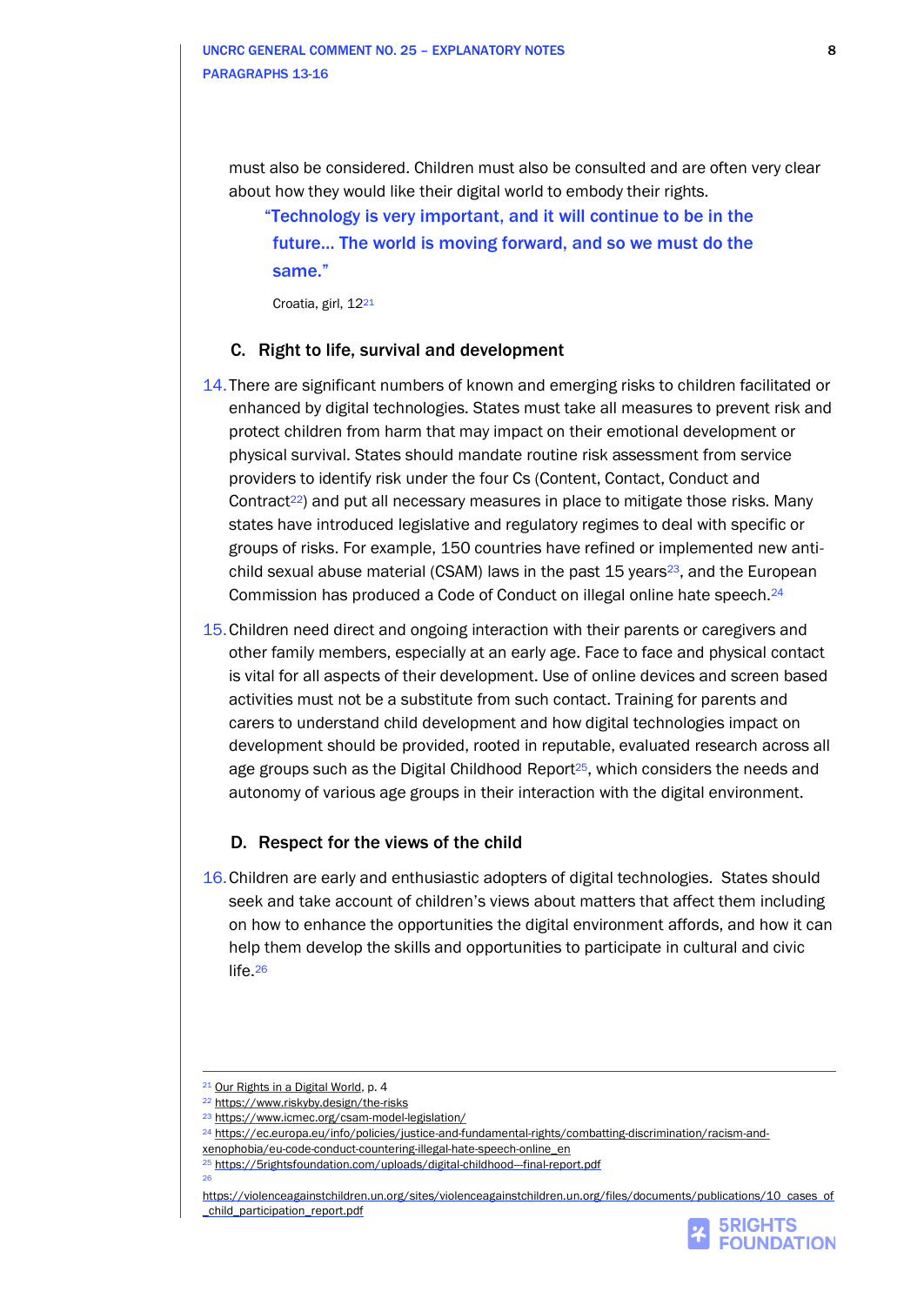"Digital technology plays a role because with [its] help... we can connect ourselves to the world and we can make an identity in the world."

Pakistan, boy, 1327

17.Legislators, businesses and organisations that create, deliver and govern the digital world should consult with children. Children often have strong views and creative ideas about how to maximise the benefits and minimise the harms of the digital world and can make a positive contribution to a rights-respecting digital environment.

"Every website should make it mandatory to start your account as private and you can decide to make what public whenever you want."

Young person, UK

18.Digital technology itself can be used to consult with children. For example, the children's version<sup>28</sup> of this general comment was developed through virtual workshops and an online survey with open questions. This allowed us to quickly and easily consult and reach 215 children from 28 countries.

Consulting with children digitally must not result in violations of their privacy. Neither should they be punished for their views or obliged to reveal their thoughts. Children without access to digital technologies should not be excluded from participating in similar consultations: they also have views about how the digital world might help them realise their rights.<sup>29</sup>

As a prior condition of meaningful engagement with children, it may be necessary to inform or educate children about digital technologies or their rights. 30

<sup>&</sup>lt;sup>27</sup> [Our Rights in a Digital World,](https://5rightsfoundation.com/uploads/Our%20Rights%20in%20a%20Digital%20World.pdf) p. 7

<sup>&</sup>lt;sup>28</sup> [https://5rightsfoundation.com/In\\_Our\\_Own\\_Words\\_Young\\_Peoples\\_Version\\_Online.pdf](https://5rightsfoundation.com/In_Our_Own_Words_Young_Peoples_Version_Online.pdf)

<sup>29</sup> <https://www.coe.int/en/web/children/participation>

<sup>30</sup> <https://digitalfuturescommission.org.uk/wp-content/uploads/2020/10/Children-and-Young-Peoples-Voices.pdf>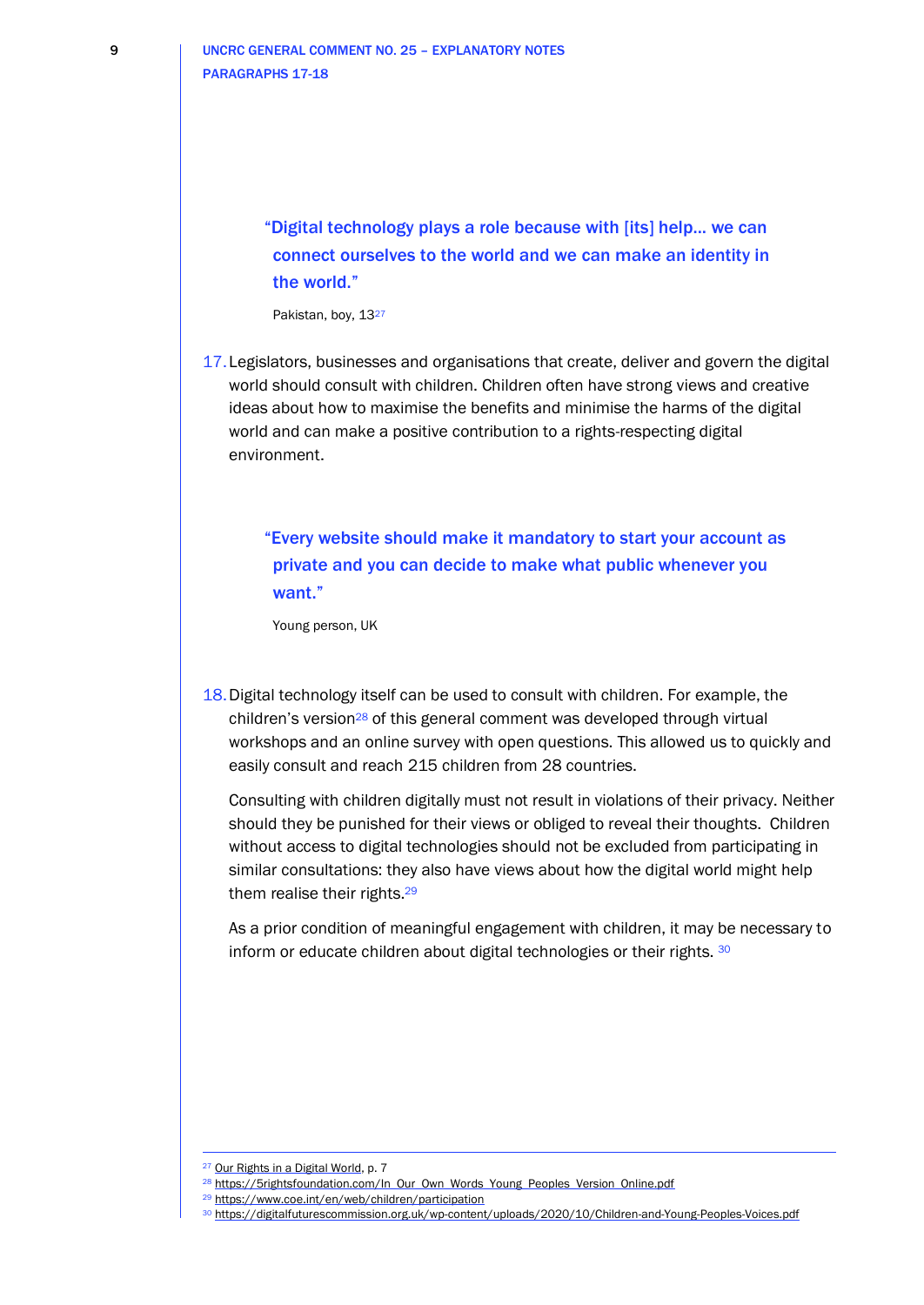## IV. Evolving capacities

19.Children's capacities and levels of understanding evolve throughout their childhood, and are influenced by their context, experience, expectations and opportunities. Children's active engagement with digital technologies can help them to develop their capacities in relation to a broad range of information, facilitating their learning, sharing of experience and participation in their community in ways that can reinforce and enable their growth and understanding. Being in contact with other people, including other children, supports their agency, self-worth and belonging, and spurs them on in their own development. Not all children or contexts are the same. The way they use and experience the digital environment will change according to their context and evolving capacities.

Researchers and policymakers are still debating the pros and cons of the impact of technology on child development. Many countries have established guidelines on children's technology use, though most of these focus on protection and more attention is needed to guidance on obtaining the benefits of access.<sup>31</sup> Industry age restrictions can be poorly signposted, inconsistent or differently applied by different platforms. They may also be poorly upheld or driven by commercial considerations which bear little relation to children's level of development and understanding. These can result in wide-spread age-inappropriate content and contact being offered to children of all ages.

States should take all possible measures to ensure that children of different ages are encouraged not to engage with products and services that are inappropriate for their age. For potentially harmful content, age rating, systems which identify what age or age range a product or service may be suitable– for example, the Pan European Game Information (PEGI) system indicates the minimum age that a video game is deemed suitable for, based on content such as violence, sexual content, or bad language.<sup>32</sup> Such tools should not prevent children accessing content for the general public, nor unduly narrow the range and diversity of content they can access, nor prevent them from accessing particular content that they need to enjoy their civil rights and freedoms.

However, States should not concentrate solely on content – but consider the pressures and behaviours that services demand of children. Guides to these pressures including UNICEF's AI for children33, and 5Rights Foundation's Risky by

[https://www.oecd.org/officialdocuments/publicdisplaydocumentpdf/?cote=EDU/WKP%282019%293&docLanguage=E](https://www.oecd.org/officialdocuments/publicdisplaydocumentpdf/?cote=EDU/WKP%282019%293&docLanguage=En) [n](https://www.oecd.org/officialdocuments/publicdisplaydocumentpdf/?cote=EDU/WKP%282019%293&docLanguage=En)

31



<sup>32</sup> <https://pegi.info/page/pegi-age-ratings>

<sup>33</sup> <https://www.unicef.org/globalinsight/featured-projects/ai-children>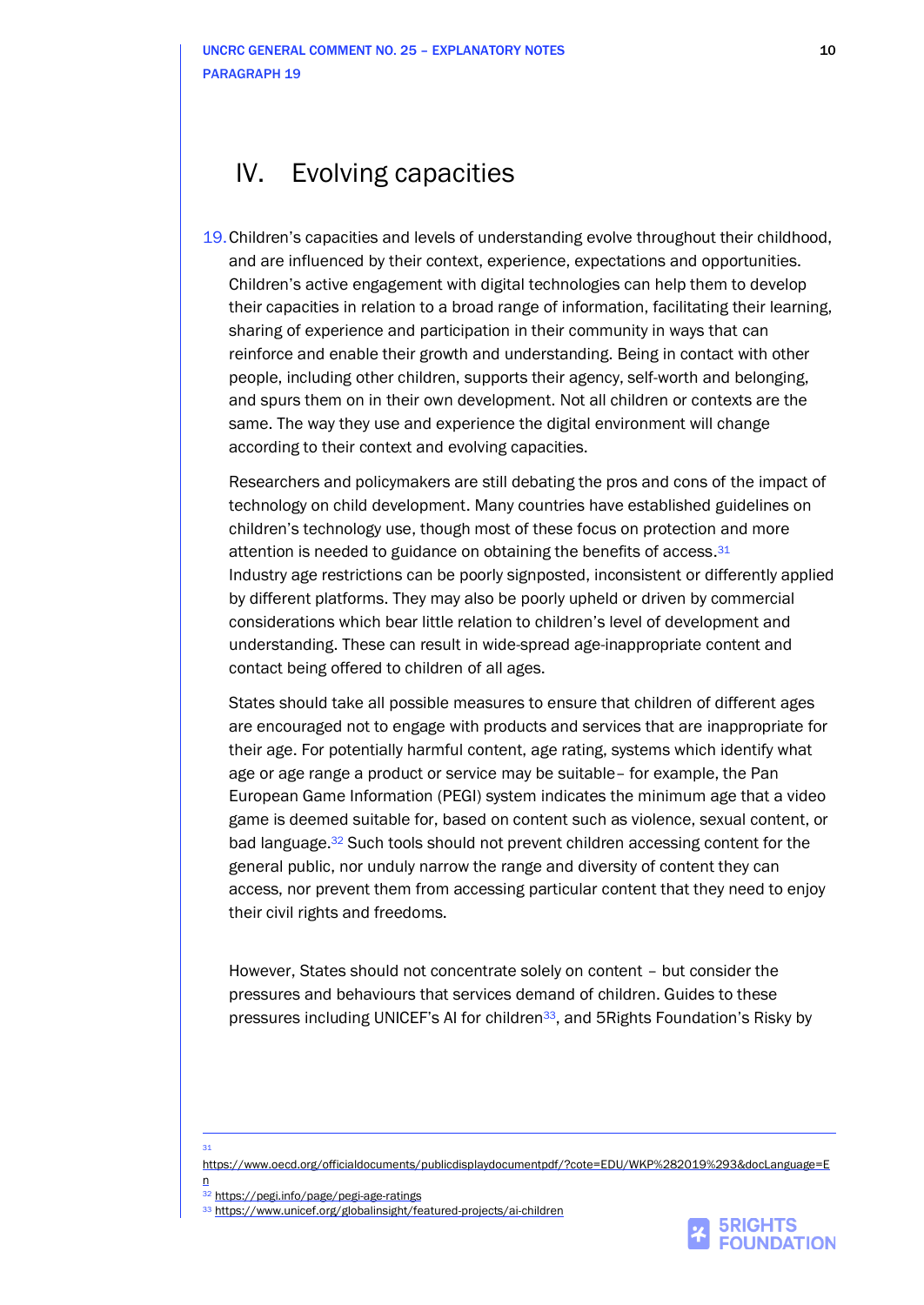Design34, suggest the use of child impact assessments as part of development of products and services as exemplified by the Australian E-Safety Commissioner.<sup>35</sup>

20.Products and services are often designed by adults for adults and do not take into account the needs of children. Digital practices for example services streaming, ecommerce, and social media often promote behaviours and worlds that are beyond the capacities of the child that is affected. For example, misinformation sources promoting far-right views on Facebook have an average of 65% more engagement per follower than other far-right pages, which is significant if children do not have the capacity to understand that something is false.  $36$  Children may require different protections at different times and by different service providers. It is not a given that older age groups require less protection, since many younger children are supervised, or older children may be accessing a broader range of products.

States should take measures to make sure that the products, services and environments that children *actually* use<sup>37</sup> and those they are compelled to use have taken account of their needs. To uphold children's rights in digital environments, their rights and particular needs should be considered at every stage, from design to implementation, with relevant data protection and justice frameworks in place to uphold their rights in technological systems.

Measures may be introduced by legislation, codes of conduct, regulatory action – but must be mandated and subject to public oversight, accountability and remedy. Children may think in sophisticated ways about, and offer valuable insights into, the positive and negative implications of digital technology. Children's participation in consultations, including discussions regarding the digital environment, should not be reduced to tokenistic one-off consultation processes or be confined to adultdefined issues for example the consultation process put forward by Council of Europe. These conversations must be ongoing. Decision-makers must ensure that, when the child is capable of forming his or her own views, these views are considered seriously. How children's views are considered and incorporated into decisions must be fed back to consultation participants.

21.Parents and caregivers have a unique role in children's lives and should be supported to understand the digital world. Support can be given through guides and country-specific services, for example, the ITU's global guidelines.<sup>38</sup> Children's evolving autonomy, capacities and need for privacy changes as they grow and develop. It is necessary to support parents and caregivers in acquiring digital literacy and awareness. This awareness should enable parents/carers to achieve an appropriate balance between protecting children and respecting children's

<https://medium.com/cybersecurity-for-democracy/far-right-news-sources-on-facebook-more-engaging-e04a01efae90> 37 Take the example of WhatsApp, which is restricted to users 16+ in Europe, but 14% of 12-15 year olds in the UK use it https://www.ofcom.org.uk/ data/assets/pdf file/0023/190616/children-media-use-attitudes-2019-report.pdf 38 <https://www.itu-cop-guidelines.com/>



<sup>34</sup> <https://www.riskyby.design/introduction>

<sup>35</sup> <https://www.esafety.gov.au/about-us/safety-by-design>

<sup>36</sup> Far-right news sources on Facebook more engaging, Cybersecurity for Democracy, March 2021.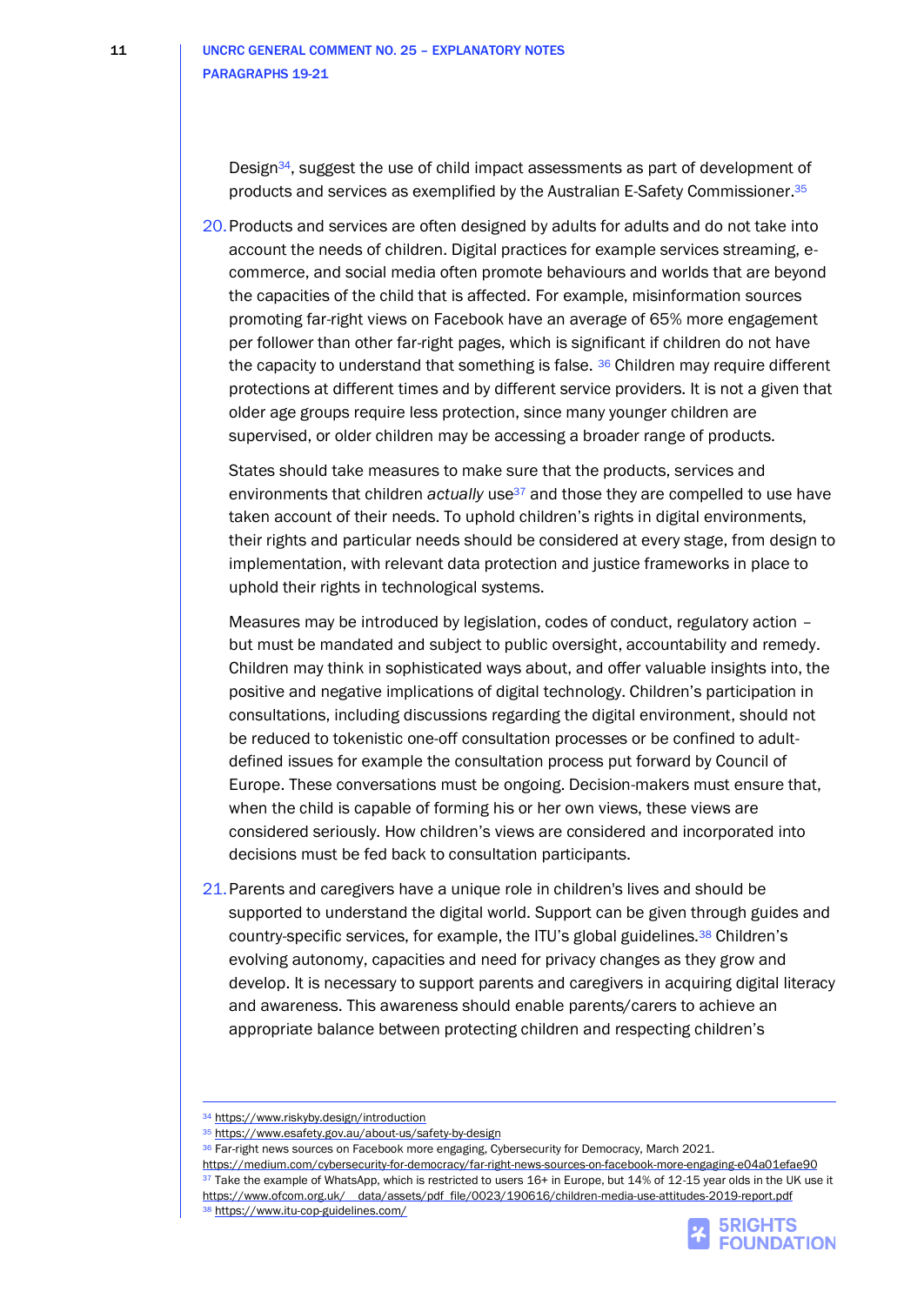emerging autonomy, for example, for young people exploring their sexuality; and young people seeking medical advice/treatment independently of their parents/carers.

While parents and carers need support, states should also require digital providers to offer or make available services to children that are appropriate for their evolving capacities including empowering adolescents to manage their own access to information, services and the personal and digital data that this generates. Recognising the different states have different national laws and age limits, states must still ensure that information and activities must respect all children's rights, including their right to privacy and to be protected from commercial exploitation and violence.

## V. General measures of implementation by States parties

22.Legislative and formal structures will be needed and sometimes they will be needed ahead of formal evidence of risk or harm – for example, the Duty of Care proposed by the Carnegie UK Trust<sup>39</sup>, aiming to prevent harm rather than respond after harm has been done.

## A. Legislation

23.Many laws still refer to or envisage an analogue world and must be updated to specifically support enforcement and compliance in digital environments. States should review and update national legislation to ensure the digital environment is compatible with the rights in the Convention and its Optional Protocols. States should introduce and implement legislation to ensure that businesses respect children's rights and are held accountable if they fail to do so. States should also introduce laws and policies that prevent businesses from contributing to violations of children's rights and redress violations if they do occur. For example, businesses should undertake child rights due diligence processes.

In all legislation, there should be a focus on identifying risks and upholding children's rights before the onset of harm. To update and introduce legislation requires resources and must be made a political priority. In addition to legislative frameworks, states should invest in implementation by bolstering relevant regulators and law enforcement agencies, ensuring they have the necessary legal powers and technical understanding in order that they develop the capacity to uphold children's rights as entrenched in relevant legislation.

**FOUNDATION**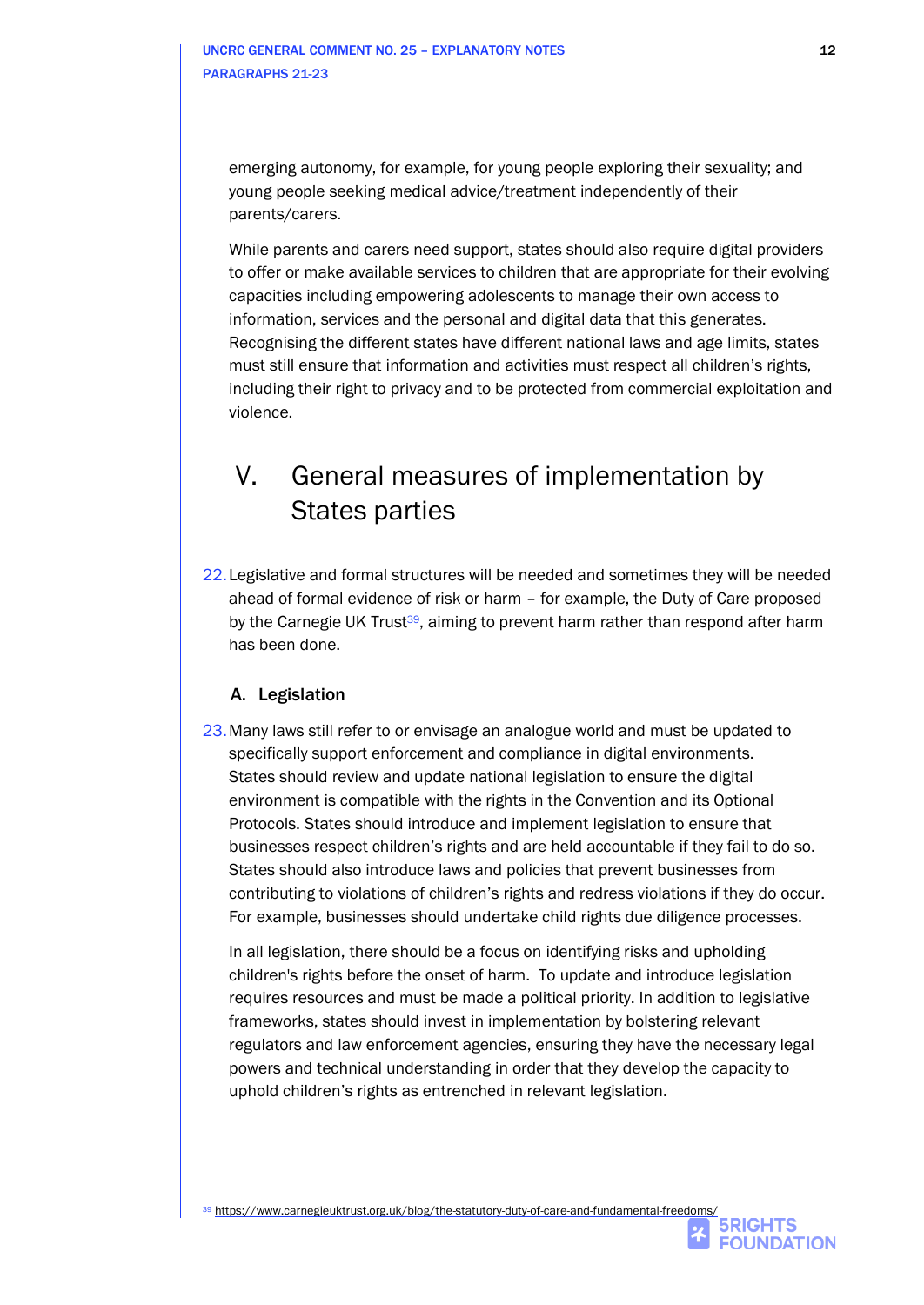"I would change... laws [to ensure] companies don't have the power to use and share people's personal information without their permission."

New Zealand, girl, 16<sup>40</sup>

### B. Comprehensive policy and strategy

- 24.Existing agreements about safeguarding children in specific circumstances, such as trafficking, commercial or consumer exploitation, health and safety legislation, etc. should be reviewed to ensure that they specifically refer to the digital environment. In some cases, governments may wish to develop a specific Child Online Protection policy, for example, as in Rwanda<sup>41</sup> and Ghana. $42$  These should seek to enhance children's digital experience, not to prevent them accessing the digital environment.
- 25. In the balance of responsibility, it is important that businesses provide an environment that minimises risks for children. The physical world and the digital social worlds are closely intertwined, meaning that what happens 'online' is unlikely to stay there and what happened 'offline' is likely to find its way 'online'. Children sexually exploited 'offline' may be revictimized by the spreading of their image online. Images can be reproduced and reappear indefinitely on an enormous scale. Children who may have voluntarily produced sexualised images of themselves alone or with a partner, or children who have been groomed or coerced into sexual activity online can, after the fact be extorted or threatened with public disclosure in order to make them comply with further demands. It is imperative that all those who carry responsibilities for safeguarding children understand the impact of digital technology. Those who are responsible for the creation of digital technologies must understand the responsibility they have for safeguarding children against these risks.

Policies should establish and promote training and guidance for children, parents and caregivers, relevant professionals and the public. These programmes should raise awareness of children's rights and how to protect them. In child-friendly formats there should be programmes targeted at children which aim specifically to develop children's digital skills and promote their awareness of the opportunities presented by digital technologies. Such measures should empower children to use the digital environment in a beneficial and safe manner. All victims and survivors should be aware of the remedies which are available to them if their rights have



<sup>40</sup> Our Rights in [a Digital World,](https://5rightsfoundation.com/uploads/Our%20Rights%20in%20a%20Digital%20World.pdf) p. 26

<sup>41</sup> [http://www.xinhuanet.com/english/2019-](http://www.xinhuanet.com/english/2019-07/22/c_138248409.htm#:~:text=Having%20come%20into%20force%20in,Ministry%20of%20ICT%20and%20Innovation)

[<sup>07/22/</sup>c\\_138248409.htm#:~:text=Having%20come%20into%20force%20in,Ministry%20of%20ICT%20and%20Innovati](http://www.xinhuanet.com/english/2019-07/22/c_138248409.htm#:~:text=Having%20come%20into%20force%20in,Ministry%20of%20ICT%20and%20Innovation) [on](http://www.xinhuanet.com/english/2019-07/22/c_138248409.htm#:~:text=Having%20come%20into%20force%20in,Ministry%20of%20ICT%20and%20Innovation)

<sup>42</sup> <http://childsafety.gov.gh/>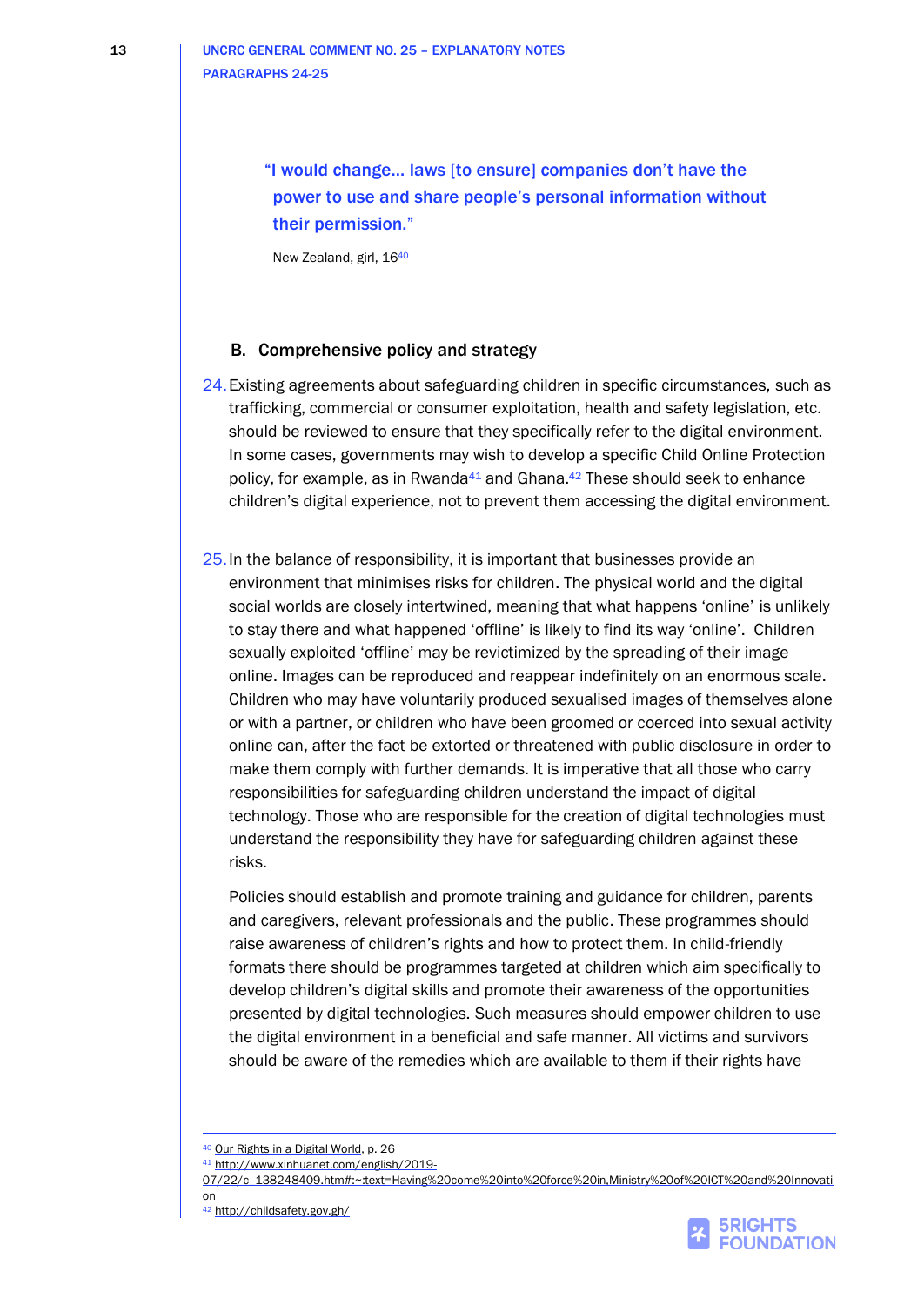been violated and be given age-appropriate support to claim those rights or in certain circumstances obtain compensation for breach.

26.Children will access the digital environment in all the settings that they live in or visit. As a result, child online protection measures must be designed to protect children systemically – from the creation, uploading, spread or amplification of harm – whether they are, for example, at home, in alternative care, at school, in cybercafes. This means undertaking risk assessments when designing products and services, and disabling features where risks might outweigh the benefits for children, for example, direct messaging<sup>43</sup> or sharing real time locations with other users.<sup>44</sup>

While many children can play an important part in their own safeguarding, it is the responsibility of states and businesses that provide digital technologies to ensure that services or devices which they provide or promote are safe for children. Children's safety online must never be framed as a responsibility which falls primarily or exclusively on the child or their parent or carer. At the point of first use every service or device must be provided in a way which makes it as safe and as rights-preserving as possible for a child and all steps away from such a benchmark must be clearly labelled and the potential consequences explained.

#### C. Coordination

27.States should identify or establish a government body, institution or regulator mandated to monitor and coordinate policies and programs related to children's rights in the digital environment. States vary in whether they give the responsibility for such coordination to the Ministry of Family or Business or Education or Justice or some other body. The point is that the state's obligations regarding children's rights in relation to the digital environment requires multi-agency cooperation, and one institution must be tasked with coordination. This institution must be sufficiently resourced to cooperate with businesses, civil society and other organizations or stakeholders to realize children's rights and promote child safety in the digital environment. Such a body should be able to draw on technological, legal and other relevant expertise within and beyond government as needed – including from local and international child rights<sup>45</sup> and digital rights<sup>46</sup> NGOs and agencies, also its mandate should include collaborating with other governments and international organisations, to promote global interoperability and a high bar for digital policies. It should be funded in a transparent manner, with independent oversight over its operations (see paragraph 29.) This body should be independently evaluated for its effectiveness in meeting its obligations as well as its adherence to human rights standards. It should be clear to all stakeholders, including children and



<sup>43</sup> <https://www.riskyby.design/the-risks>

<sup>44</sup> <https://www.theguardian.com/technology/2016/jul/10/pokemon-go-armed-robbers-dead-body>

<sup>45</sup> For example[, https://www.crcasia.org/](https://www.crcasia.org/)

<sup>46</sup> For example[, https://africadigitalrightshub.org/](https://africadigitalrightshub.org/)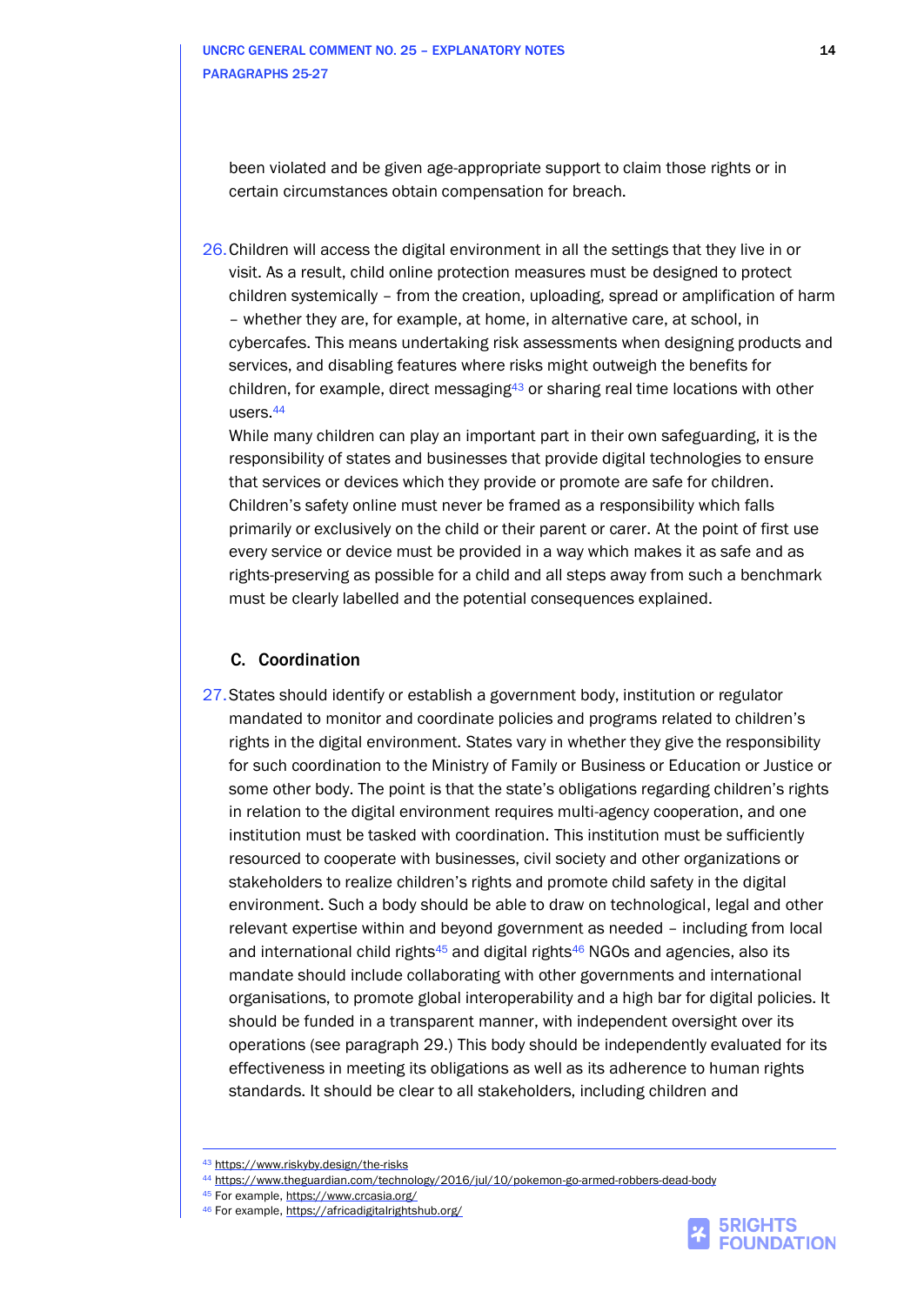parents/caregivers, which is the key coordinating body from which guidance can be sought and to which complaints can be directed.

#### D. Allocation of resources

- 28.In order to fulfil the obligation to ensure that children are able to exercise their rights fully, equitably and safely in the digital environment, States must make available the necessary resources. The digital environment is going to have a growing and ever more significant impact on the lives of children and States must invest sufficiently to ensure that every child is able to benefit without discrimination from this development.
- 29.While commercial companies should bear the costs of meeting safety and security needs of their 'child' customers, states must ensure that public institutions tasked with ensuring children's online safety have the resources necessary to implement appropriate policies and programmes to preserve and protect their rights in the digital environment, and the resources to monitor business compliance and investigate and where necessary prosecute and provide redress where they fall short.<sup>47</sup>

These resources should be independent and not subject to direct or indirect forms of lobbying or other forms of pressure from political influence and business interests that may undermine the 'best interest' or other rights of children.

### E. Data collection and research

30.The challenges of protecting and promoting child rights in a digital environment are changing fast and it is necessary to understand the emerging risks, user trends<sup>48</sup> and the impacts on children through up to date evidence - for example by use of the open-access research toolkit developed by Global Kids Online.<sup>49</sup> States should fund and capture, in a rights-respecting manner, comprehensive data and pay particular note of how digital technology impacts on different groups of children. Research can also be used to guide interventions and policy development that supports children's rights in the digital environment.<sup>50</sup> Research and public data collection must respect the full range of children's rights, including their privacy and rights to nondiscrimination. Children themselves should be involved in the development of the research agenda as well as the research process itself. States should support the growing, but often unsuccessful, effort to obtain evidence from businesses about how their services are used by children, with what effect, and how children report/complain and in what numbers. Where appropriate, states should provide

48 For example, unsafe 'challenges' on social media services such as TikTok and Instagram may be amplified by recommendation algorithms, where these challenges can quickly spread and reach children. Two recent examples of such risky 'challenges' include the Blackout challenge which led to the death of a [10 year old](https://www.theguardian.com/world/2021/jan/23/italy-blocks-tiktok-for-certain-users-after-death-of-girl-allegedly-playing-choking-game) girl in Italy, and the spread [of a suicide video](https://techcrunch.com/2020/09/13/graphic-video-of-suicide-spreads-from-facebook-to-tiktok-to-youtube-as-platforms-fail-moderation-test/) embedded in videos of kittens and puppies.

<sup>50</sup> [https://www.unicef-irc.org/publications/1065-childrens-experiences-online-building-global-understanding-and](https://www.unicef-irc.org/publications/1065-childrens-experiences-online-building-global-understanding-and-action.html)[action.html](https://www.unicef-irc.org/publications/1065-childrens-experiences-online-building-global-understanding-and-action.html)



<sup>47</sup> https://www.broadbandcommission.org/Documents/working-groups/ChildOnlineSafety\_Report.pdf

<sup>49</sup> [www.globalkidsonline.net/tools](http://www.globalkidsonline.net/tools)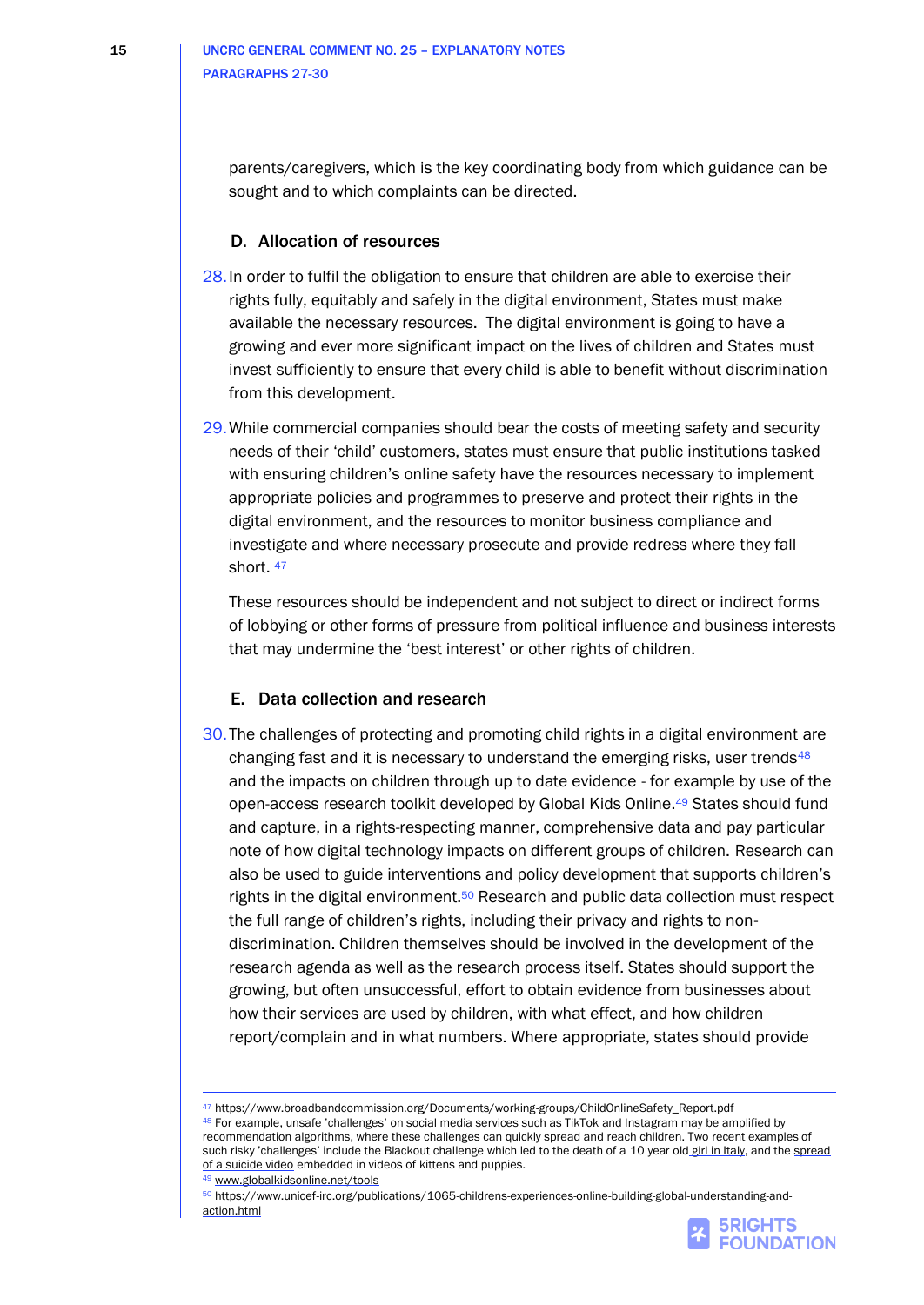researchers with access to data that is anonymised about children's usage of digital technology to produce evidence that can guide policy.

### F. Independent monitoring

31.Most national human rights institutions derive their mandate from legislation, and it is imperative that any mandate to investigate and address complaints clearly empowers them to also act in the context of the digital environment. However, given the reach and scale of the digital environment, coupled with the multi-factorial nature of human and children's rights, it is probably inevitable that multiple bodies will be involved in monitoring or enforcing children's rights. States should therefore ensure that there is proper co-ordination and full, public delineation of the roles and responsibilities of the different bodies involved.

### G. Dissemination of information, awareness-raising and training

32.General comment no. 25 is specifically designed to set out states' actions and stakeholder responsibilities necessary to realise children's rights in the digital environment. To make these effective, it will be necessary for all parties to understand these obligations and duties. This requires broad public awareness including but not limited to children, parents, and caregivers, as well as specific training for policy makers, businesses and those who provide frontline services to children.

Awareness programmes should also take account of children's lived experience and their views. Public awareness campaigns should cover the full gamut of risks (appendix) and should encourage the creation of a rights-respecting digital environment for children. Particularly, efforts should be made to ensure that such campaigns reach beyond the more privileged segments of society and encompass minority and disadvantaged groups. Parents and caregivers need information and skills to help them provide safe environments for children's digital engagement, but it should not devolve or delegate responsibility to children and their caregivers from governments or business.

33.Professionals working with and for children in all settings, including in education, health and mental health facilities, in social work, alternative care institutions, law enforcement, the justice system as a whole, and the business sector and those who design automated systems for these settings, should receive training that includes how the digital environment impacts the rights of the child in the multiple contexts, the ways in which children access and use technologies, and the impact automated systems may have on the future outcomes of a child. States should ensure that relevant pre-service and in-service training is provided.

Those that develop digital technologies (including but not limited to the tech sector, public bodies and academia) should integrate training on children's rights into national capacity-building programs, pedagogical programmes, and design

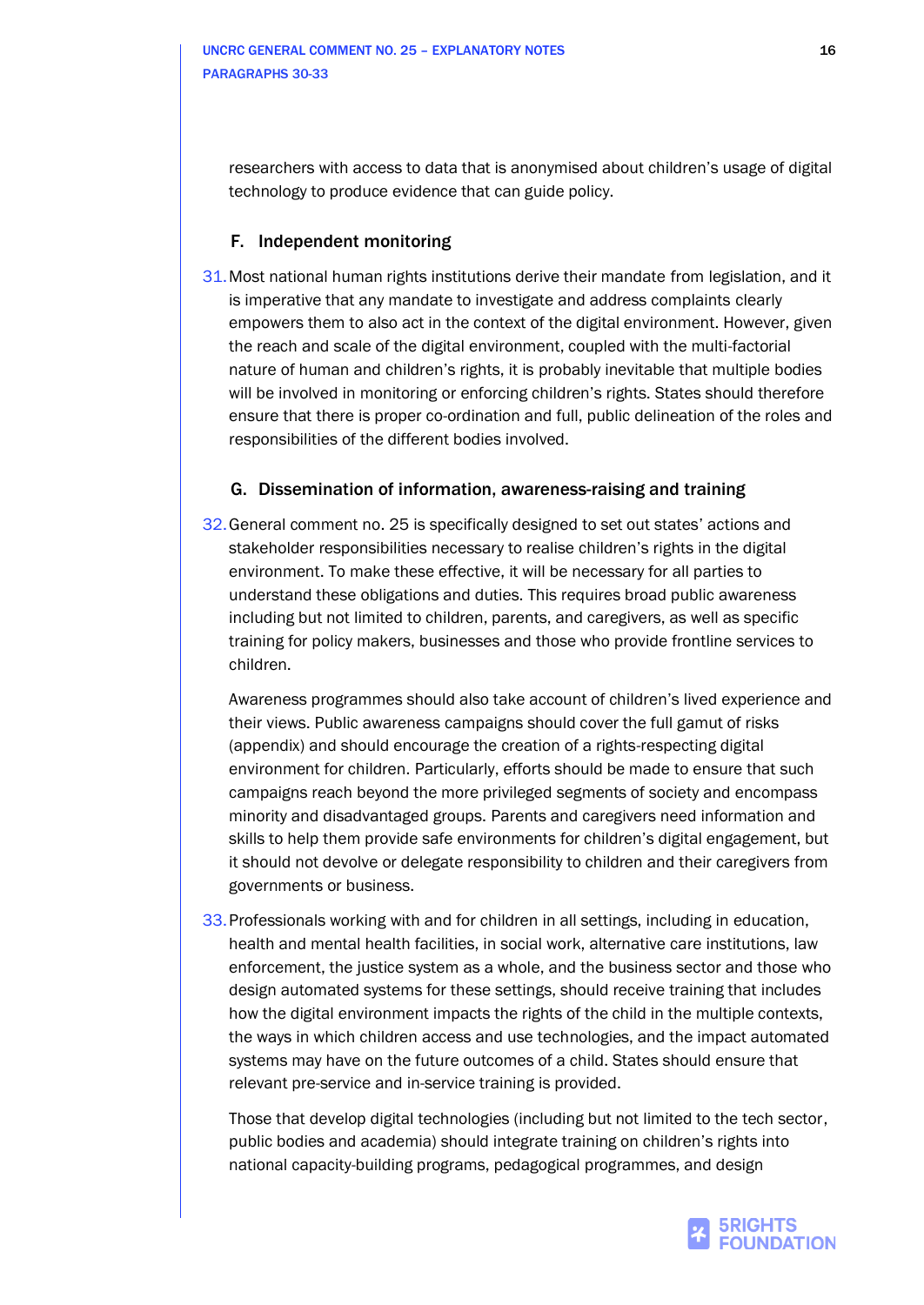standards. This is exemplified by Finland's National Child Strategy<sup>51</sup>, which used the UN Convention on the Rights of the Child to consider how children's rights should inform every area of Finnish society. States should provide both initial and in-service training to ensure professionals remain up to date in the latest trends and knowledge.

These training efforts should cover principles of child-centred design, data protection, and children's rights, and need to recognise and take action against child sexual abuse. Design features that are known to be risky for children should be clearly identified, for example those that randomly introduce adults to children via friend suggestions. Positive features that enable children to exercise their rights should also be identified and encouraged, for example, online services for children that offer data privacy, so they can access support with no fear of contributing to their digital identity in a way they cannot control.

### H. Cooperation with civil society

34.Many civil society organisations are active and knowledgeable about children's rights, and some specialist organisations have specific expertise about an area (or areas) of children's rights and/or digital experience. States should engage such organisations in the development of their policies and programs to ensure that they meet the best available standard for the promotion and protection of children's rights in relation to the digital environment. There is unlikely ever to be a truly "level playing field" as between groups or interests representing or advocating for children's rights but states have a responsibility to ensure such groups have the means necessary to perform their tasks to a satisfactory standard, and that their views, contributions and expertise are heard in relation to decision-making.

### I. Children's rights and the business sector

35.General comment no. 25 is addressed to states, but the design and delivery of the digital world is largely in the hands of industry and other non-government organisations. For example, in relation to data protection, children seeking mental health services have found that their data were being sold to third parties<sup>52</sup> to target them with advertising, and non-white children have experienced being 'misidentified' by facial recognition systems trained on white faces.<sup>53</sup> General comment no. 25 sets out the ways that businesses and other organisations should and can realise children's rights and what actions states should demand of business.

The effective evaluation of policy is often dependent on digital businesses themselves and the research which they fund or allow, e.g. by making data available to independent researchers. States should ensure that independent research aimed

<sup>51</sup> <https://minedu.fi/en/strategy-for-children>

<sup>52</sup> <https://privacyinternational.org/node/3193>

<sup>53</sup> <https://www.wired.com/story/best-algorithms-struggle-recognize-black-faces-equally/>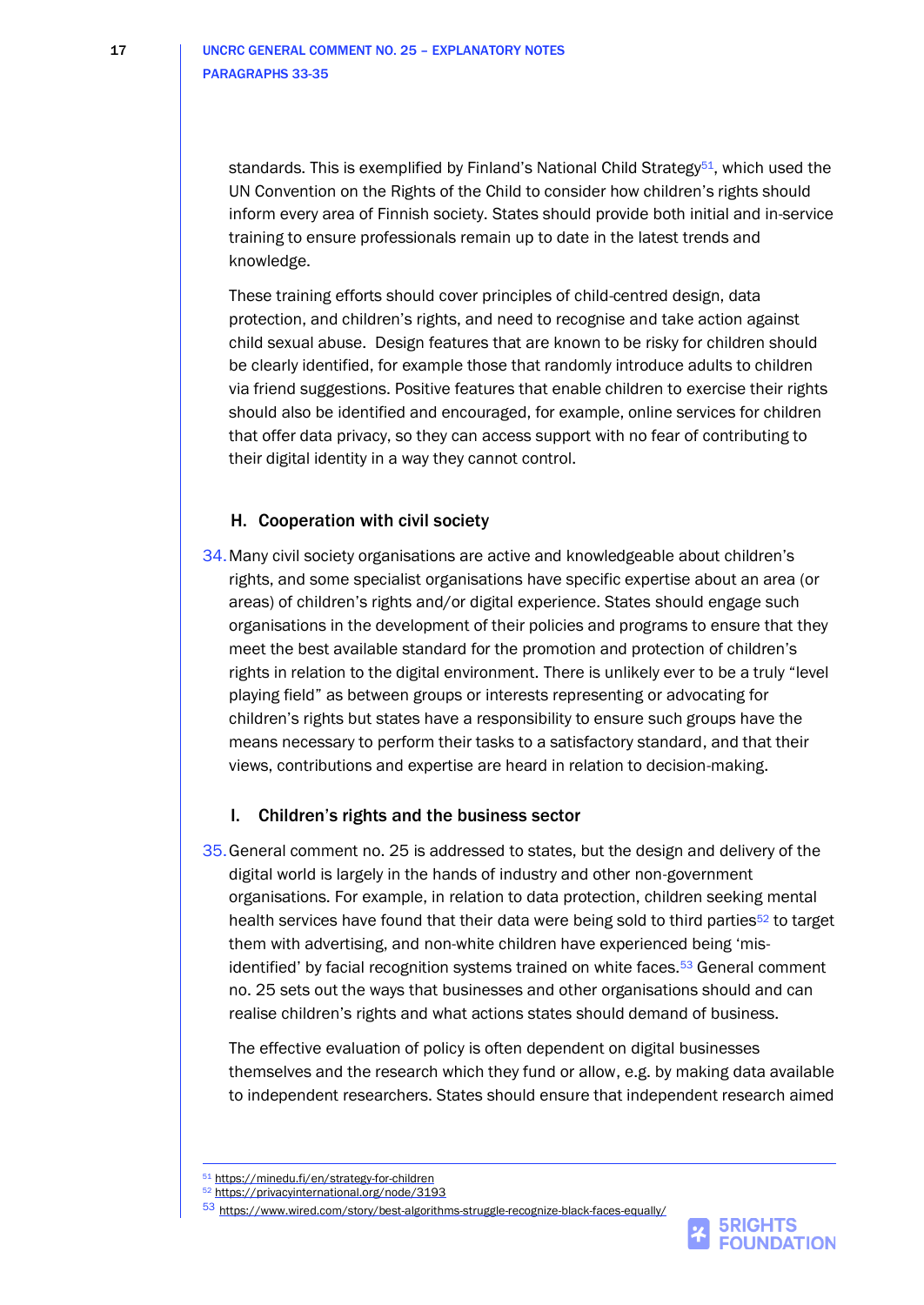at providing well-informed, evidence-based contributions to further development of policy is enabled, for example by establishing large data sets as a public asset which can be accessed by organisations or universities engaged in appropriate forms of research.

36.States should fulfil their responsibilities by ensuring that companies are required to provide products and services that do not violate any children's rights in any environment. Steps must be taken to prevent violations and where violations may or have happened accessible, swift and effective routes to complaint and remedy should be the norm.

Providing advice to parents and children is helpful, including advising how children can use products and services in ways that are beneficial to them, however advice is additional to, not instead of services that are designed to protect and anticipate children's presence and informal and formal routes for redress.

37.Individuals or coordinated groups may try to infringe children's rights in regular but incremental ways, for example health misinformation that results in a failure of children to be vaccinated<sup>54</sup> or in acute ways, for example by posting content that encourages suicide.<sup>55</sup> These problems can be amplified by the design and business practice of internet businesses, which tend to prioritise spread of information (reach), interaction with users, and maximising the amount of time spent online over moderation or creating age appropriate experience.

States have a responsibility to protect children from infringement of their rights and both known and emerging risks, and where harm does occur, to act swiftly and robustly to adjudicate, redress and support children. States should ensure that business fulfils their responsibility to respect children's rights in a way that is consistent, transparent, accountable and enforceable.

38.States should require businesses to undertake child rights due diligence so that they identify, prevent, and mitigate their impact on children's rights including across their business relationships and within global operations. Given the heightened risks for children inherent in the digital environment, this should be a priority and should be closely monitored by the State. As far as possible reporting by businesses on the outcomes of this due diligence process should be made public and should be a source of learning and reflection to inform policy. States should undertake child rights impact assessments<sup>56</sup> of existing and new legislation to ensure the digital environment is compatible with the CRC and Optional Protocols.<sup>57</sup>

States should not only take appropriate steps to "prevent, monitor, and investigate" violations of children's rights by businesses in the digital environment, but also take appropriate steps and draft appropriate legislation to take action when business



<sup>54</sup> <https://www.vox.com/recode/22319681/vaccine-misinformation-facebook-instagram-spreading>

<sup>55</sup> <https://www.bbc.co.uk/news/av/uk-46966009>

<sup>56</sup> <https://digitalfuturescommission.org.uk/wp-content/uploads/2021/03/CRIA-Report.pdf>

<sup>57</sup> <https://www.ohchr.org/EN/HRBodies/CRC/Pages/CRCIndex.aspx>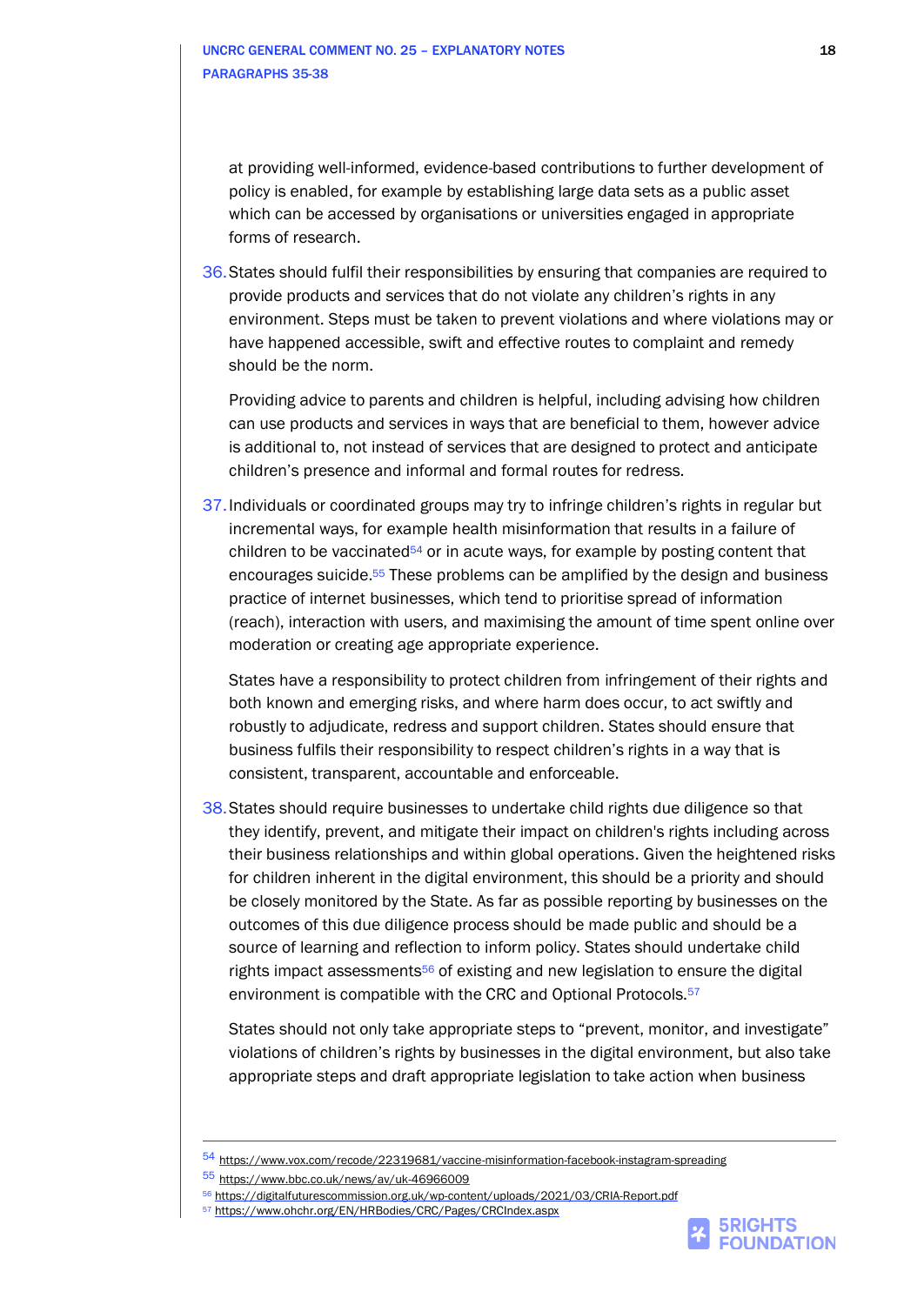enterprises fail to adequately protect children from being violated within their digital environments.

39.In addition to national legislation and international treaties, it is necessary for all actors in the digital ecosystem to respect children's rights. Industry codes, design standards, terms of service and other activities that are undertaken in the development and deployment of digital products and services should be rightsrespecting.

The possession of enormous data sets which can be used to test or develop new products or services is a key way in which established digital businesses can strengthen and extend their market dominance. This combined with the network effect helps create and sustain monopolies which may make business impervious to the call to respect children's rights.

States should encourage companies to develop digital products and services in the 'best interests of children' and ensure that the steps they have taken are transparent and in language understandable to children and parents/caregivers.

### J. Commercial advertising and marketing

40.Many products and services are highly commercial and depend on processing user data to generate revenue. Designing to optimise for the maximum amount of data processing can have a profound effect on a child's interaction with their online environment, what they see, how their behaviour is altered, and how intrusive the service might be. Widely respected work has been done on this by Norwegian consumer bodies and NGOs.<sup>58</sup> Examples of the impact of such patterns can be seen when services offering progressively more extreme content, suggesting users add friends or speak to strangers, or using extensive notifications through the night and interrupting sleep can all alter the day to day lives of their users. Such products and services may not be considered rights-respecting, and should be 'toned down', 'switched off', or regulated in line with children's rights, for example rights to privacy, an inner life, or not being commercially exploited.

## "Spending too much time on the internet causes people to not play, not socialize with parents and friends, and causes lack of sleep and mental illness."

Brazil, girl, 13<sup>59</sup>

Many of these features are not integral to the performance of the product and service that the child is using and are instead engineered to prioritise outcomes that

<sup>58</sup> [https://www.consumerwatchdog.org/sites/default/files/2018-06/2018-06-25%20Deceived%20by%20design%20-](https://www.consumerwatchdog.org/sites/default/files/2018-06/2018-06-25%20Deceived%20by%20design%20-%20Final.pdf) [%20Final.pdf](https://www.consumerwatchdog.org/sites/default/files/2018-06/2018-06-25%20Deceived%20by%20design%20-%20Final.pdf)

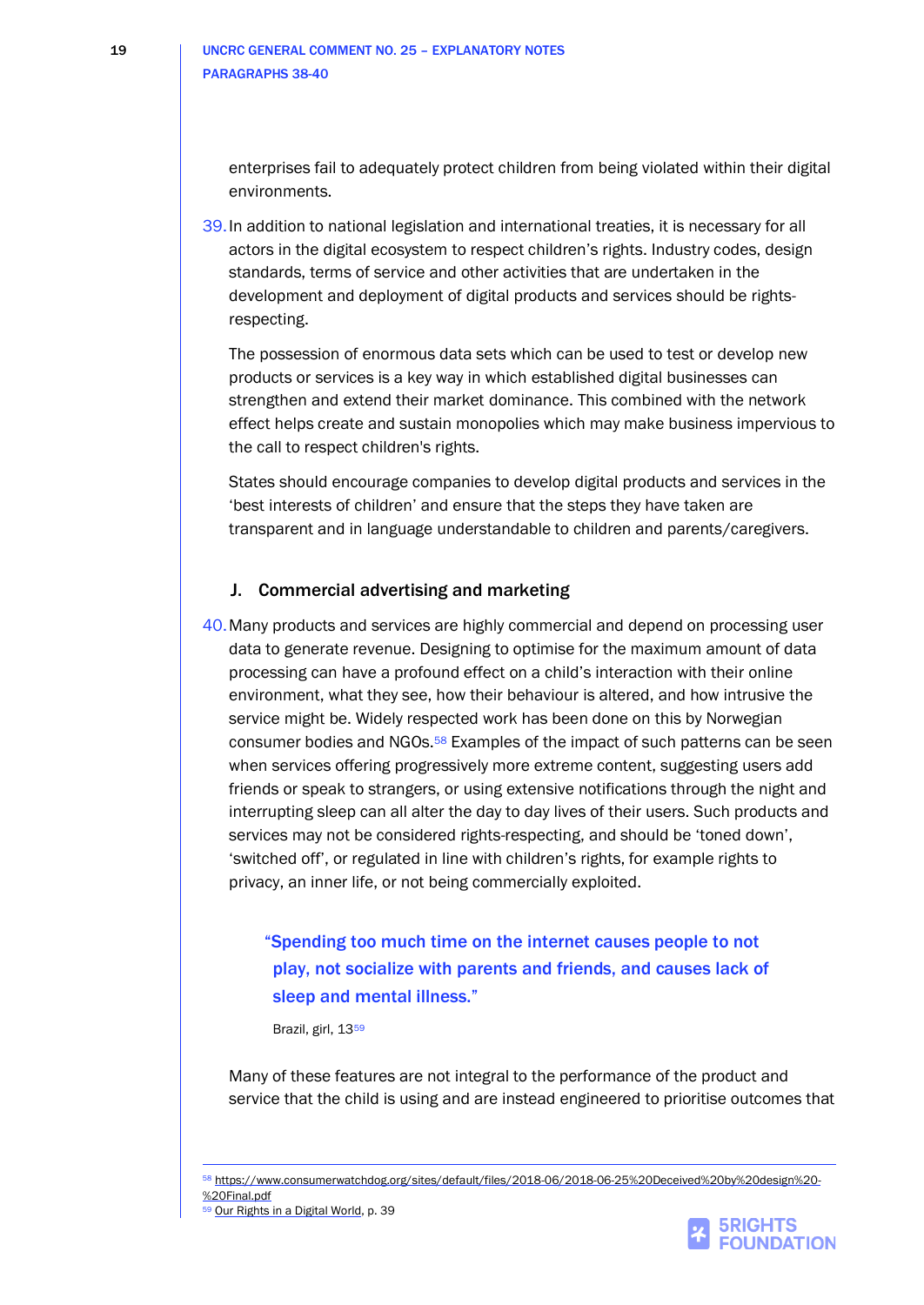favour the private company. States should take steps to ensure that outcomes respect children's rights.

41.In the digital world, advertising takes many forms:

- contextual advertising: the seamless integration of advertisements into online content or digital services, allowing users to remain immersed in the content and services features whilst simultaneously being exposed to brand marketing and messaging;
- targeted advertising: the practice of showing particular adverts to users based on data collected about them, for example their online activity, purchases, location, gender, age, preferences, etc.;
- product placement: the inclusion of branded products in content not explicitly intended as an advertisement, with the intention of subtly promoting that product;
- influencers: social media users with large follower counts, who use their platform to promote their views and/or preferred products to their followers; and
- sponsored content: social media posts created by users under contract with brands to promote their products.

All children (as well as many adult users) have issues identifying paid-for content, which leaves them open to coercion. For example, the tobacco industry recently moved into using influencers to promote vaping.<sup>60</sup> Many influencers have very young audiences.

States should mandate that all commercial content is clearly labelled and identifiable and that advertising is always age appropriate. For example, the UK regulator has been working on an age-appropriate advertising framework.<sup>61</sup>

42.Policymakers should consider putting in place special protections for children such as a ban on using children's emotional data to market to them or their parents. For example, if a child expressed sad thoughts to her toy, it would be unethical, exploitative and a violation of privacy for businesses to advertise to the child's parent products to make their child happy.

Advertising in the digital world can be highly personalised. For example, in 2017 Facebook shared psychological insights on young people with their advertisers.<sup>62</sup> Even if platforms don't offer insight into children's mental states - children can be identified by having particular interests, for example, exercising and sport, which if



<sup>60</sup> <https://www.reuters.com/article/us-instagram-vaping-idUSKBN1YN15B>

<sup>61</sup> <https://www.asa.org.uk/uploads/assets/uploaded/3af39c72-76e1-4a59-b2b47e81a034cd1d.pdf>

<sup>62</sup> [https://www.marketwatch.com/story/facebook-says-it-doesnt-target-vulnerable-teens-with-ads-but-it-has-studied](https://www.marketwatch.com/story/facebook-says-it-doesnt-target-vulnerable-teens-with-ads-but-it-has-studied-them-2017-05-01)[them-2017-05-01](https://www.marketwatch.com/story/facebook-says-it-doesnt-target-vulnerable-teens-with-ads-but-it-has-studied-them-2017-05-01)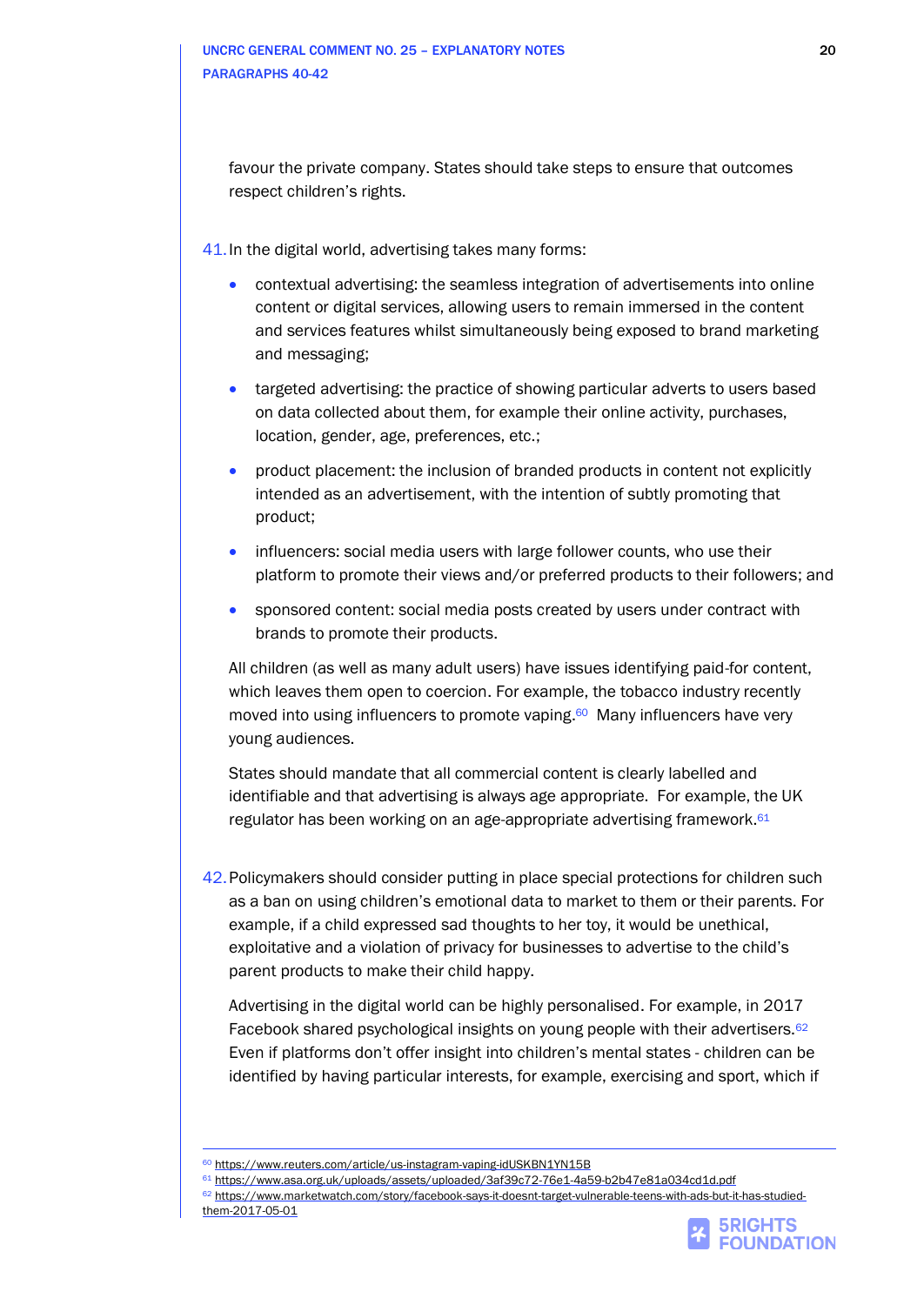identified leads business to make children targets for advertisements for health supplements, diet regimes or cosmetic surgery.

Information on any form of personal data processing should be given in a concise and clear way to parents or caregiver of the child. It is advisable to provide also an adapted version for children of the same information. Obtaining parental or caregiver consent does not exempt private institutions from following children's rights-by-design standards<sup>63</sup> or upholding children's best interests. States should have strict national laws that prevent using a child's personal data to target them with advertising.

#### K. Access to justice and remedies

43.Digital systems are often opaque and complex, and it is unreasonable to expect parents and children to manage violations if they have to act individually or expose specific children to scrutiny in order to get action from digital service providers. There is a disproportionate power differential between a child and global companies. It is often also unclear in what jurisdiction a case should be brought. Legislation should provide a clear framework to access to justice and remedy, such as the remedies, liabilities and penalties set out in the EU's General Data Protection Regulation.<sup>64</sup>

Many published terms (including but not limited to terms and conditions, community rules and privacy notices) are long, legalistic and unclear – the average child user or their parent or caregiver cannot understand them. Information should be given in a concise and clear manner, in formats that children enjoy, and that is easily understood by the child, or parent or caregiver. Providing information in accessible formats is not sufficient, the information presented should respect children's rights.

44.In order for children to have access to justice, they require robust legislation, access to expert help and provisions for collective action. And such action should be free, safe, confidential, responsive, timely and child-friendly. It is important to note that knowledge of rights is separate and different from access to justice. States must provide mechanisms that hold business to account rather than leave individuals chasing global companies for justice.

Additionally, it is problematic that enforcement and regulatory communities are often not sufficiently trained to provide support for children in the digital world, with all its complexities, potential harms and jurisdictional complications. There is an urgent need to provide specialized training for law enforcement officials, lawyers, prosecutors and judges, to ensure that specialized services are designated to meet the particular needs of children, and that such services are adequately funded and equally accessible to children without discrimination.

63 <https://childrensdesignguide.org/>



<sup>64</sup> <https://gdpr-info.eu/chapter-8/>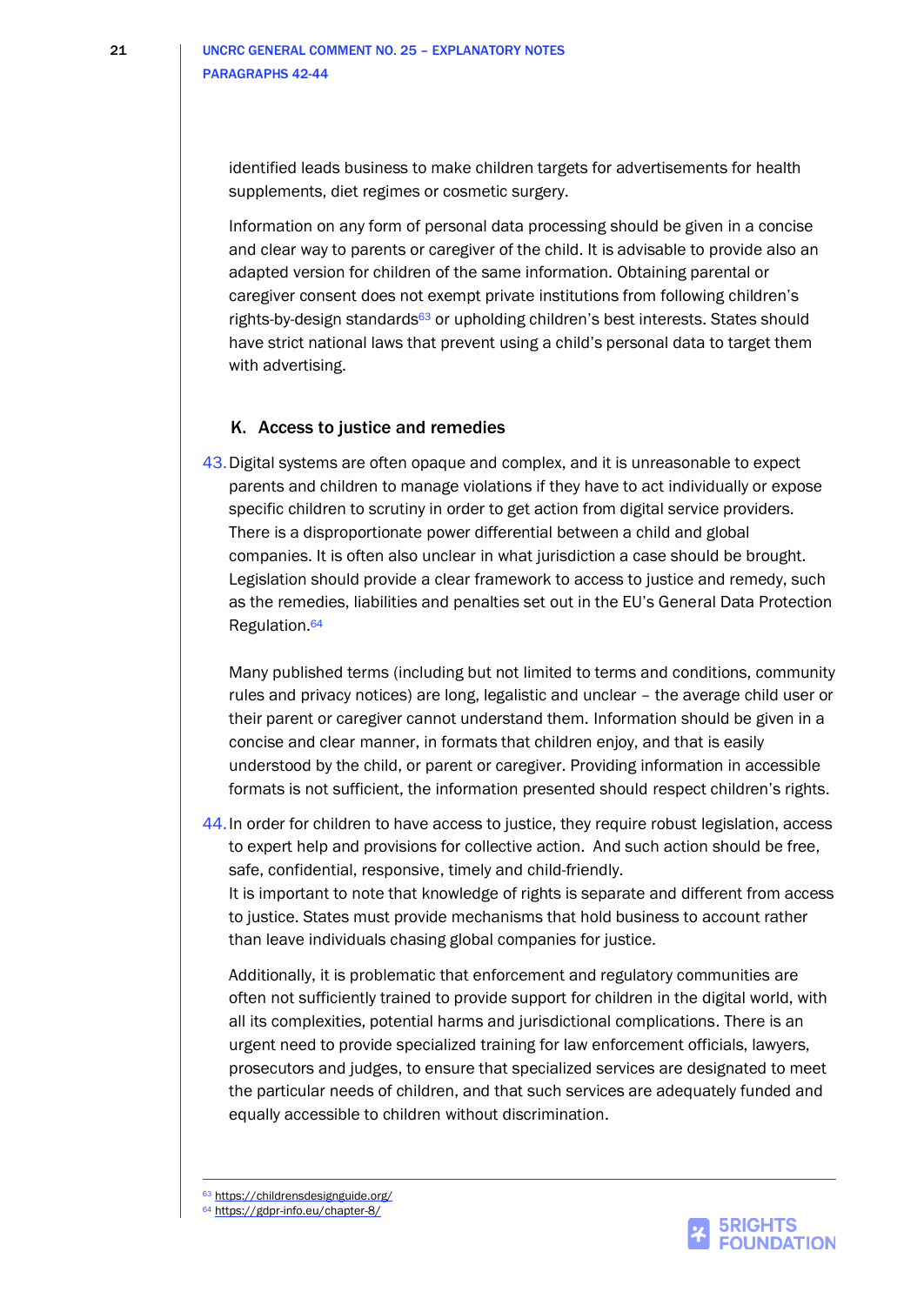The data of children within the justice system is particularly sensitive and requires additional safeguards and protections. The records of children in contact with the criminal justice system should be kept strictly confidential and closed to third parties except for those directly involved in the investigation and adjudication of the case. Additionally, any form of remedy or procedure for addressing violations of children's rights and abuses of children in the digital environment must ensure that the confidentiality of a child victim's identity and other relevant personal information is protected.

States should ensure that children seeking justice are protected from retaliation or intimidation, whether by the alleged offenders, State actors, private sector actors, civil society, or family members. In bringing cases it can be that corporate structures are opaque, and there are questions of where and how claims can be brought. There is little existing case law and legal aid may not be available. States should ensure that privacy of victims is maintained during proceedings, legal aid is available and that routes to remedy include transnational cooperation. Business should be encouraged to provide effective grievance mechanisms of their own. Where appropriate, the State should also establish and resource a child-friendly mechanism for receiving anonymous requests to commence an inquiry based on pre-established and validated procedures.

45.Technical tools or products that identify victims and survivors or perpetrators must be complemented by strategies that offer routes to support for children. States must put support for victims and survivors into child protection frameworks and recognise that the spread of images pose a continual threat of re-victimisation. States should look beyond the most extreme crimes and ensure that redress and support is available for children for all sorts of rights abuses and that the nature and scale of the support is suitable for the violation. For example, the support and redress needed by children who have been targeted by scammers, or been discriminated against by wrongful inclusion on a database will be different from that needed by a child, for example, who has been coerced into joining a gang or who has suffered child sexual abuse.

There is much evidence that offender management programmes of re- education, for example, those assessed by EU Rehab Children $65$ , are an important factor in stopping the spread of abuse. These programs can be unpopular with politicians and public since they appear to be giving resources to perpetrators of heinous crimes, but experts make the point that a single perpetrator may have many victims and so each perpetrator taken out of the system is of benefit to many children. In addition, there is a need to understand how perpetrators operate. Such research is most valuable in order to refine prevention and protection programmes.

46.In addition to legal and governmental sponsored redress and reparation there are many cases in which the response may need to come from business. States will

65 EU Rehab Children has published best practice guidelines from across Europe - [http://www.famylias.org/wp](http://www.famylias.org/wp-content/uploads/2015/05/Handbook-of-Best-Practices-in-Juvenile-Rehabilitation-Programs-in-Europe-LD.pdf)[content/uploads/2015/05/Handbook-of-Best-Practices-in-Juvenile-Rehabilitation-Programs-in-Europe-LD.pdf](http://www.famylias.org/wp-content/uploads/2015/05/Handbook-of-Best-Practices-in-Juvenile-Rehabilitation-Programs-in-Europe-LD.pdf)

**FOUNDATION**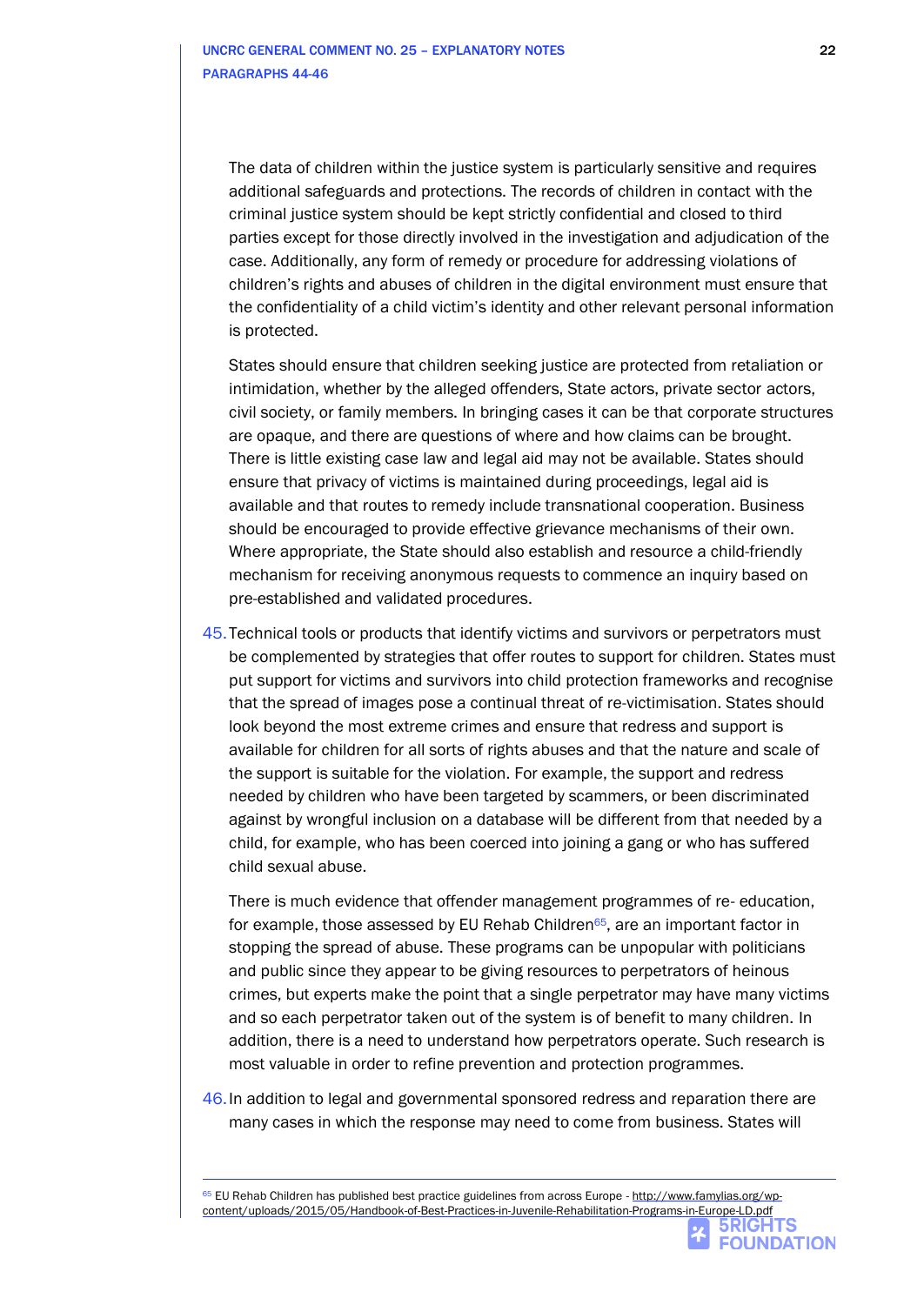need to mandate standards for the design and deployment of digital technologies but also standards of moderation, response, redress and compensation. Company grievance mechanisms will have to take account of the age and development stage of children and should be transparent, independently accountable and enforceable.

States should provide opportunities for children and young people to appeal these remedies if disproportionate to the harm that they have incurred.

Specific attention should be given to developing a framework and effective resources to support children who themselves display harmful online behaviours. Responses to these behaviours should be educative, rather than punitive, recognising the social and contextual factors that may have contributed to the situation including the experience of making a complaint.

47.International co-operation is required for many violations, including but not limited to child sexual abuse, grooming by extremist organisations, scamming, fraud, stealing identities – and data violations. Barriers such as different definitions of categorisation of crimes, different standards of data protection, different protections for different age-groups – and a lack of understanding of either or both children's rights or the operation of digital technology – can prevent effective cooperation.

States should seek to share knowledge, bring definitions together and, should work to fulfil the demands of international initiatives for example the UN Secretary-General's High-level Panel on Digital Cooperation<sup>66</sup>, the European Union's Digital for Development (D4D) Hub<sup>67</sup> and their first regional collaboration with the African Union.

- 48.States should ensure that national laws and regulation provide for the protections and participation rights of children for all digital products and services that operate in their territory. They should also join forces with regional and international organisations to ensure global standards in order that children in jurisdictions with less mature regulatory environments are offered the same protections as those in more connected societies.
- 49.Children should be able to understand their rights and the routes to justice therefore information should be in formats and languages that they can understand. Due to the transnational nature of online abuse, cross-border cooperation between States is crucial to ensuring effective remedies as offenders may be located in different countries to the victim. Providing information is not in itself sufficient, supported routes to justice and collective action must be provided.

<sup>66</sup> [https://www.un.org/en/pdfs/HLP%20on%20Digital%20Cooperation%20Report%20Executive%20Summary%20-](https://www.un.org/en/pdfs/HLP%20on%20Digital%20Cooperation%20Report%20Executive%20Summary%20-%20ENG.pdf) [%20ENG.pdf](https://www.un.org/en/pdfs/HLP%20on%20Digital%20Cooperation%20Report%20Executive%20Summary%20-%20ENG.pdf)



<sup>67</sup> <https://d4dlaunch.eu/#about>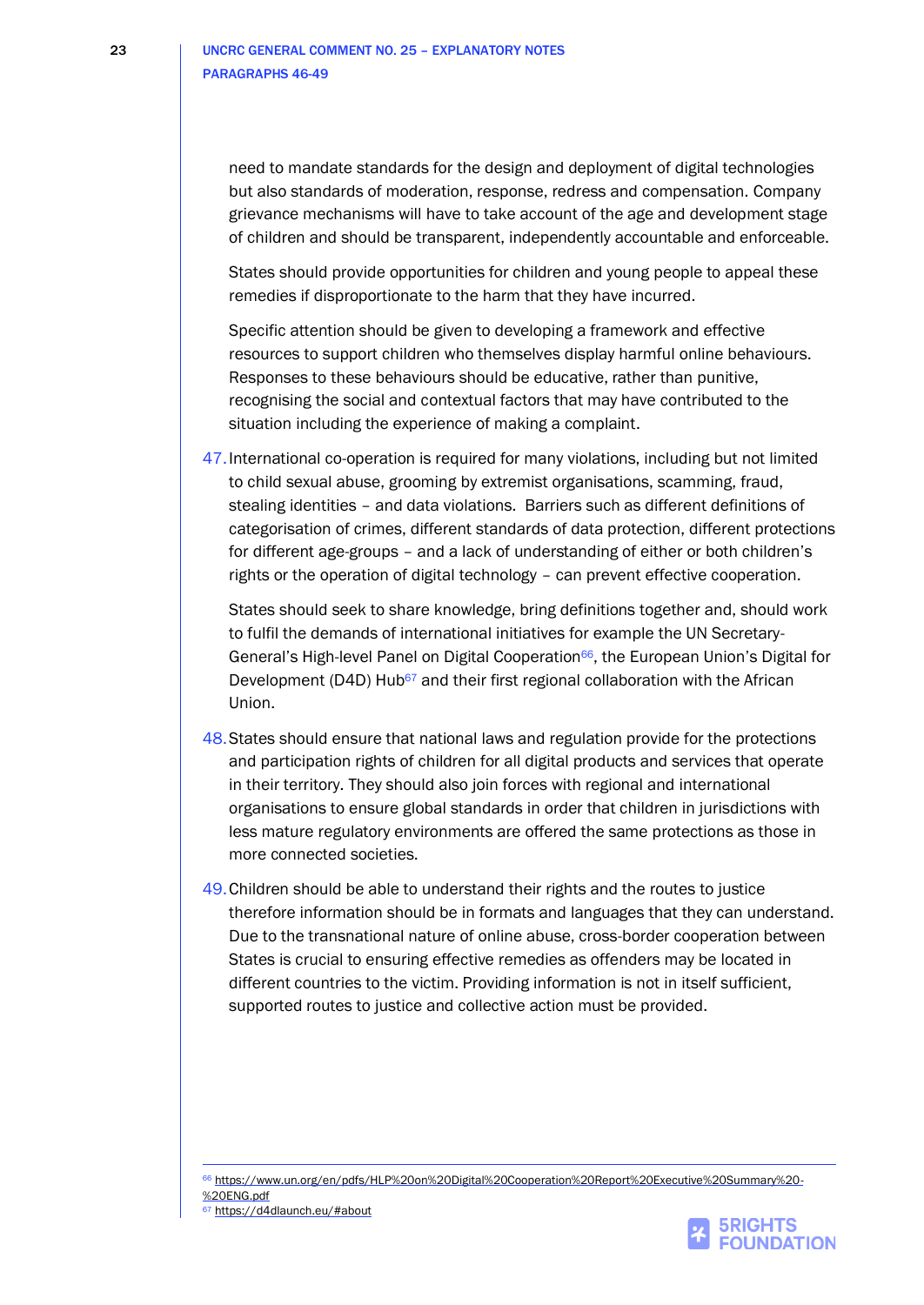## VI. Civil rights and freedoms

### A. Access to information

50.Children want, need and have the right to access information. The digital environment is a vital source of information across all fields of interest for children and States have an obligation to facilitate this access for all children. The only limitations on the exercise of the right to information arise where this is necessary to respect the rights of reputations of others or to protect national security, public order or public health.

## "As time and technology grows, we can easily access and get information. But it's hard to know whether the information is valid or not."

Indonesia, girl, 14<sup>68</sup>

Uniquely the digital environment is designed in a way that means much of the information that a child views is automatically generated. $69$  This creates a tension between a child's right to access and the desire (much of it commercially determined) of a business, organisation or individual to put information in front of a child, or the child as part of a wider group. In this regard a child's right to access should not be confused with a third party's desire to access or impact on the child. Children should not be made to listen or be bombarded with unwanted information.

Laws should explicitly harness mechanisms that include media and information literacy as national tools, to promote the use of the digital environment to access a wide range of quality information, recognising the digital environment's unique ability to provide information in multiple formats and in ways that are engaging and exciting for children of all ages.

- 51.States should use all policy levers available to them to ensure that children have access to diverse and quality information online, which prioritises social and cultural benefit and material aimed at promotion of well-being and health, over profitmaximisation.
- 52.States should ensure that children can access a very wide range of information from a diversity of media and other sources, including information held by public bodies. This ability to access relevant information can have a significant positive impact on equality.

[Our Rights in a Digital World,](https://5rightsfoundation.com/uploads/Our%20Rights%20in%20a%20Digital%20World.pdf) p. 14

69 For example, YouTube's recommendation algorithm is responsible for 70% of the content people watch. <https://www.cnet.com/news/youtube-ces-2018-neal-mohan/>

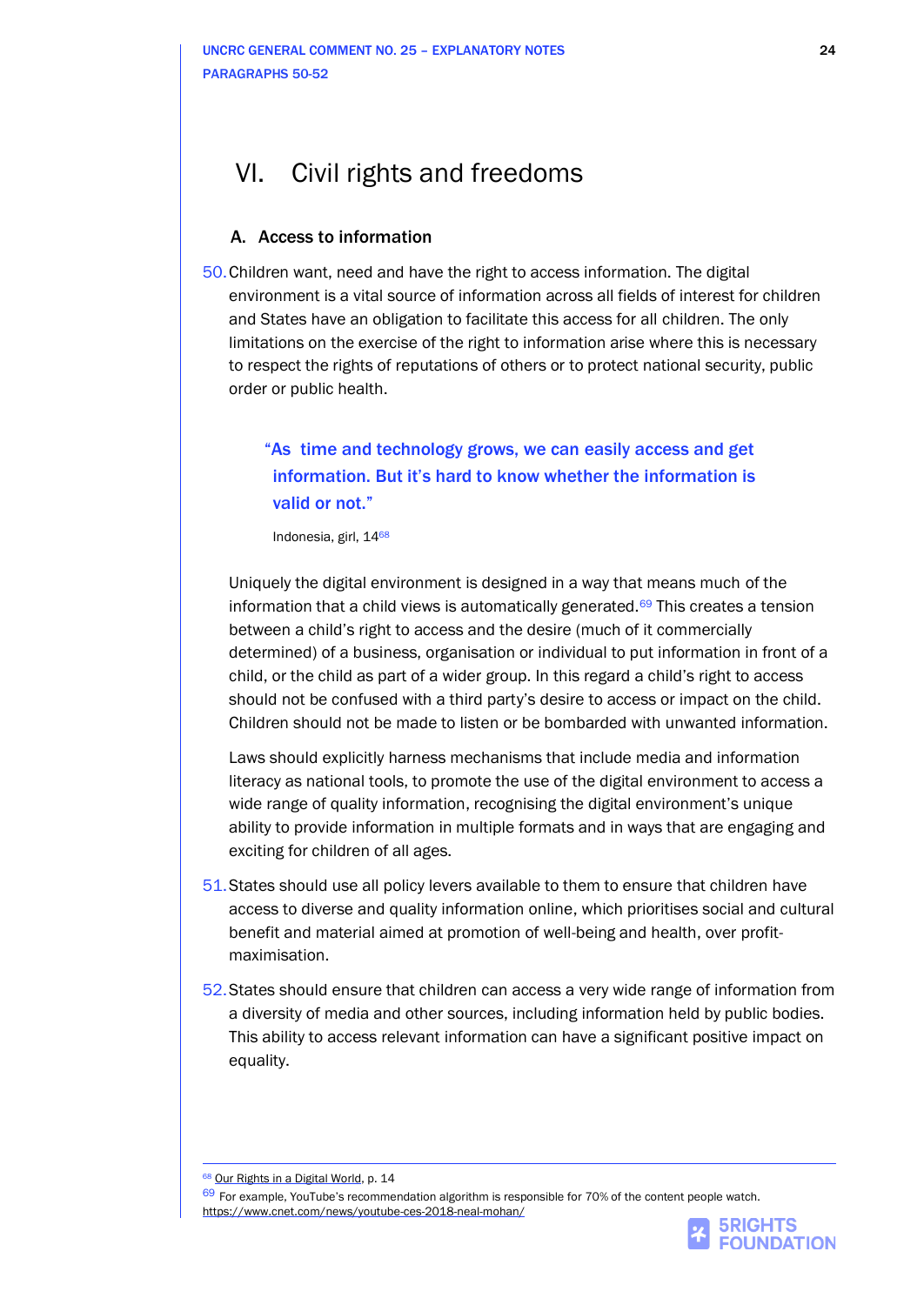Additionally, issues of specific interest to children should be available to them in their own language or formats that they understand. For example, children with visual impairments need information available in audio formats $70$  and the Special Rapporteur on child trafficking has recommended the creation of child-friendly, age appropriate content for children including the provision of information on the risk of trafficking for all forms of exploitation, grooming and abuse, in the digital environment.

- 53..States should support children's access to good quality information that is independent of commercial or political interests. Disinformation and misinformation interfere with these objectives.<sup>71</sup> Children do not have the capacity, nor should they be expected to negotiate huge quantities of false information, for example, Holocaust denial sites, health misinformation or falsehoods about public figures or social groups.<sup>72</sup> States should ensure that automation and filtering systems including those that business use to recommend or rank content, is of a high quality and does not prioritise content for profit or political interest.
- 54.The digital environment is a complex system, but this does not exempt it from the responsibilities for upholding children's rights. Information may come from individuals, including other children, from groups, including groups of children, or from organisations, businesses, or by automated means. All digital systems must regularly identify, prevent and take steps to mitigate risks to children from harmful and biased information. Many of these risks can be identified and mitigated by the introduction of a due diligence process, for example undertaking a child impact assessment and reporting findings and actions taken. These risks specifically include social media feeds and algorithms. General comment no. 16 (2013) on State obligations regarding the impact of the business sector on children's rights has further information about such processes.<sup>73</sup>

Mitigation should not automatically exclude children, but rather look for technological and administrative solutions. For example the introduction of legislation in the UK $^{74}$  has resulted in companies disabling direct messaging $^{75}$ (where information can be privately shared with children), introducing higher privacy settings by default, $76$  stopping advertising of inappropriate activity or content to children such as weight loss and diet products, $77$  investing in more accurate technology to designate the suitability of content for different age groups<sup>78</sup> and only age-gating for content that is clearly unsuitable such as extreme pornography or

<sup>78</sup> [https://www.theverge.com/2020/9/22/21449717/youtube-age-restriction-machine-learning-rollout-kids-content](https://www.theverge.com/2020/9/22/21449717/youtube-age-restriction-machine-learning-rollout-kids-content-monetization-creators)[monetization-creators](https://www.theverge.com/2020/9/22/21449717/youtube-age-restriction-machine-learning-rollout-kids-content-monetization-creators)





 $70$  [Two clicks forward and one click back,](https://rm.coe.int/two-clicks-forward-and-one-click-back-report-on-children-with-disabili/168098bd0f) Report on children with disabilities in the digital environment, COE, 2019 <sup>71</sup> <https://rm.coe.int/information-disorder-report-november-2017/1680764666>

<sup>72</sup> <https://www.bbc.co.uk/news/blogs-trending-38156985>

<sup>73</sup> <https://undocs.org/CRC/C/GC/16>

<sup>74</sup> [https://ico.org.uk/for-organisations/guide-to-data-protection/key-data-protection-themes/age-appropriate-design-a](https://ico.org.uk/for-organisations/guide-to-data-protection/key-data-protection-themes/age-appropriate-design-a-code-of-practice-for-online-services/)[code-of-practice-for-online-services/](https://ico.org.uk/for-organisations/guide-to-data-protection/key-data-protection-themes/age-appropriate-design-a-code-of-practice-for-online-services/)

<sup>75</sup> <https://www.bbc.com/news/technology-52310529>

<sup>76</sup> <https://newsroom.tiktok.com/en-us/strengthening-privacy-and-safety-for-youth>

<sup>77</sup> <https://newsroom.tiktok.com/en-us/coming-together-to-support-body-positivity-on-tiktok>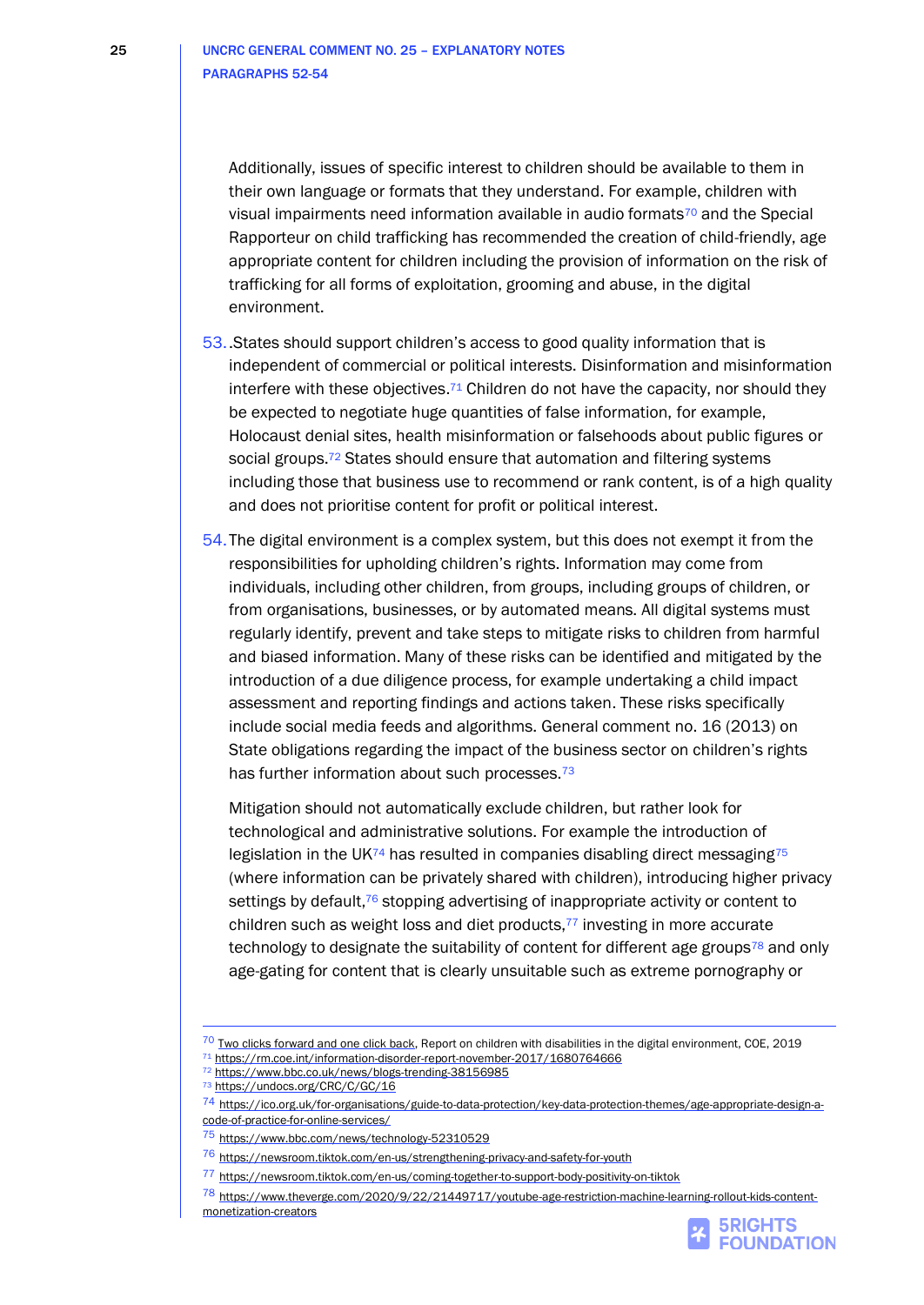gambling and dating sites. Many of these risks are automated and amplified. States must require those who provide digital systems to ensure that they do not amplify harms.

Cyberstalking and cyberbullying are growing issues and children are the easiest and most common victims of these phenomena.<sup>79</sup> They are also, however, sometimes the perpetrators of such behaviour. In implementing policies and laws to address cyberbullying and cyberstalking by children, States should, to the greatest extent possible, avoid criminalizing children and should focus on restorative and educational solutions, The position of parents and legal guardians should also be considered, and they should receive support to constructively resolve such situations.

55.Content labelling is a non-intrusive way of indicating the suitability of digital content for children, in line with their evolving capacities. In addition, concise and ageappropriate information about services, the kinds of content and the moderation of content should be easily available and difficult to avoid. Making a complaint should be easy and clear to a child user.

All content control systems should be consistent with a high bar of data minimization, for example as set out in GDPR, established in the revised German Youth Protection Act<sup>80</sup>, and summarised by the UK's Information Commissioner's Office.<sup>81</sup>

56.There is no environment that is risk free for children, and many children want to access the digital environment, so protections should be proportionate and respect all rights. Too often, children's rights and needs are overlooked in the creation and deployment of the digital environment. States should ensure that legislation and regulation that protects children is in place and that digital providers comply with legislative requirements and voluntary codes of conduct to which they have committed.

Technical controls are often used to protect children. These are only one tool and they should not be used in ways that restrict the rights to information, expression and privacy of children and adolescents. Regulatory and non-regulatory mechanisms should be added to evaluate, modify and remove them (if required).

57.States must ensure that children are able to report and make complaints without risk to their privacy or reveal their identity publicly.

<sup>81</sup> [https://ico.org.uk/for-organisations/guide-to-data-protection/guide-to-the-general-data-protection-regulation](https://ico.org.uk/for-organisations/guide-to-data-protection/guide-to-the-general-data-protection-regulation-gdpr/principles/data-minimisation/)[gdpr/principles/data-minimisation/](https://ico.org.uk/for-organisations/guide-to-data-protection/guide-to-the-general-data-protection-regulation-gdpr/principles/data-minimisation/)



<sup>79</sup> <https://violenceagainstchildren.un.org/news/ending-torment-tackling-bullying-schoolyard-cyberspace>

<sup>80</sup> <http://dipbt.bundestag.de/extrakt/ba/WP19/2685/268540.html>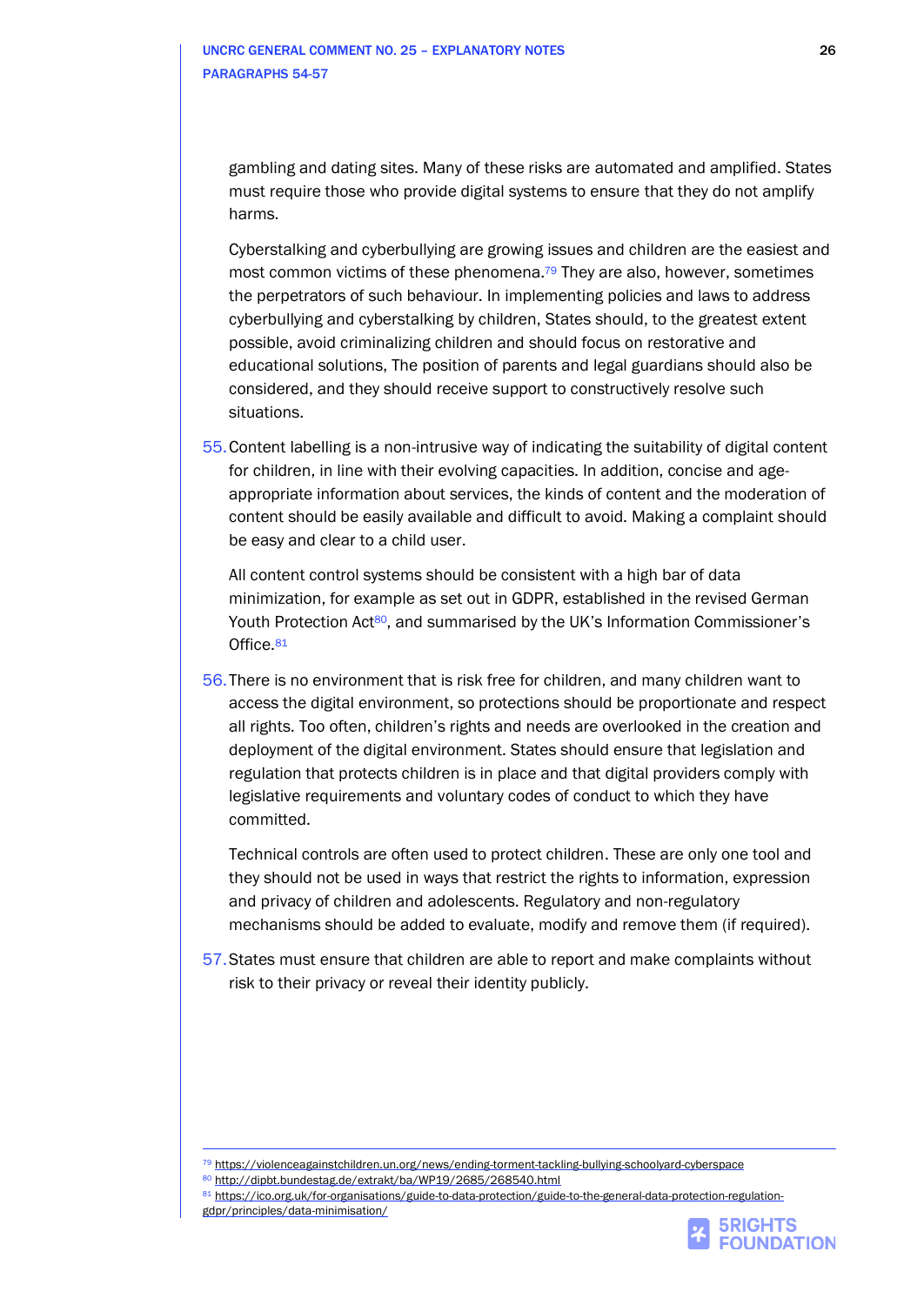#### B. Freedom of expression

- 58.The right to freedom of expression is not dependent on any particular form of digital technology or media. The digital environment is emerging as an increasingly dominant arena for children to express their ideas, identity, opinions and political views. This may be of particular importance to children who are isolated either by their specific circumstances, refugees, in cared for settings, or by geography, rural communities or whose voices are less heard, for example due to their gender or membership of an indigenous minority.<sup>82</sup>
- 59.Any restrictions on children's right to freedom of expression in the digital environment should be exceptional, non-discriminatory and clearly articulated in language and format that a child can understand. They must also be lawful, transparent and proportionate. For example, filters should not be used to restrict access disproportionately for individual children or for groups or communities of children with particular characteristics or contexts, for example on the basis of gender or sexual orientation.<sup>83</sup>

Children are participants and creators in the digital world, and while they must not be made responsible for the actions of businesses or third parties, they do need access to information and education that helps them understand their rights and respect the rights of others.

60.The experience of harassment or abuse has significant impact on children's confidence and well-being and may impact them both online and offline. This is especially true of those with intersecting identities including race, class, gender identity and sexual orientation. States should develop and implement initiatives that support a safe online environment. This includes educational and awareness programmes on digital citizenship, a broad range of support services such as helplines for victims, training for officials on protection of child human rights defenders and the collection and publishing of disaggregated data by age, gender and other characteristics on online harassment.

States should ensure that children do not suffer from online abuse and that freedom of expression is balanced with protection from violence.

What may be considered to be robust and healthy debate in the adult world might not always translate directly into the world of children, therefore clear guidelines need to be established which seek to map out the limits of acceptable behaviour. Such guidelines should be illustrative rather than seek to be definitive, recognising that context is fundamentally important. States should also ensure that businesses respect children's right to protection from violence that is embedded in due diligence requirements, monitoring and remedy frameworks.

82 See for example, research in East Asia[: https://www.unicef-irc.org/publications/pdf/16.EAP.pdf](https://www.unicef-irc.org/publications/pdf/16.EAP.pdf) 83 [https://themarkup.org/google-the-giant/2021/02/11/google-has-been-allowing-advertisers-to-exclude-nonbinary](https://themarkup.org/google-the-giant/2021/02/11/google-has-been-allowing-advertisers-to-exclude-nonbinary-people-from-seeing-job-ads)[people-from-seeing-job-ads](https://themarkup.org/google-the-giant/2021/02/11/google-has-been-allowing-advertisers-to-exclude-nonbinary-people-from-seeing-job-ads)

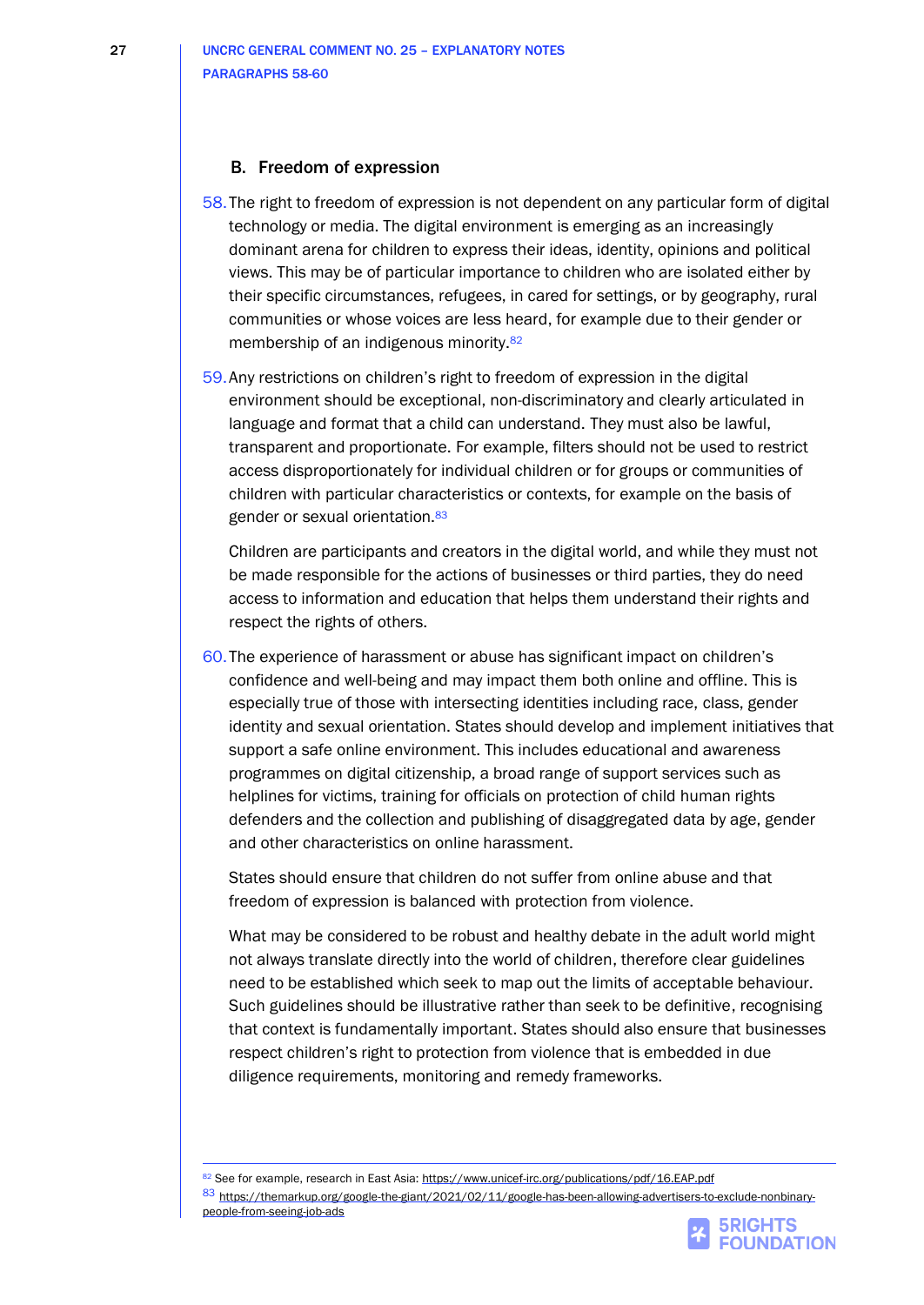UNCRC GENERAL COMMENT NO. 25 – EXPLANATORY NOTES 28 PARAGRAPHS 61-65

61.There is a need for ethical and accountable oversight of algorithmic decisionmaking, that ensures states protect children from automated systems that may interfere with their right to freedom of thought, or impact negatively on their development, for example recommender algorithms that may exacerbate anxieties or lead children down a path to a particular world view.

#### C. Freedom of thought, conscience and religion

62.Children's right to freedom of thought, conscience and religion needs to be protected in the online environment from manipulation or interference. Inferences about inner states drawn from personal data can be harmful and lead to negative outcomes or discrimination against children. Targeting and profiling based on personal data can lead to manipulation of children's inner states. Accordingly, States need to introduce data protection regulations that provide appropriate protection for children's "forum internum". 84

Data protections must not be limited to the information a child gives, but rather encompass all the data collected, inferred, processed and transferred about the child. As such it also offers an opportunity for setting standards and providing oversight of algorithms and automated systems. Inferences should not be made about children's inner state of mind that could be used against them.

63.States should respect and protect different forms of belief and expression and children must not be penalised for holding those beliefs. Inferences about children's beliefs should not be made in the digital environment.

#### D. Freedom of association and peaceful assembly

64.Children have a right to, and widely express interest in, engagement in political and social activities with others, including political demonstrations, and associations such as youth groups, sports clubs, child-led groups, political parties, and working children's organisations and movements, as well as informal association and assembly through family, friendships, and social networks, both on and offline.

## "Today's digital age provides a platform, a voice for the minorities of a country... By means of digital tech[nology], you can keep your religion and culture alive."

Pakistan, boy, 1585

65.Many social, civic, political, religious and cultural activities and organisations operate partially or exclusively in the digital environment and States should consider

84 [https://undocs.org/A/HRC/28/66](https://undocs.org/A/HRC/28/66/Add.1) 85 [Our Rights in a Digital World,](https://5rightsfoundation.com/uploads/Our%20Rights%20in%20a%20Digital%20World.pdf) p. 20

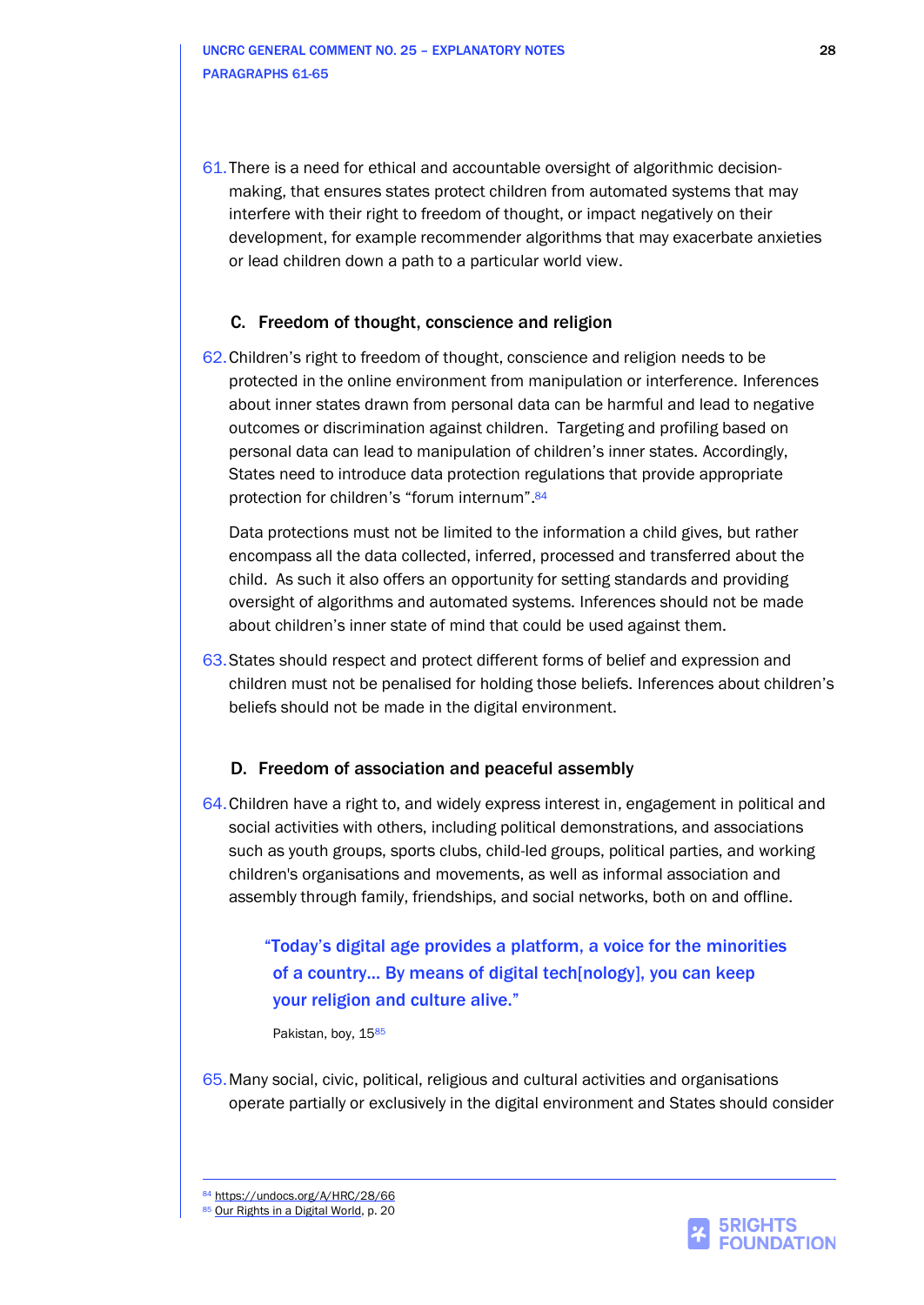guaranteeing children's right to participate in these activities, ensuring that legislation aligns equally to digital settings. Many children use digital media to organise and coordinate their civic activities, for example Fridays for Future86, the worldwide campaign to protest against climate change on Fridays. These activities, and all those carried out by Child Defenders of Human Rights<sup>87</sup> must be free from surveillance and punishment.<sup>88</sup>

66.States should recognise the potential to create networks of children and the possibility of digital technology to have their voice heard. Children have used this technology to support their interests and to connect to each other on matters that are important to them. For example, young people in Taiwan were asked by the government to prioritise their demands in the run up to an election.<sup>89</sup> States should encourage and where possible, create safe digital environments in which children can be heard.

#### E. Right to privacy

67.Children's right to privacy extends to privacy from the state, business, organisations, other individuals including parents and other children.

The digital environment encourages and systematises disclosure and sharing of information. This information may be provided by the child, their family or peers, and it may also be provided by institutions and organisations with which a child engages, for example school or a youth organisation. It is also both gathered, and inferred (assumed) from their digital use, for example by the search results, their use of fitness trackers, support services, or social media. Collectively this information builds a very powerful image of the child's interests, emotional state and other circumstances, which can undermine their right to privacy. Many children have little idea of the extent to which information is held about them or the ways in which it may be used to make decisions about them.

68.Data collected and processed in the digital environment is very far reaching, and, importantly, the combination of multiple sources and types of data can reveal things about a child that they themselves (and their parents) do not know, for example their sexuality, disability, or propensity for excessive use. The unintended consequences of data profiling and content recommendation can reveal very intimate details about children's lives. Over the years, there have been multiple reports of "algorithmic outing".<sup>90</sup> For example Netflix emphasises LGBTQ content<sup>91</sup>

<sup>91</sup> <https://www.menshealth.com/sex-women/a29712873/netflix-algorithm-nearly-outed-gay-teenager/>



<sup>86</sup> <https://fridaysforfuture.org/>

<sup>87</sup> <https://www.childrightsconnect.org/children-human-rights-defenders-2/>

<sup>88</sup> For example, a young Indian activist was charged with sedition for her alleged role in the creation of an online toolkit to organise protests against new agricultural laws in the country.

[https://www.aljazeera.com/news/2021/2/24/indian-climate-activist-gets-bail-in-sedition-case-over-farm-](https://www.aljazeera.com/news/2021/2/24/indian-climate-activist-gets-bail-in-sedition-case-over-farm-stir#:~:text=Disha%20Ravi%20was%20arrested%20in,violence%20during%20the%20farmers)

[stir#:~:text=Disha%20Ravi%20was%20arrested%20in,violence%20during%20the%20farmers'%20protest.](https://www.aljazeera.com/news/2021/2/24/indian-climate-activist-gets-bail-in-sedition-case-over-farm-stir#:~:text=Disha%20Ravi%20was%20arrested%20in,violence%20during%20the%20farmers)

<sup>89</sup> <https://freedomreport.5rightsfoundation.com/a-young-democracy-is-a-strong-democracy-civil-rights-of-taiwans-children> <sup>90</sup> [https://5rightsfoundation.com/in-action/lgbtq-children-online-why-digital-platforms-must-design-with-them-in](https://5rightsfoundation.com/in-action/lgbtq-children-online-why-digital-platforms-must-design-with-them-in-mind.html)[mind.html](https://5rightsfoundation.com/in-action/lgbtq-children-online-why-digital-platforms-must-design-with-them-in-mind.html)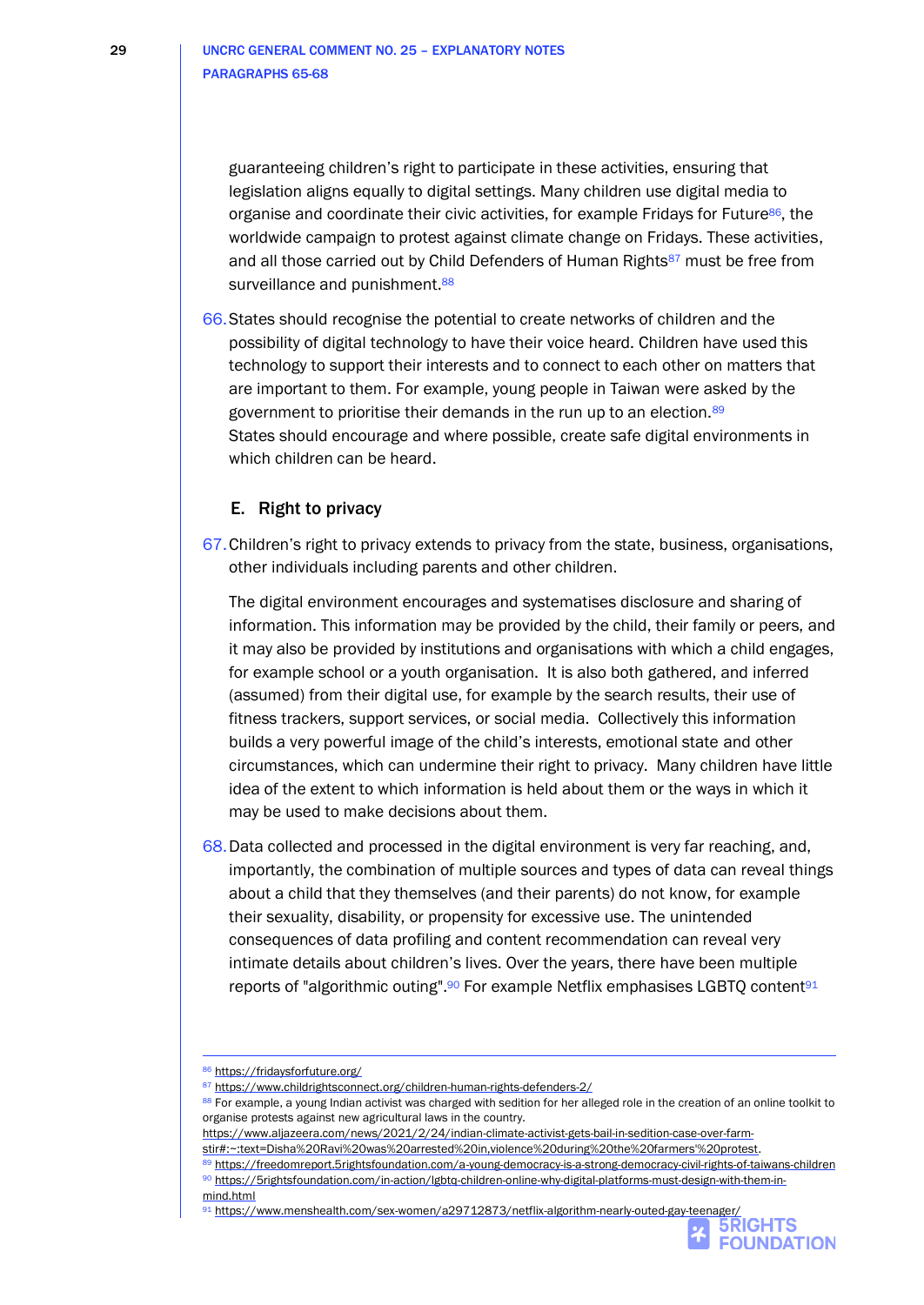or Facebook displays advertising for "coming out coaches"<sup>92</sup> on shared accounts or screens in communal rooms

Data protection is widely acknowledged as a tool for protecting children's autonomy, exploitation and privacy. The first standalone data protection guidance for children is the UK Age Appropriate Design Code<sup>93</sup>, which builds on the GDPR requirement that children merit specific protections. The Irish Information Commissioner has also set out fundamentals for children's data protection<sup>94</sup> and other jurisdictions have announced similar intentions.

States must ensure that the way in which data is collected, processed and shared, does not negatively impact on children or violate their rights to privacy and freedom of thought.

- 69.In the context of the digital environment, a child is extremely vulnerable to violations of their privacy. States must set out and enforce the principles of data protection, data minimisation and a child's right to privacy in the digital environment. The right to privacy includes privacy from governments, business and other users of the digital environment, including parents.
- 70.States are required to create legislative and industry frameworks to protect children's privacy in the digital world. These should be systemic in nature and be transparent, accountable and enforceable. They should also be subject to review and be updated on a regular basis.

There has been considerable tension between those protecting adult privacy particularly as it regards to their privacy from the state, <sup>95</sup> and the abuse of that privacy by those who spread and/or consume child sexual abuse material.<sup>96</sup> However, the privacy offered to users, including children, by private companies must not protect those who consume or perpetrate child sex abuse nor interfere with child sexual abuse material detection systems. States must invest in measures not only to detect and take down abusive materials but must also do more to stop the uploading and spread of CSAM<sup>97</sup> or opportunities for predators to contact children.

Specifically, aspects of system design that encourage the creation or spread of CSAM should be identified by child impact risk assessment, for example, introducing stranger adults to children, enabling direct messaging of strangers to children, or making children's profiles public to all users, should be understood by states as



<sup>92</sup> <https://www.intomore.com/you/facebook-ads-outed-me/>

<sup>93</sup> [https://ico.org.uk/for-organisations/guide-to-data-protection/key-data-protection-themes/age-appropriate-design-a](https://ico.org.uk/for-organisations/guide-to-data-protection/key-data-protection-themes/age-appropriate-design-a-code-of-practice-for-online-services/)[code-of-practice-for-online-services/](https://ico.org.uk/for-organisations/guide-to-data-protection/key-data-protection-themes/age-appropriate-design-a-code-of-practice-for-online-services/)

<sup>94</sup> [https://www.dataprotection.ie/sites/default/files/uploads/2020-12/Fundamentals%20for%20a%20Child-](https://www.dataprotection.ie/sites/default/files/uploads/2020-12/Fundamentals%20for%20a%20Child-Oriented%20Approach%20to%20Data%20Processing_Draft%20Version%20for%20Consultation_EN.pdf)[Oriented%20Approach%20to%20Data%20Processing\\_Draft%20Version%20for%20Consultation\\_EN.pdf](https://www.dataprotection.ie/sites/default/files/uploads/2020-12/Fundamentals%20for%20a%20Child-Oriented%20Approach%20to%20Data%20Processing_Draft%20Version%20for%20Consultation_EN.pdf)

<sup>95</sup> <https://www.openrightsgroup.org/blog/online-harms-encryption-under-attack/>

<sup>96</sup> [https://www.theguardian.com/society/2020/dec/08/encrypted-messaging-putting-children-at-risk-of-abuse-says-](https://www.theguardian.com/society/2020/dec/08/encrypted-messaging-putting-children-at-risk-of-abuse-says-watchdog)

[watchdog](https://www.theguardian.com/society/2020/dec/08/encrypted-messaging-putting-children-at-risk-of-abuse-says-watchdog) 97 <http://luxembourgguidelines.org/>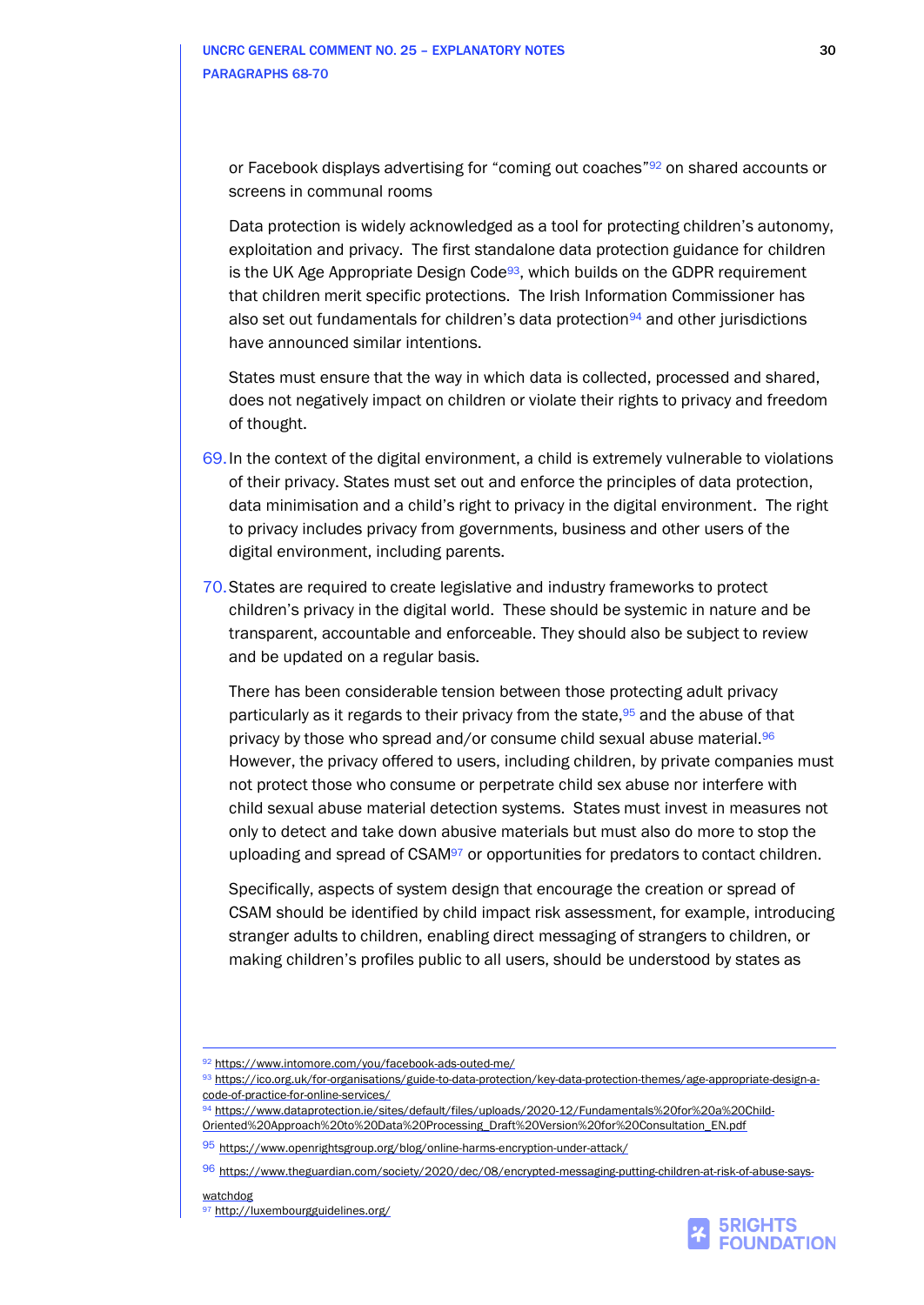presenting unnecessary risks to children.98 Equally, although many detection systems are currently inadequate, they should not be dismantled until such time as business can provide systems equal or better in the view of independent observers. Companies which are continually shown to spread or enable child sex abuse should be subject to strict legal controls and enforcement.

- 71.While consent from child or parent is and will continue to be one consideration in data protection, it should not be used to undermine fair and rights-respecting data protection. Any consent must be informed, meaningful and given by the person whose data is being processed, with specific implications for third party uses of children's data. It is not suitable to use data given for one purpose for a whole host of purposes that may be unclear, unwanted or unknown to the child. States should oversee the compulsory implementation of clear, short, accessible and easy to understand data use policies that cannot be changed arbitrarily without actively notifying users.
- 72.States should legislate to ensure that children have the right to retract, correct and delete their personal data in ways that are easy to access and understand and, that data processing does not exceeded the uses that children (or parents on their behalf) may have consented to. In all cases a child should be able to withdraw consent at any time, with a facility which is equal to that used when they first gave their consent, for example they should not have to prove their age to remove an image, if they were not asked to prove that same age and same level of assurance at the time it was created.
- 73.States should limit the amount of time that data can be held by public authorities or private actors and should also require the deletion of data once it is no longer required. Public bodies and private business should be subject to transparent, accountable and regularly reviewed standards of purpose limitation.

Provisions for the transfer of data from one setting to another must address conflicts of consent between parents/carers and children, and be in a child's best interests. Consent by parents/carers should not automatically override dissent from children particularly adolescents, or vice versa.

74.Data protection is for the benefit of children and their privacy. It must be designed to observe the full gamut of their rights, for example, their right to information.

Data is increasingly collected in all sorts of environments and from many connected devices, including, public spaces and domestic appliances, toys or wearable devices. The global connected device market is expected to grow from USD 14.3 billion in 2020 to USD 40.3 billion by 2025.<sup>99</sup> Surveillance (especially with the possibility of lack of consent) will amount to a violation of privacy and rights of the

**FOUNDATION** 

<sup>98</sup> <http://dipbt.bundestag.de/extrakt/ba/WP19/2685/268540.html>

<sup>99</sup> [https://www.marketsandmarkets.com/Market-Reports/connected-device-analytics-market-](https://www.marketsandmarkets.com/Market-Reports/connected-device-analytics-market-249243332.html%23:~:text=%5B345%20Pages%20Report%5D%20The%20global,23.0%25%20during%20the%20forecast%20period.)

[<sup>249243332.</sup>html#:~:text=%5B345%20Pages%20Report%5D%20The%20global,23.0%25%20during%20the%20forecas](https://www.marketsandmarkets.com/Market-Reports/connected-device-analytics-market-249243332.html%23:~:text=%5B345%20Pages%20Report%5D%20The%20global,23.0%25%20during%20the%20forecast%20period.) [t%20period.](https://www.marketsandmarkets.com/Market-Reports/connected-device-analytics-market-249243332.html%23:~:text=%5B345%20Pages%20Report%5D%20The%20global,23.0%25%20during%20the%20forecast%20period.)**5RIGHTS**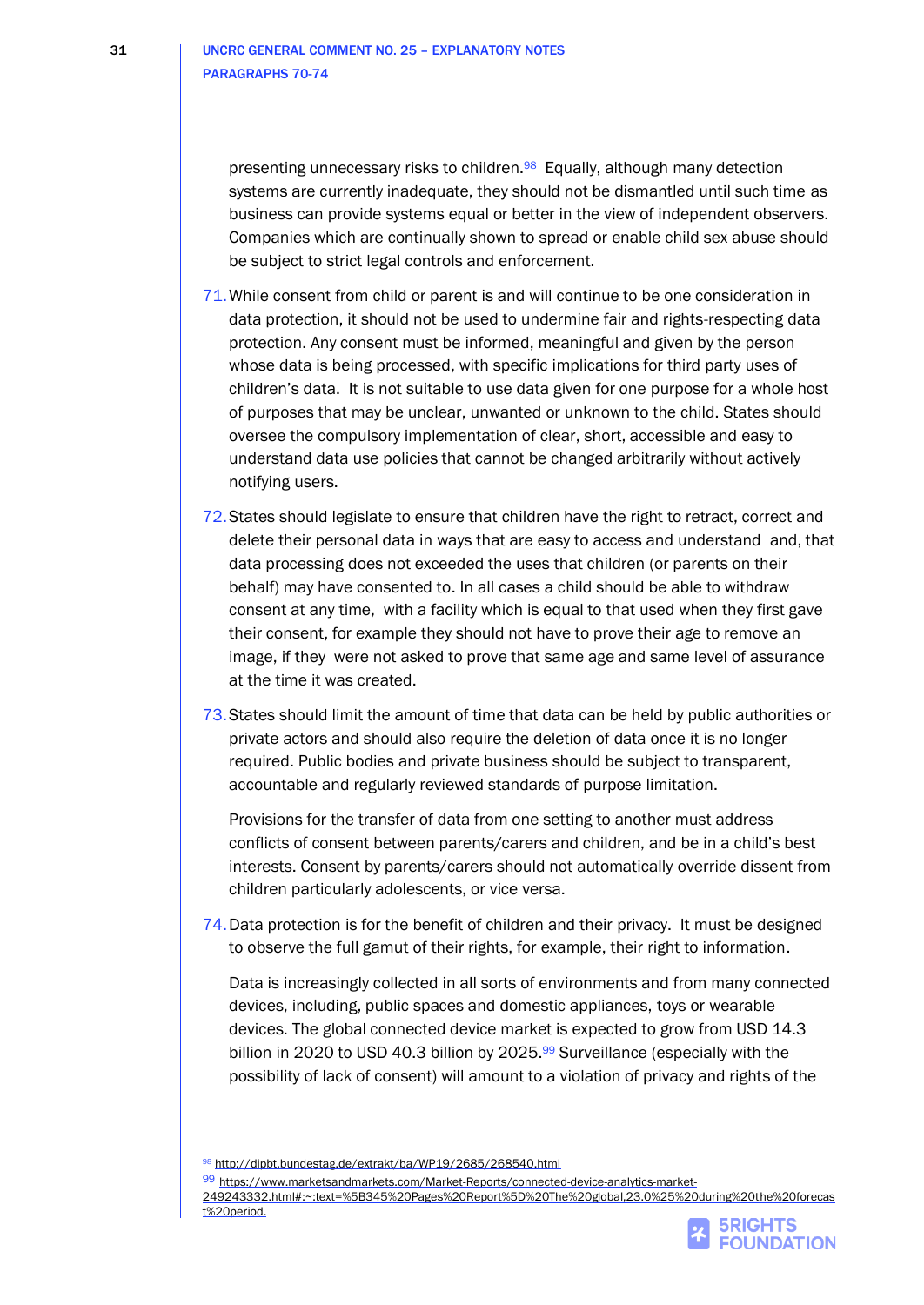child. Children may not be aware that they are being monitored while in public spaces, wearing these trackable clothes, or playing with such toys. Accordingly, States need to ensure that robust data protection measures are in place to protect children from such intrusive collection of their data without their knowledge or consent.

- 75.The digital surveillance of children may result in the constant scrutiny of children while online or offline, for example in educational and care settings. For example, the Covid-19 pandemic has increased the number of education settings turning to remote test proctoring software to survey if students are cheating or otherwise engaging in bad practice. Many of these services use highly invasive forms of surveillance, such as storing biometric templates of children's keystrokes,<sup>100</sup> tracking and monitoring students' eye and head movements and storing audio recordings of students' surroundings. Surveillance of children together with any associated automated processing of personal data, in particular where inferences are made about a child's emotional or mental state, should respect the child's right to privacy. Such invasions of a child's privacy should not be conducted routinely, indiscriminately, or without the child's knowledge, or in the case of very young children knowledge of their parent or caregiver, and where possible they should have the right to object to such surveillance.
- 76.Concerns about the dangers of the digital world have resulted in a growing market of surveillance tools that monitor children's devices, track their location or make what they are doing online available to others, primarily parents or educators. These tools should be used sparingly and only for well-defined purposes, as they may give a false sense of security, interfere with a child's development by creating the impression that they are never alone and inhibit the development of social and critical skills to support their own safety and autonomy. They may also create tensions between parents and older children, as they form views and experiences of their own.
- 77.Anonymity is a very contested feature of the digital environment. It can offer privacy for children who may otherwise be prevented from or punished for speaking out, but it might also protect those who bully, abuse, promote hate or spread misinformation. States should encourage a safety-by-design and privacy–by-design approach. By considering anonymity as part of a balance between safety and privacy it is possible to engineer more nuanced approaches more suited to individual environments. For example, the identity of account holders can be verified with the services even if the identity of the user is not made public, allowing business to contact or block those who break community rules.

Some children use online avatars or names that protect their identity, and such practices can be important to protect children's privacy. For children who are same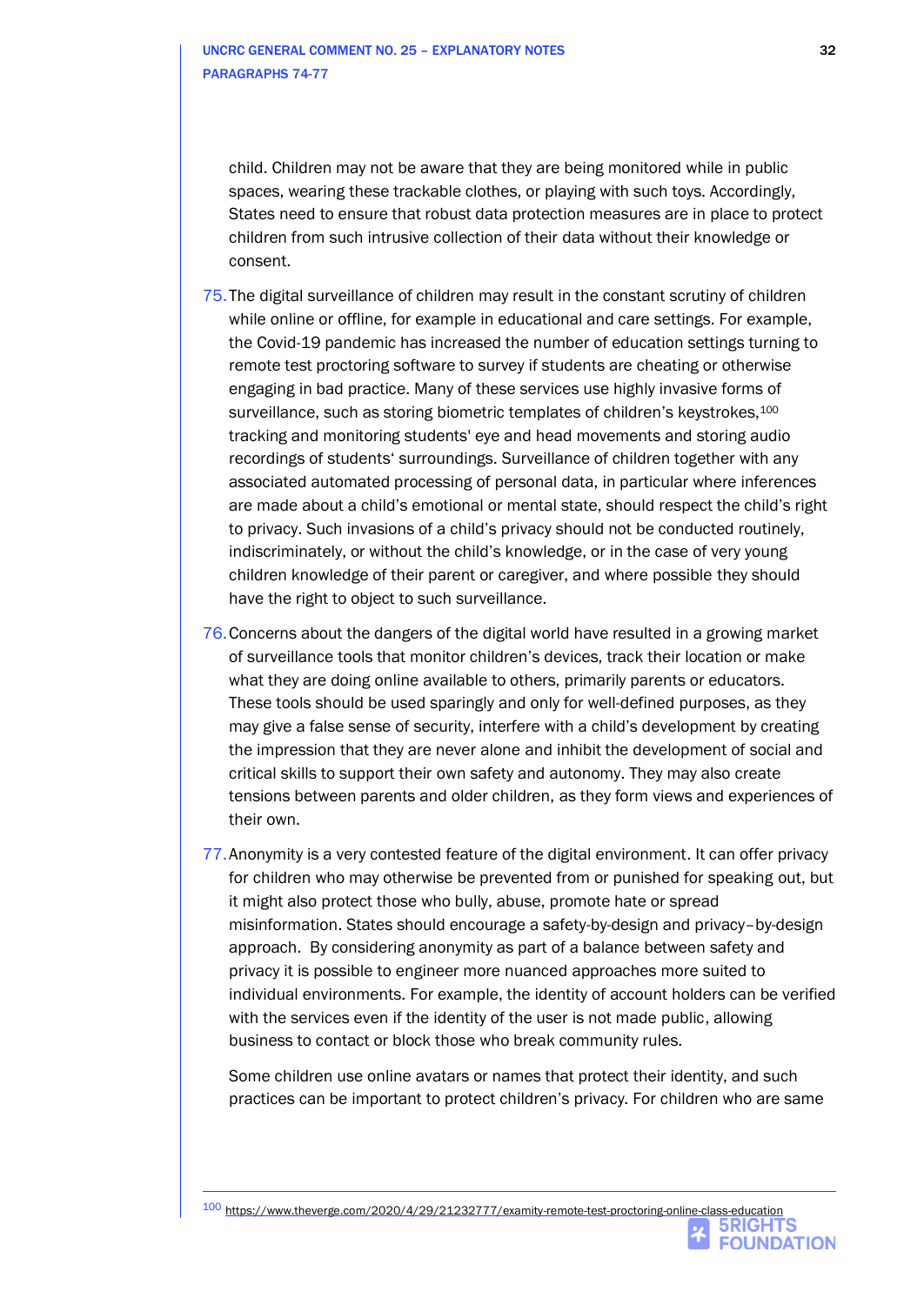sex attracted, intersex or gender diverse, privacy and anonymity online can also provide protection from persecution as they explore their identities.

78.States must ensure that children who access counselling and other health support can do so regardless of their age without requiring the consent or permission of an adult, including their parents. States should ensure that health and counselling services accessed by children, meet high standards of privacy, confidentiality and child protection. A child must not suffer a violation of their other rights as a result of seeking advice or help.

### F. Birth registration and right to identity

79.For many children having access to identity documents is necessary to access state services. Digital technologies offer a vast opportunity to extend the provision of birth registration and in doing so extend access to services particularly for those children who may live in isolated communities, on the move or separated from family.

States should promote birth registration schemes and ensure that information about how to access them is widely disseminated. These schemes should be privacy preserving and not be used to discriminate, punish or in any way violate the other rights of children.

## VII. Violence against children

80.Increasing amounts of time on virtual platforms can leave children more vulnerable to online sexual exploitation and grooming. There has been a consistent rise in screen time, which together with a lack of face-to-face contact with friends and partners, may lead to heightened risk-taking such as sending sexualized images. Decreased facilities that support meeting face–to-face, and greater dependence on time online using products and services that are primarily designed with adults in mind can expose children to potentially harmful and violent content as well as greater risk of cyberbullying.

"The internet allows for broader discussions about existing violence, but it increases the possibility of violence, such as cyberbullying."

Brazil, girl, 15101

Additionally, the digital environment opens up new ways for sexual offenders to solicit children for sexual purposes, participate in online child sexual abuse via live

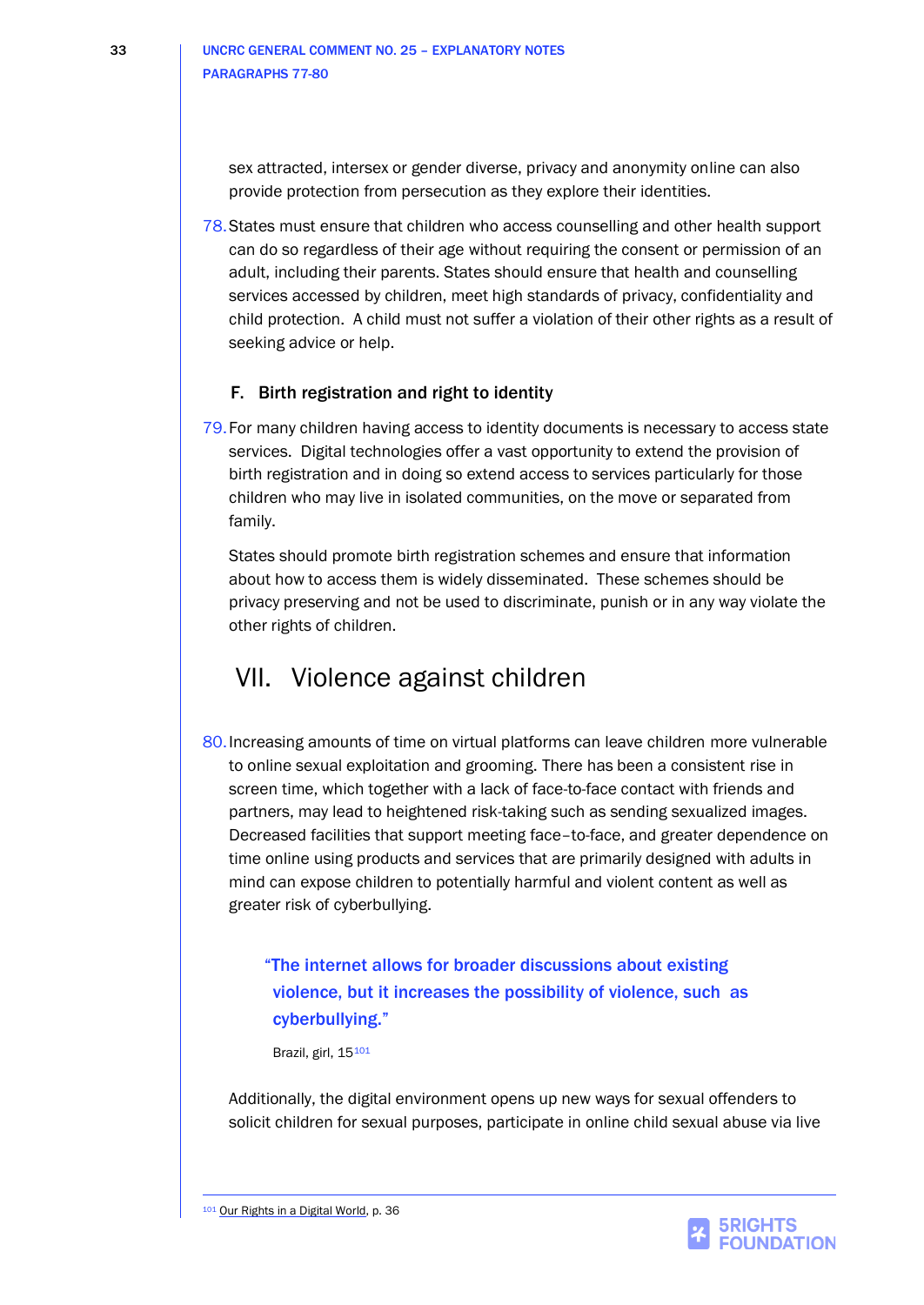video streaming, distribute child sexual abuse material, and commit sexual extortion of children, including by illegally and secretly accessing cameras, microphones or personal files on computers or mobile devices.

- 81. The growth of child sexual abuse and exploitation online is an issue of very considerable concern across all agencies working with children. There are a number of important documents already in place providing guidance on measures necessary to address such abuse and exploitation including:
	- General comment no.16 (2013) on State obligations regarding the impact of the business sector on children's rights<sup>102</sup>
	- General comment no.13 (2011) on the right of the child to freedom from all forms of violence<sup>103</sup>
	- General comment no.14 (2013) on the right of the child to have his or her best interests taken as a primary consideration (art. 3, para.  $1)^{104}$
	- Report of the Special Representative of the Secretary-General on the Issue of Human Rights and Transnational Corporations and Other Business Enterprises (2008)<sup>105</sup>
	- Guiding Principles on Business and Human Rights: Implementing the United Nations "Protect, Respect and Remedy" Framework (2011)<sup>106</sup>
	- Report of the Working Group on the Universal Periodic Review Rwanda  $(2011)^{107}$
	- CRC Report of the 2014 Day of General Discussion, Digital media and children's rights<sup>108</sup>
	- Guidelines regarding the implementation of the Optional Protocol to the Convention on the Rights of the Child on the sale of children child prostitution and child pornography (2019)<sup>109</sup>

Violence against children is not restricted to strangers nor to sexual violence. Many children are violated by people known to them, including family members, and many children suffer from one or more forms of violence including those that are promoted by content online, such as self-harming, suicide or extreme eating behaviours.

Strong preventative measures should be introduced for all forms of violence and digital businesses should have effective and transparent forms of moderation,



<sup>102</sup> <https://undocs.org/CRC/C/GC/16>

<sup>103</sup> <https://undocs.org/CRC/C/GC/13>

<sup>104</sup> <https://undocs.org/CRC/C/GC/14>

<sup>105</sup> <https://undocs.org/A/HRC/8/5>

<sup>106</sup> <https://undocs.org/A/HRC/17/31>

<sup>107</sup> <https://undocs.org/A/HRC/17/4>

<sup>108</sup> [https://www.ohchr.org/Documents/HRBodies/CRC/Discussions/2014/DGD\\_report.pdf](https://www.ohchr.org/Documents/HRBodies/CRC/Discussions/2014/DGD_report.pdf)

<sup>109</sup> <https://undocs.org/CRC/C/156>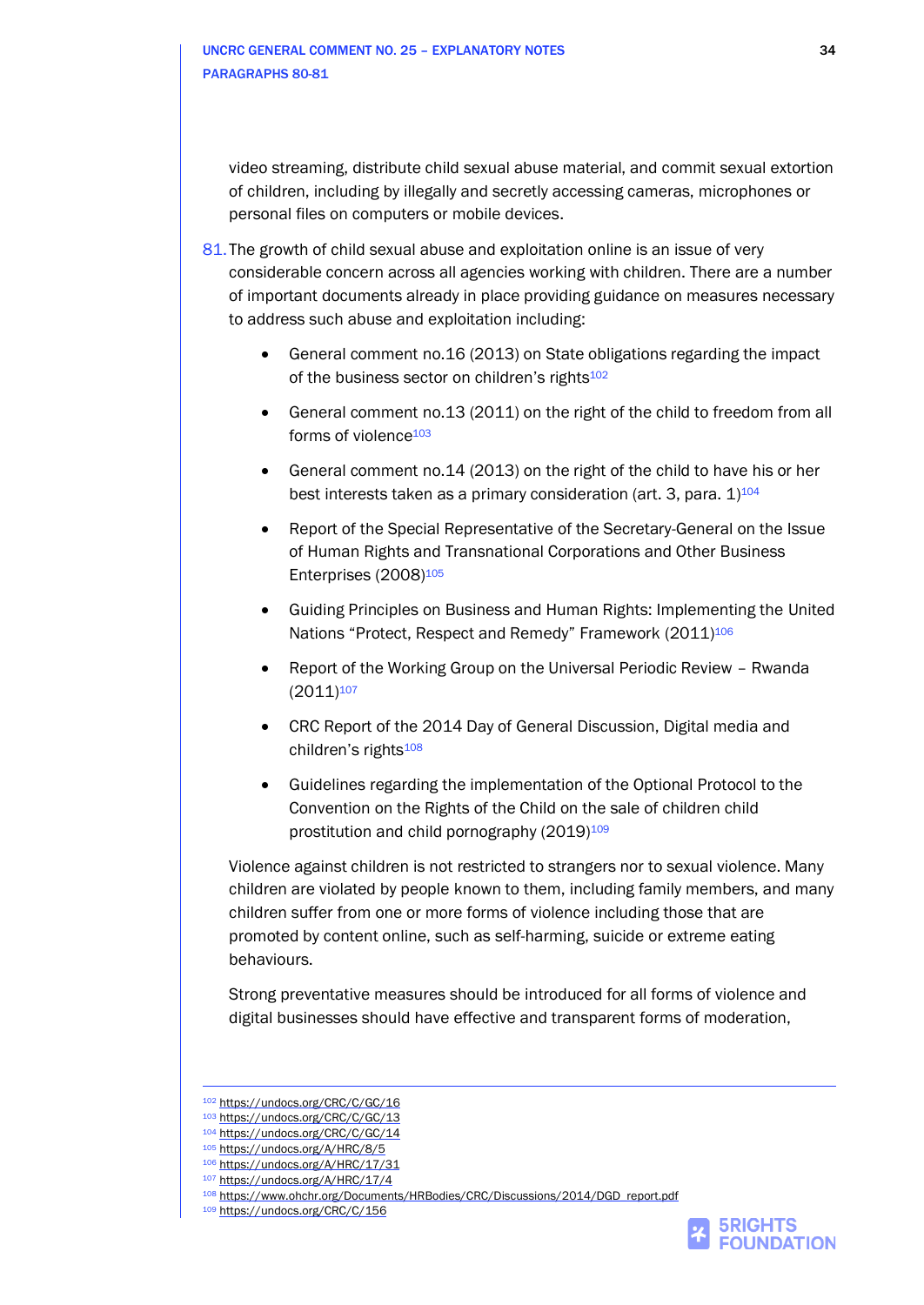report and response in environments in which violence takes place. A victim searching for help must be protected from being confronted with images of child abuse or offender forums. The use of safety technologies should be encouraged in a targeted way that blocks the most serious risks and illegality but does not inhibit a child's ability to access information and support.

Not all children react in the same way to the same circumstances and many smaller acts of violence lead to more extreme ones. States should consider all acts of violence against children, including facilitating acts of violence, as a violation of a child's right to protection.

82.The multifaceted and complex challenges resulting from online violence against children require States to establish holistic and up-to-date legal, institutional and practical prevention, care, assistance, support and protection mechanisms, including special police units, well-equipped and trained specialized justice system actors, along with child-friendly reporting and investigation mechanisms, and accessible helpline services.

There is a key role for the education system, including non-formal education, in fighting online violence, peer violence, bullying and harassment in schools. States should develop specific curricula, train and equip teachers and other education personnel with pedagogical tools, referral focal points within schools for reporting such incidents and mechanisms to investigate in coordination with the social system, the police and the justice system. Teachers should not be left without resources or training programmes that are comprehensive and free of commercial interest.

Business enterprises should meet their responsibility to protect children effectively from all forms of violence by reforming business practice, developing technical tools, taking advantage of the latest available knowledge and innovations and by taking a proactive and preventative approach to system design. For example, Photo DNA is freely available but still many companies do not use it.110. Without prompt and preventative action, platforms have been used to spread hate and violence, for example in Myanmar.<sup>111</sup> States should develop regulatory approaches that require industries to take all reasonable and proportionate technical and procedural steps to combat criminal and harmful behaviour directed at children in relation to the digital environment. These requirements should be subject to legal safeguards that protect other fundamental rights such as the right to privacy and the right to freedom of expression.

83.The digital environment opens up new ways for criminal groups, including gangs, to solicit and traffic children for criminal purposes, including to distribute drugs. Social media services such as WhatsApp have been used heavily as a recruitment channel

<sup>110</sup> <https://www.iicsa.org.uk/publications/investigation/internet/part-c-indecent-images-children/c2-detection-images> <sup>111</sup> [https://resourcecentre.savethechildren.net/node/16212/pdf/mobile\\_myanmar\\_2019\\_2019-11-06.pdf](https://resourcecentre.savethechildren.net/node/16212/pdf/mobile_myanmar_2019_2019-11-06.pdf)

> **5RIGHTS FOUNDATION**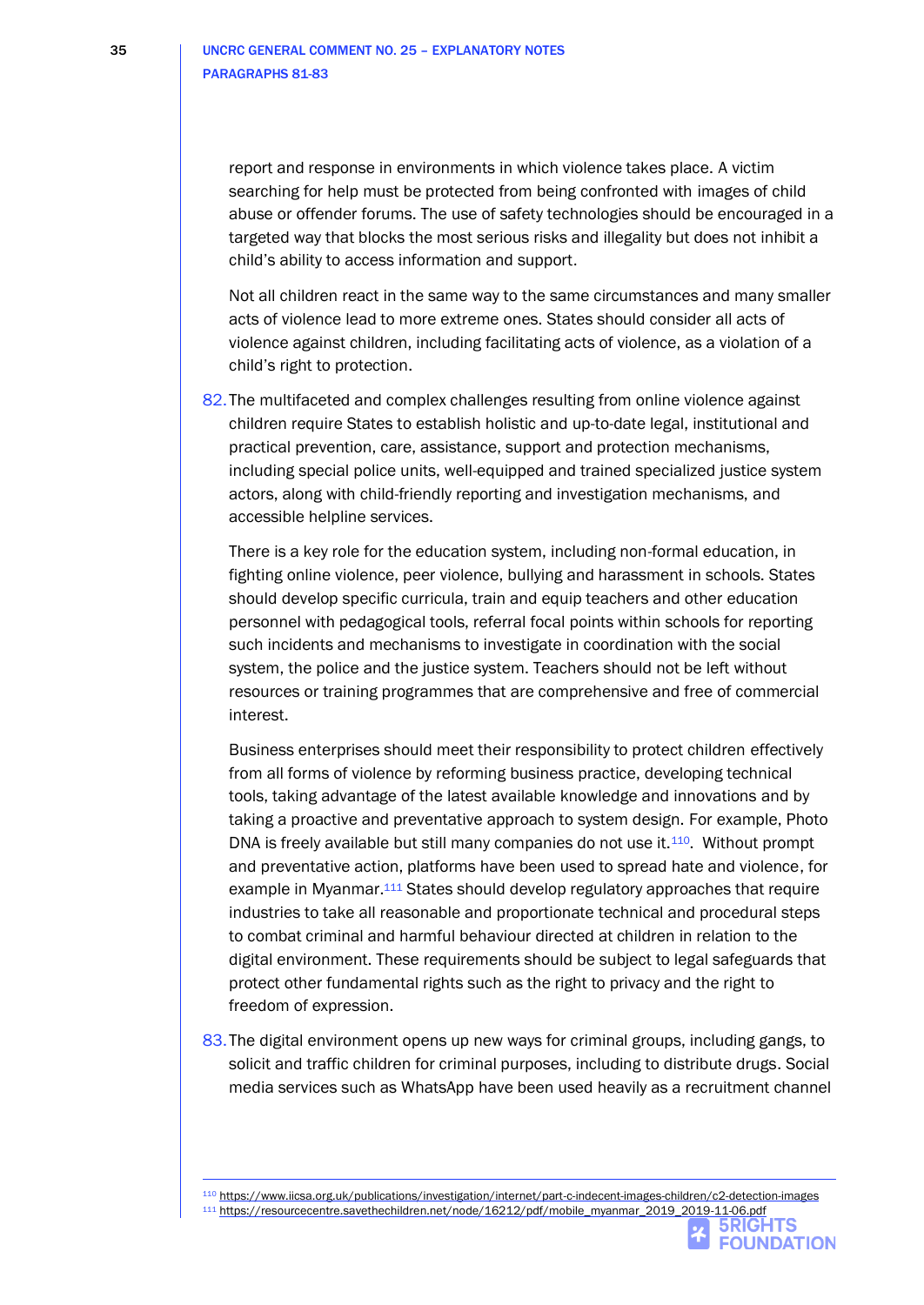for children<sup>112</sup>. Geolocation tracking such as 'Find My Friends', as offered in different smartphones, is used to monitor and track children's movements as they transport and sell drugs across the UK, where children are sometimes forced to livestream their movements 24 hours a day.<sup>113</sup>

States should ensure that anti-trafficking legislation prohibits the recruitment of children by criminal groups, and that child offenders are treated as victims or, if tried, in accordance with child friendly justice systems. States are encouraged to fully incorporate the non-punishment principle, as elaborated by the UN Inter-Agency Coordination Group against Trafficking in Persons (ICAT), 114 to ensure a more consistent, human rights-based application of the principle, which provides that trafficked persons should not be subject to arrest, charge, detention, prosecution, or be penalized or otherwise punished for illegal conduct that they committed as a direct consequence of being trafficked.

## VIII. Family environment and alternative care

84. Parents and caregivers need support in understanding the ways in which digital technologies and businesses impact on children. These include the ways in which children can realise their rights using digital technology, as well as the ways in which they may be at risk or come to harm.

Digital systems should be designed in recognition of the fact that many children do not have the support of parents who are engaged, literate or skilled in digital technologies, and therefore systems should be privacy preserving, safe, supportive and age appropriate by design.

85.States should provide realistic support for parents that recognises time, emotional, cognitive and literacy pressures in domestic contexts. Parents often have their own issues with technology and the emotional, empathic and affective technologies aimed at children are also likely to affect parents. This may at times have a profound effect on their role as parents and within family dynamics. For example, children report that parents are often distracted by their own smart phones or that they find distressing material on devices shared with parents.

States need to pay particular attention to imposing standards on products and services that parents are unlikely to be well informed about, for example the data collection and downstream use of persuasive techniques.

Children use digital products and services at increasingly young ages. Parents may be unaware of the nature and impact of many services and take a time-based

#### 112

114 [https://www.unodc.org/documents/human-trafficking/ICAT/19-10800\\_ICAT\\_Issue\\_Brief\\_8\\_Ebook.pdf](https://www.unodc.org/documents/human-trafficking/ICAT/19-10800_ICAT_Issue_Brief_8_Ebook.pdf)<br>**bRIGHTS** 



[https://assets.publishing.service.gov.uk/government/uploads/system/uploads/attachment\\_data/file/440450/How\\_so](https://assets.publishing.service.gov.uk/government/uploads/system/uploads/attachment_data/file/440450/How_social_media_is_used_to_encourage_travel_to_Syria_and_Iraq.pdf) cial media is used to encourage travel to Syria and Iraq.pdf

<sup>113</sup> [https://www.theguardian.com/global-development/2019/feb/05/county-lines-drug-gangs-blackmailing-tracking](https://www.theguardian.com/global-development/2019/feb/05/county-lines-drug-gangs-blackmailing-tracking-children-social-media)[children-social-media](https://www.theguardian.com/global-development/2019/feb/05/county-lines-drug-gangs-blackmailing-tracking-children-social-media)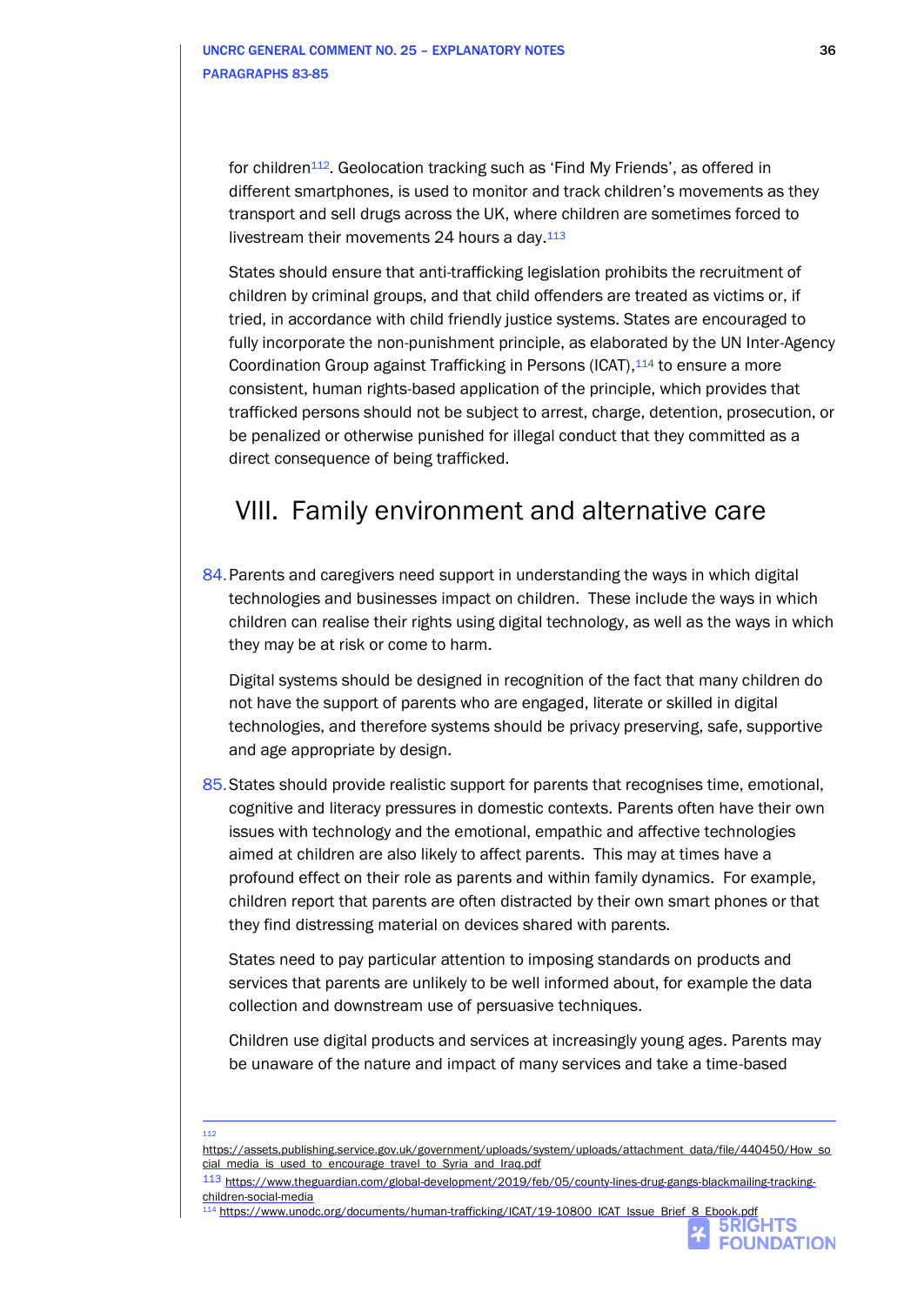approach to children's use, rather than one that responds to the nature of the product and service, and the evolving capacities and circumstances of their child.

If children are overly restricted it impacts on their willingness to report negative experiences, even encouraging them to evade scrutiny or engage in deception. States should support parents by providing sophisticated information, free of commercial influence, that helps them understand the multiple risks and opportunities their children face. Positive parenting techniques, including enabling and supporting children to use technology wisely, are vital.<sup>115</sup> Information and education are an addition to, not replacement for, systemic risk assessment and mitigation strategies to ensure that the digital environment is safe by design.

86. Parents and children express the desire for parents to have a greater understanding of the digital environment as well as the skills to engage with it. Advice should be given in a manner that recognises that families have a wide range of cultural and personal views and that children as they grow older will have their own independent views.

States should give advice that encourages children's access to and safe use of the digital environment for a wide range of activities. Parents should be supported to develop skills and knowledge of digital technologies, including how to support their child's positive use of a broad range of rights-respecting products and services.

87.States may have to make specific interventions to ensure that children separated from their families have access to digital technologies to maintain contact. This may include children of parents or caregivers working abroad or in different parts of the country, parents who are incarcerated or children who live with other members of family or who are themselves in alternative care.

Such access may require a wide range of considerations, for example, investment in infrastructure, electricity, access to devices, data, or the circumstances and permissions to make contact.

88.Contact must be in the child's best interests. For example, it must not be a route for abusive parents to reconnect with children from whom they have been separated. Welfare services may need to supervise such communications, and for this they must be trained to understand the risks. For example, digital technologies have the facility to pinpoint a child's location or broadcast personal information that makes their interests or habits visible to many millions of viewers. Safety-by-design principles<sup>116</sup> should take in to account the vulnerability of children to adults, including family members, who pose a risk.

<sup>115</sup> <https://www.unicef.org/parenting/>

<sup>116</sup> <https://www.esafety.gov.au/about-us/safety-by-design>

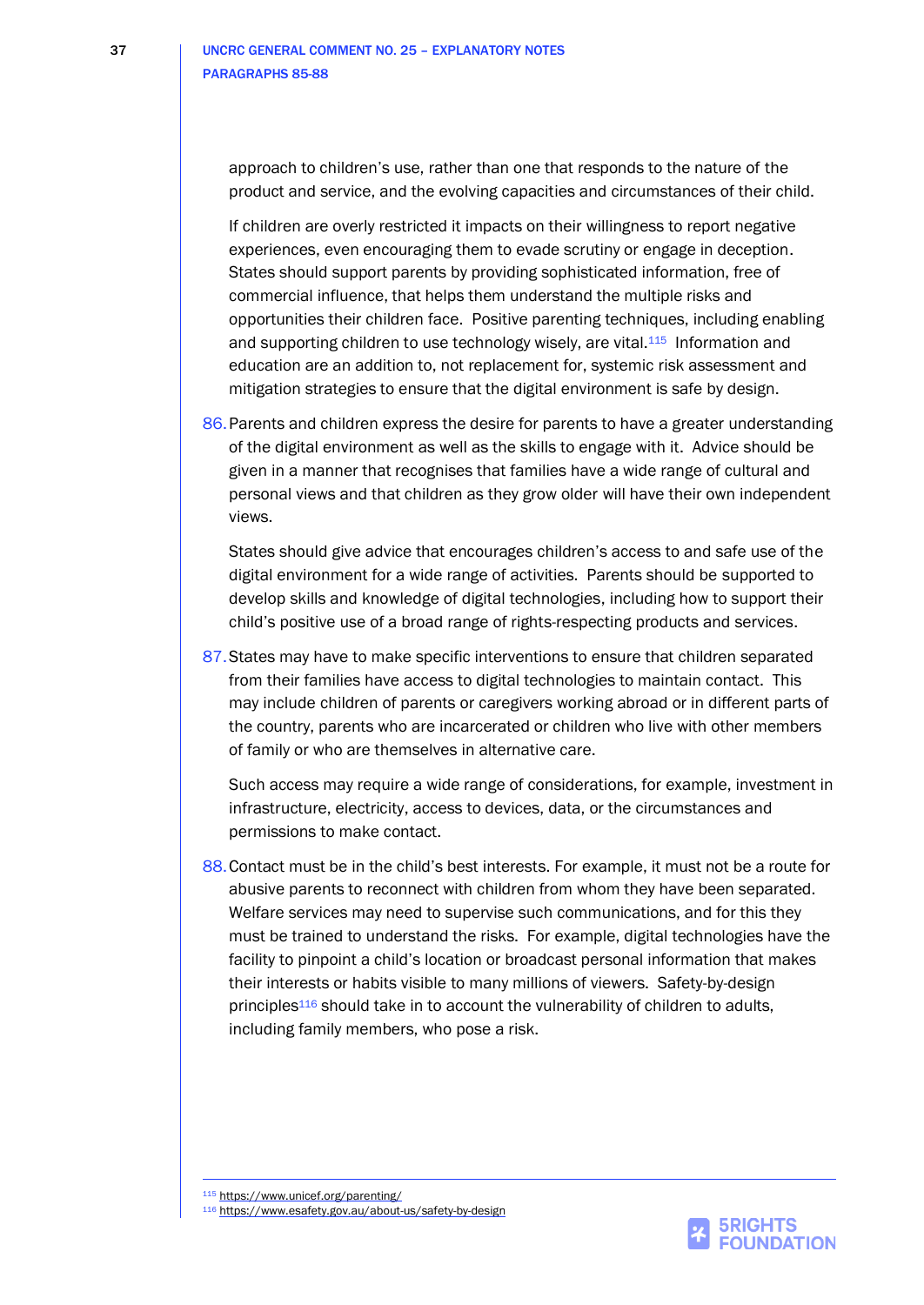## IX. Children with disabilities

- 89.The digital environment offers a world of opportunity to children with disabilities. For example, for children who require mobility support, digital location imaging can help them find out if an area is a wheelchair accessible.<sup>117</sup> Google Maps, for example, collates wheelchair accessibility information for more than 15 million places globally.118 However, in order to benefit from these opportunities, it is important for States to identify any barriers that children with disabilities may face in accessing digital technology, for example, through software design, inaccessible websites, services and applications, lack of adaptations, or financial difficulties, and take all necessary action to address and remove these barriers.
- 90.States must consider and act upon the rights of children with disabilities to access the digital environment. Accessibility strategies, availability of assistive technologies, and standardisation of an accessible online environment all offer rich possibilities for greater access. States should ensure access to a wide range of affordable assistive technologies and ensure that the provision of digital services does not restrict access to physical and virtual engagement for children with disabilities, especially those living in poverty.

States should provide guidance and resources to staff in schools and other relevant settings so that they have sufficient training to rethink school dynamics and methodologies when the needs of children with disabilities are not being met. Further, the States should guarantee the availability of the contents of compulsory formal education in virtual format through materials and technologies appropriate to the special needs of children with disabilities.

91.In creating digital systems that are accessible to children with varying needs, states should engage with, and encourage business to engage with children themselves. Children have views about how the digital world could be better designed for their use.

### "[We need] youth friendly terms and conditions with a summary of the most relevant points."

Germany, boy, 17119

92.While the digital environment offers specific opportunities for children with disabilities, it is the case that those same children often face greater risk,<sup>120</sup> including greater risk from child sexual abuse. States should ensure that the



<sup>117</sup><https://publications.parliament.uk/pa/cm201719/cmselect/cmpetitions/759/75905.htm#footnote-117>

<sup>118</sup> <https://blog.google/products/maps/wheelchair-accessible-places-google-maps/>

<sup>119</sup> [Our Rights in a Digital World,](https://5rightsfoundation.com/uploads/Our%20Rights%20in%20a%20Digital%20World.pdf) p. 15

<sup>120</sup> <https://rm.coe.int/two-clicks-forward-and-one-click-back-report-on-children-with-disabili/168098bd0f>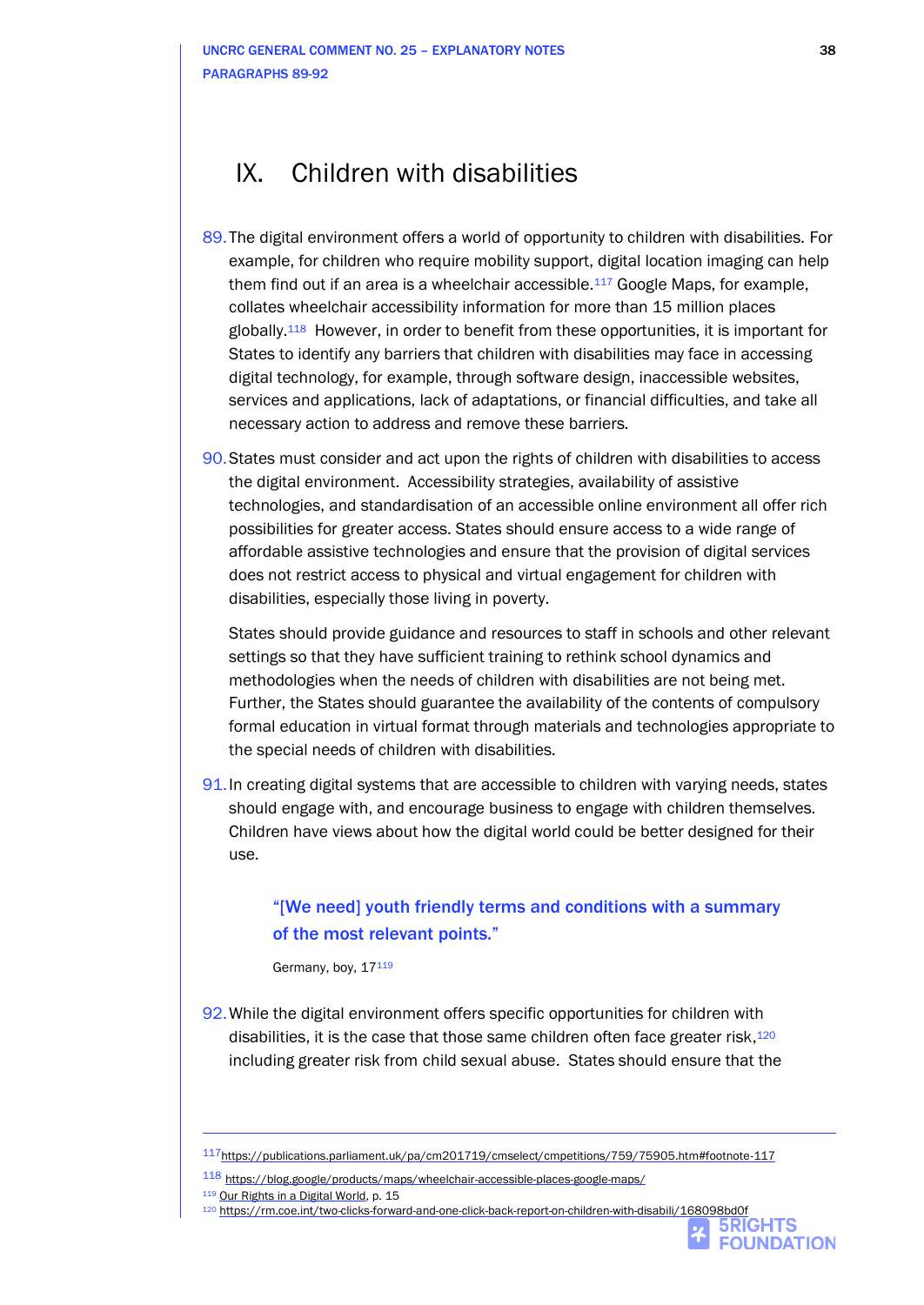enhanced risks faced by children with disabilities should form an integral part of child risk assessments and safety by design programmes. Information provided for children, should be provided in accessible formats.

States should support the development of child-led organisations and initiatives of children with disabilities and their active engagement through the digital environment, as well as support adults in facilitating such initiatives. For example, the Council for Disabled Children<sup>121</sup> supports members' participation in online advocacy.<sup>122</sup>

## X. Health and welfare

- 93.Digital products and services should be developed to increase access to health and wellbeing services for children, including in times of public emergency or crisis. For example, in 2019-20 many organisations have developed information resources on Covid-19 for children,<sup>123</sup> and for adults to talk to children.<sup>124</sup>
- 94.Children use digital services to access health information, including sex and reproductive information. States should ensure that services that offer such information do so in a way that is of a high quality and does not compromise the privacy or confidentiality of the child. In particular, data protection must be in place for services that offer health advice to children. For example, under the General Data Protection Regulation (EU GDPR), Privacy International asked five different menstruation apps to share the information they held on users.<sup>125</sup> These apps were based in Germany, India, the British Virgin Islands, and the United States. Their investigations found that of the five apps surveyed, only two apps responded to requests for data information under the Data Subject Access Request (DSAR). Of these two, multiple pages of sensitive data, including data about a user's sexual life and habits and medication intake were stored on the app's servers. Some of this data was also shared with third parties.

Professionals working in health and welfare services (e.g., professionals at maternity clinics) play an essential role in helping children, young people and families take care of their digital wellbeing.

95.Digital technologies should enhance a child's access to health provisions. A child should not suffer violations of their other rights, for example their right to privacy or to have their views heard in matters that affect them.

<sup>123</sup> <https://www.unicef.org/romania/covid-19-information-children-adolescents-parents-and-professionals>

<sup>121</sup> <https://councilfordisabledchildren.org.uk/our-work/participation>

<sup>122</sup> <https://www.un.org/development/desa/disabilities/>

<sup>124</sup> <https://www.cdc.gov/coronavirus/2019-ncov/daily-life-coping/talking-with-children.html>

<sup>125</sup> <https://privacyinternational.org/long-read/4316/we-asked-five-menstruation-apps-our-data-and-here-what-we-found>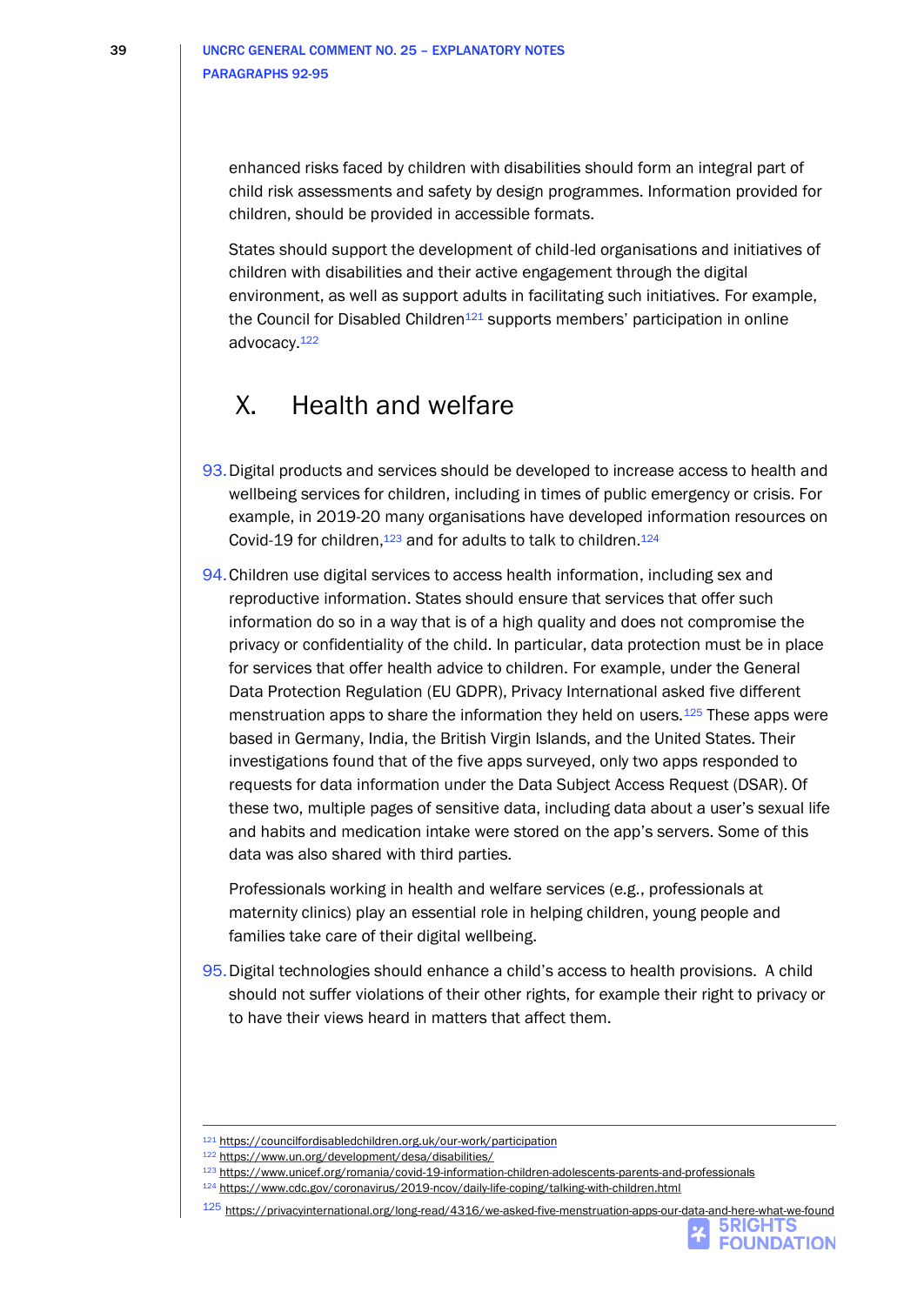"I researched about mental illness, depression and anxiety, out of curiosity, because nobody talked about it and I wanted to know more."

Brazil, boy, age unknown<sup>126</sup>

States should ensure that the introduction of digital products and services into the health sector does not discriminate against certain groups of children by denying them access to in person health care, or a lesser quality of service because it is provided online.

96.There are health risks associated with the use of some products and services and the risk of harmful health information spread by digital services, for example, a rise in self-harm as a result of its widespread coverage on social media,<sup>127</sup> or the prevalence of misinformation and disinformation about vaccinations.<sup>128</sup>

States should anticipate the needs of children by encouraging safety by design regimes as a norm, and by putting in place sufficient regulatory and legal frameworks to ensure the safe participation of children in the digital environment. For example as part of the UK government's upcoming Online Safety Bill, the government will establish a new statutory duty of care to require services to anticipate the safety of their users.<sup>129</sup>

- 97.Digital services and products can be used to encourage healthy behaviours, exercise, contact with others, civic engagement and learning. These should be encouraged but not at the expense of children's other rights. States should put in place regulation that prevents children being targets for unhealthy or age inappropriate products, and protections children are afforded offline must be embedded online. For example, embedding the World Health Organisation Guidelines on Food Advertising,<sup>130</sup> into regulation.
- 98.Guidance for parents, children and educators should encourage the productive and enjoyable use of digital technologies, whilst recognising that child development requires a balance of activities. The digital world is designed to maximise attention, interaction and constant engagement – children need time off as well as time on and states should make clear in their guidance that children have a right to rest, which is a crucial developmental requirement.

128 Buri, T. (2019) Vaccine Misinformation and social media. [https://doi.org/10.1016/S2589-7500\(19\)30136-0](https://doi.org/10.1016/S2589-7500(19)30136-0)



<sup>126</sup> [Our Rights in a Digital World,](https://5rightsfoundation.com/uploads/Our%20Rights%20in%20a%20Digital%20World.pdf) p. 38

<sup>127</sup>Arendt, F., Scherr, S., & Romer, D. (2019) Effects of exposure to self-harm on social media: Evidence from a two-wave panel study among young adults[. https://doi.org/10.1177/1461444819850106](https://doi.org/10.1177/1461444819850106)

<sup>129</sup> <https://www.gov.uk/government/consultations/online-harms-white-paper/online-harms-white-paper>

<sup>130</sup> <https://www.who.int/dietphysicalactivity/marketing-food-to-children/en/>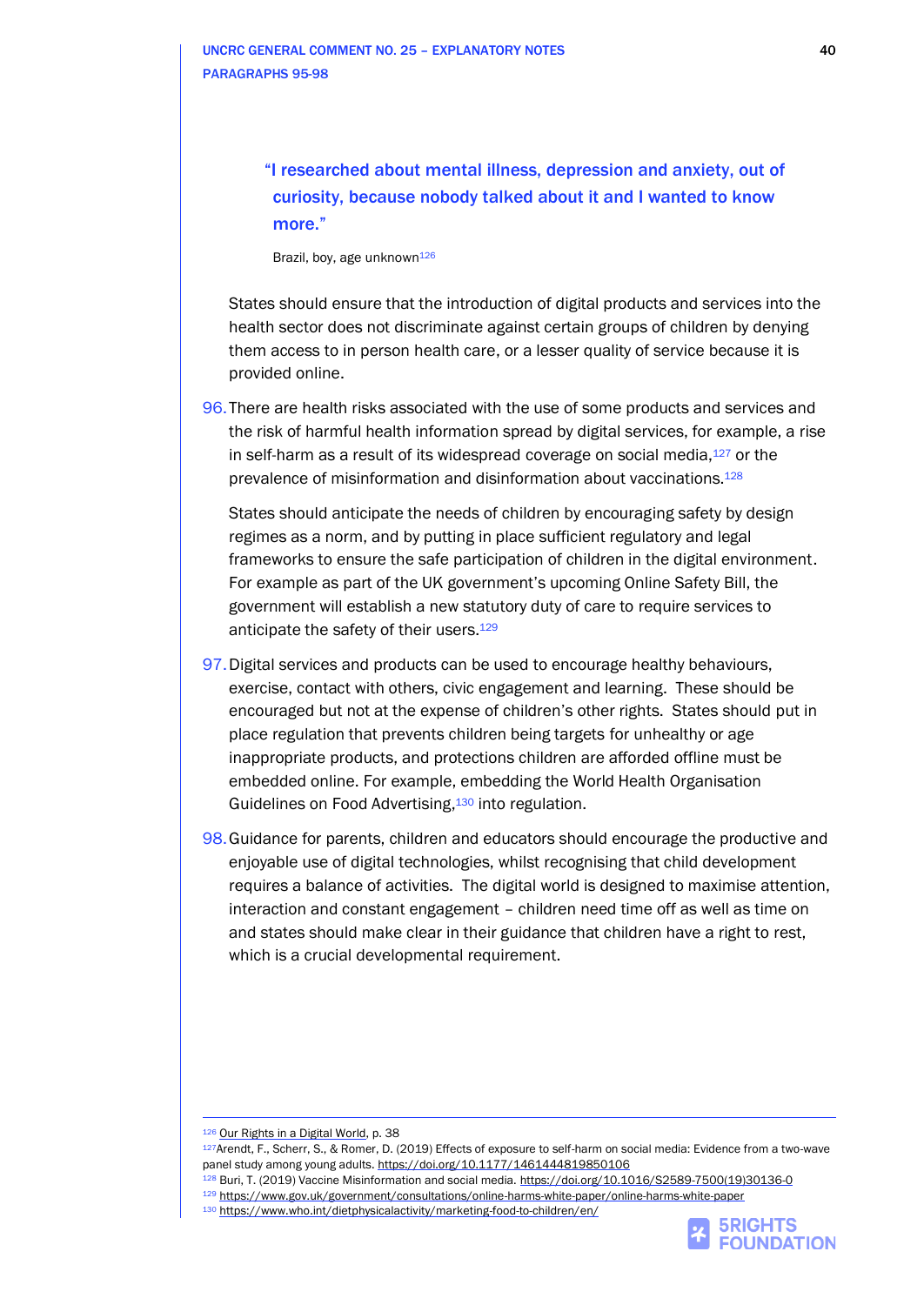## XI. Education, leisure and cultural activities

### A. Right to education

99.Traditional education delivered by digital means creates the prospect of greater access to a quality education and associated learning activities. Increasingly, digital literacy is an essential skill and represents a vital contemporary extension of the right to education, requiring States and educational and cultural institutions to make appropriate provisions for the development of digital skills to further the education and participation of children and adolescents in the digital environment. 131

The realisation of children's rights to information necessitates access to quality online resources to support their learning, along with the acquisition of the digital skills necessary to develop the "personality, talents and mental and physical abilities" of children and adolescents for a responsible life in a free society.

- 100. Educational and cultural institutions such as archives, libraries and museums can use digital technologies to support children to engage with their own creative and cultural practices and to learn about those of others, through the means of global education.
- 101. All schools need to have an adequate technological infrastructure that enables every child to benefit fully from the digital environment, and this needs to be backed up by properly trained teachers and quality programmes.

States should make deliberate efforts to address digital divides when they are working to uphold the right to education. As online learning becomes embedded in education states need to take account of children from different backgrounds and situations. Remote or other online learning activities should not create additional burdens or inequalities for children, who do not have digital access, skills, and support. States should ensure that accommodations are made for children with disabilities, including accessibility of ready-made content using subtitles and verbal description of visual content, allowing additional accommodation such as using sign language and linguistic simplification, making digital learning accessible, in accordance with the pupil's needs, and adopting universal accommodation principles.

In order to support a rich learning environment States should ensure that copyright protections have appropriate exceptions for materials used for educational purposes.

131 [https://en.unesco.org/themes/media-and-information-literacy,](https://en.unesco.org/themes/media-and-information-literacy)



[https://www.unicef.org/globalinsight/media/1271/file/%20UNICEF-Global-Insight-digital-literacy-scoping-paper-](https://www.unicef.org/globalinsight/media/1271/file/%20UNICEF-Global-Insight-digital-literacy-scoping-paper-2020.pdf)[2020.pdf](https://www.unicef.org/globalinsight/media/1271/file/%20UNICEF-Global-Insight-digital-literacy-scoping-paper-2020.pdf)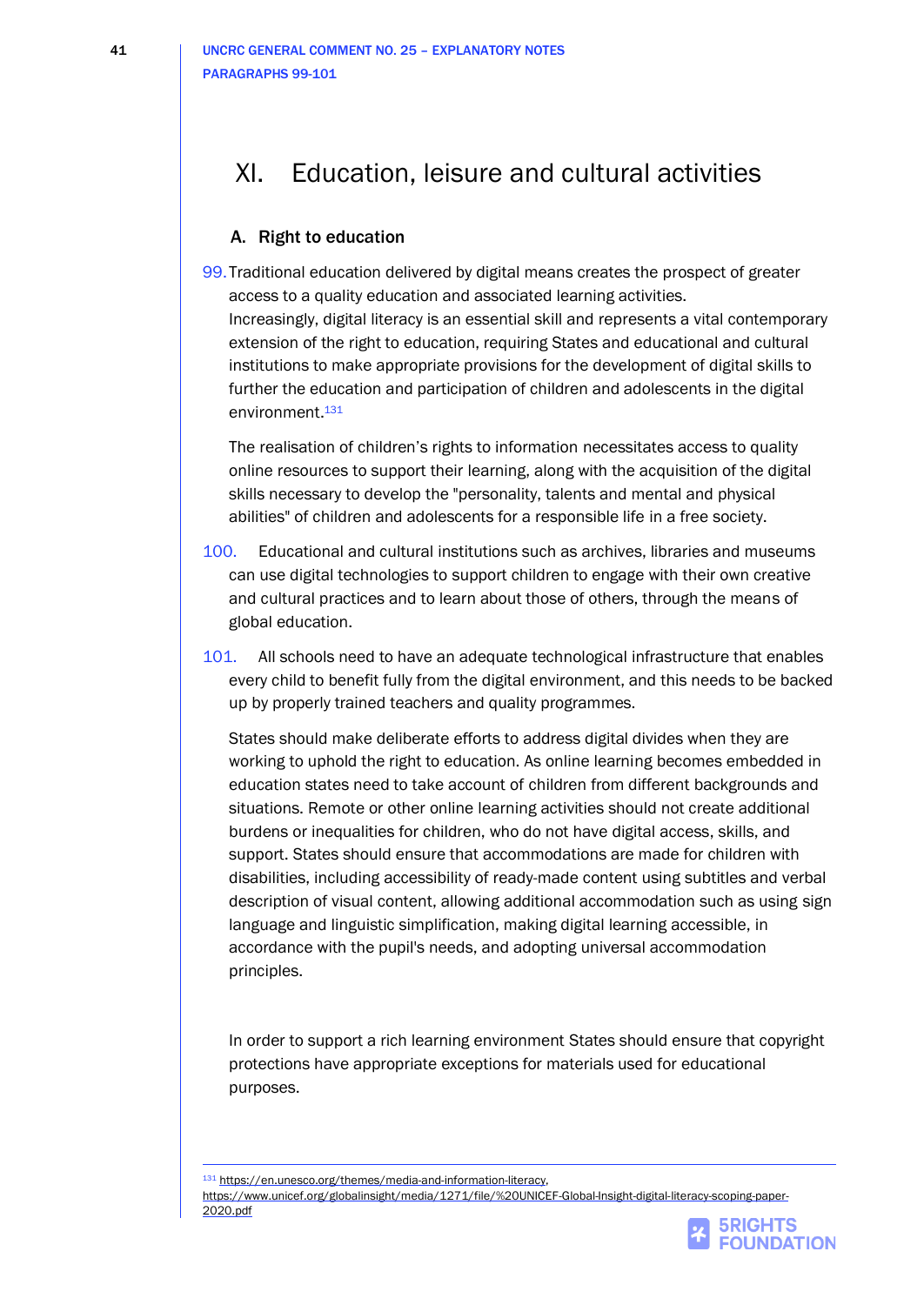102. For children attending school (or nursery, college, or other educational institutions), digital educational technologies can support engagement between teacher and student and among peer learners. For children not physically present in school or living in remote areas or in disadvantaged or vulnerable situations, digital educational technologies can enable distance or mobile learning programmes.

States should create a digital environment that can ensure that children continue to have access to education without being interrupted in cases of emergencies, natural disasters and epidemics (such as what the world is currently witnessing in light of the pandemic Covid-19); and to respect the needs of children and their families in this context. For example, during the Covid-19 pandemic, Bangladesh's government broadcaster has been airing recorded classes on its channels. The decision to turn to television and radio for those with no internet-enabled devices or broadband access has proven more successful at reaching a large percentage of children.<sup>132</sup>

States should ensure and provide children that cannot attend classes in person at schools with access to connectivity resources (internet, computer, tablets, etc.) that allow them to receive education in a digital environment. Additionally, States should implement a plan, to the maximum of their available resources, to guarantee fair access (both inside and outside school) to these resources for every child physically attending.

States' responsibilities must ensure that schools have sufficient resource to provide parents with guidance on online home schooling and learning environments. This should also include guidance on protecting against the risks that come with using digital technologies.

- 103. Standards for digital educational technology should ensure that uses of these technologies safeguard children's rights and do not expose children to violence, discrimination, misuse of their personal data, commercial exploitation or other infringements of their rights, including the use of digital technology to document a child's activity and share it with parents without the child's knowledge or consent.<sup>133</sup>
- 104. It is critical that digital literacy education educates children about the design and purpose of the digital world and an understanding of children's rights including their application in the digital environment. Education that addresses these key areas should be co-designed with children and experts and available to children formally through education settings.

<https://www.technologyreview.com/2021/01/05/1015734/singapore-contact-tracing-police-data-covid/>



<sup>132</sup> <https://www.bbc.co.uk/news/world-south-asia-54009306>

<sup>133</sup> For example, police will be able to access data collected by Singapore's contact tracing app, Trace Together (which is used by nearly 80% of Singapore's 5.7 million residents), for use in criminal investigations. This is a contradiction to the privacy policy initially outlined when the government launched its app in March 2020, after saying participation in contact tracing is mandatory.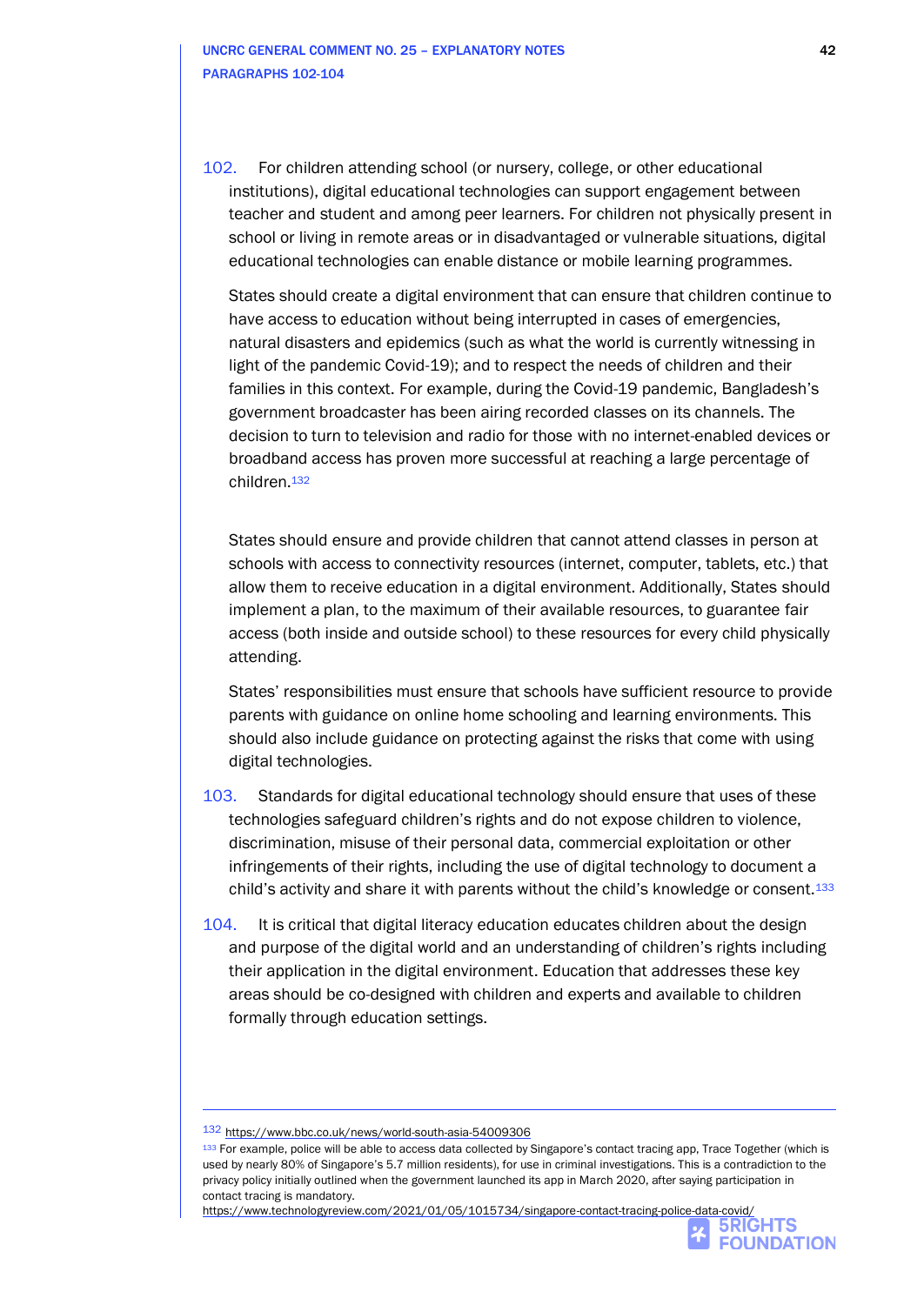The introduction of digital literacy education should begin in early childhood, or as soon as children begin using technology. States should support kindergartens and day care centres in equipping children with the skills and knowledge they need to stay safe online and to engage beneficially with the digital environment.

Education should include a critical and information literacy component, to support searching for and evaluating reliable information, including health information and sensitive information sought by children on a confidential basis as needed, to support well-being and a healthy lifestyle. The Australian Government offers a strong example of this in their parenting website.<sup>134</sup>

Digital literacy programmes should include equipping students with the knowledge and skills to handle safely a wide range of digital tools and resources and those related to content, creation, collaboration, participation and civic engagement. They also need education in how to critically evaluate sources of information to enable them to differentiate between trusted or reliable sources of information and misinformation and other forms of biased or false content, and to participate as engaged actors in their communities.

Digital literacy curricula should cover a comprehensive set of topics, including how digital services can help them access confidential support and advice on a broad range of issues, for example sexual health and mental health. Safety curricula should also emphasis positive engagement in the digital world particularly how they might safely meet and work alongside other children on matters that their security and safety online and off. For example, many young people across the globe have used the digital environment to organise collectively to express their views and their fears about climate change.

The sustainable development goals offer a vision of a world in which skills, values and attitudes necessary for the transition to a more sustainable and equitable relationship with the worlds resources, Children should be taught about the role that digital technologies can play in promoting, or on occasion, detracting from this journey. States should promote the implementation of education for sustainable development (ESD) to enable a critical, resilient and responsible handling of digital technologies, practices and contents.

Online safety curricula should support children's engagement online by encouraging debate and knowledge about respectful behaviour; children should be able to identify abusive interactions, their own and others. All programs should aim to equip students with knowledge about human rights, including the rights of the child and of others in the digital environment, and available forms of support and remedy.

States should invest in training to ensure that teachers are equipped to teach comprehensive digital literacy courses.

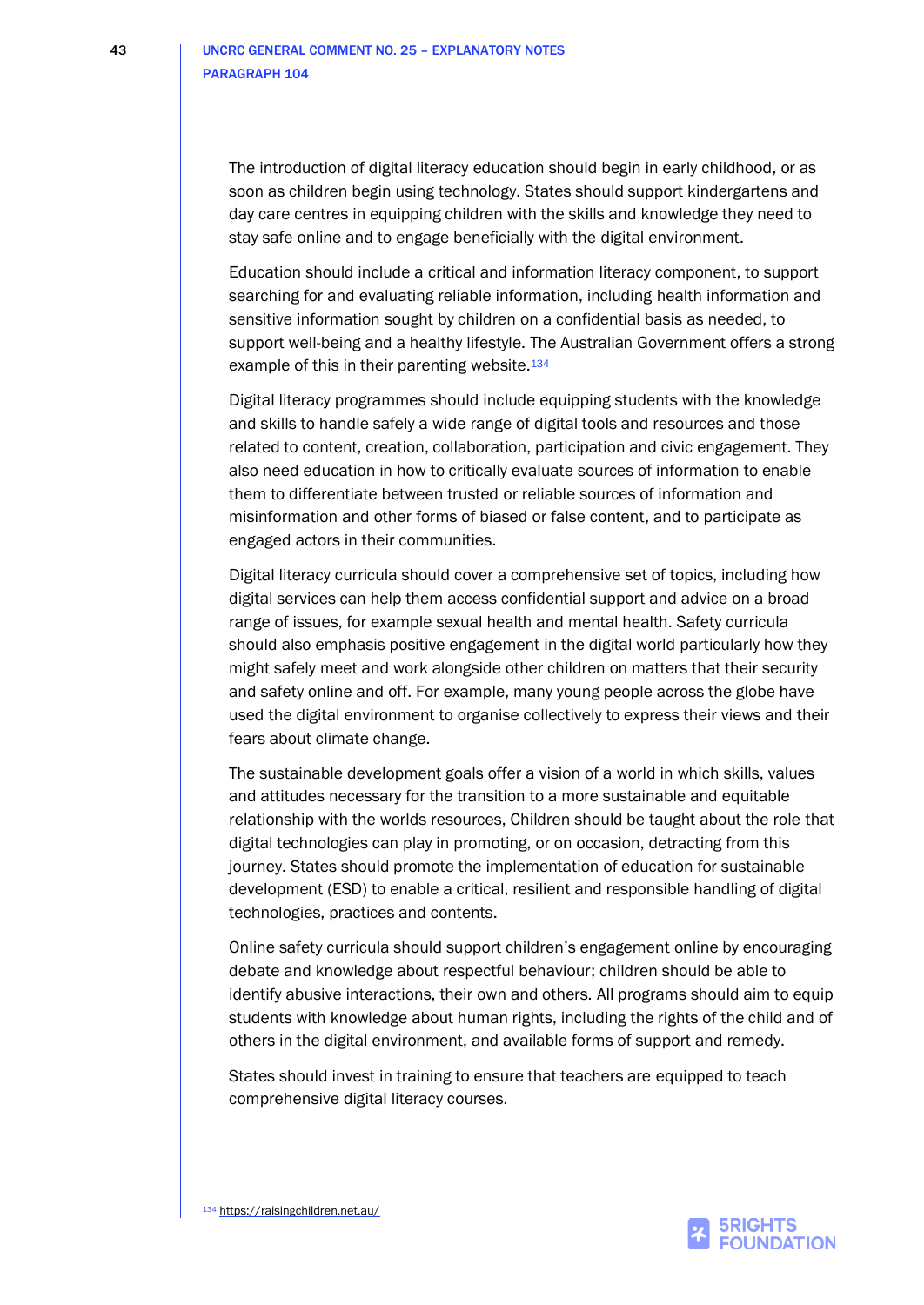105. Students should be taught at least rudimentary cybersecurity and digital safety from the ages at which they first begin to use digital technology. They should also understand the social, economic, cultural, political and environmental implications of digitalization and surveillance.

Teachers should be trained to provide this education and should have a broad knowledge of data practice and business arrangements of the sector as well as a rich set of resources to guide the beneficial use of diverse digital products and services.

"We would like the government, technology companies and teachers to help us manage untrustworthy information online"

Ghana, group of children<sup>135</sup>

#### B. Right to culture, leisure and play

- 106. Online and offline play are a vital dimension of the joy of childhood and an essential aspect of children's development. Children from all over the world emphasise the value they attach to the interest, fun and stimulation they gain from online activities. However, play is too often perceived by parents as 'non-productive', in which children are simply wasting time. States should encourage the beneficial use of the digital products and services and encourage parents to understand the value of play in the digital world. For many children, playing online offers opportunities to collaborate, experiment, create and explore that they greatly enjoy and benefit from, and that may be otherwise lacking to them. Especially if designed in ways that respect children's rights, the digital environment can provide stimulating spaces and resources that supports free play in ways that children find emotionally and culturally meaningful.
- 107. The digital environment has an increasingly important role in shaping the individual and community identities of children. Children utilize online spaces in constructing, exploring, and expressing their identities. There is a danger that content available in the digital environment is predominately in English and concentrated in the cultural experience of those who build and own it, primarily the US. States should encourage and invest in local content in the languages that children speak,<sup>136</sup> recognising that children will benefit from and form their identity as a result of their engagement in a wide range of cultural and civic activities online.

[https://secure.avaaz.org/campaign/en/facebook\\_coronavirus\\_misinformation/](https://secure.avaaz.org/campaign/en/facebook_coronavirus_misinformation/)



<sup>135</sup> [Our Rights in a Digital World,](https://5rightsfoundation.com/uploads/Our%20Rights%20in%20a%20Digital%20World.pdf) p. 14

<sup>136</sup> Researchers have found that Spanish-language content is less often and less quickly moderated for misinformation than English content. While 70% of misinformation in English on Facebook ends up flagged with warning labels, just 30% of comparable misinformation in Spanish is flagged.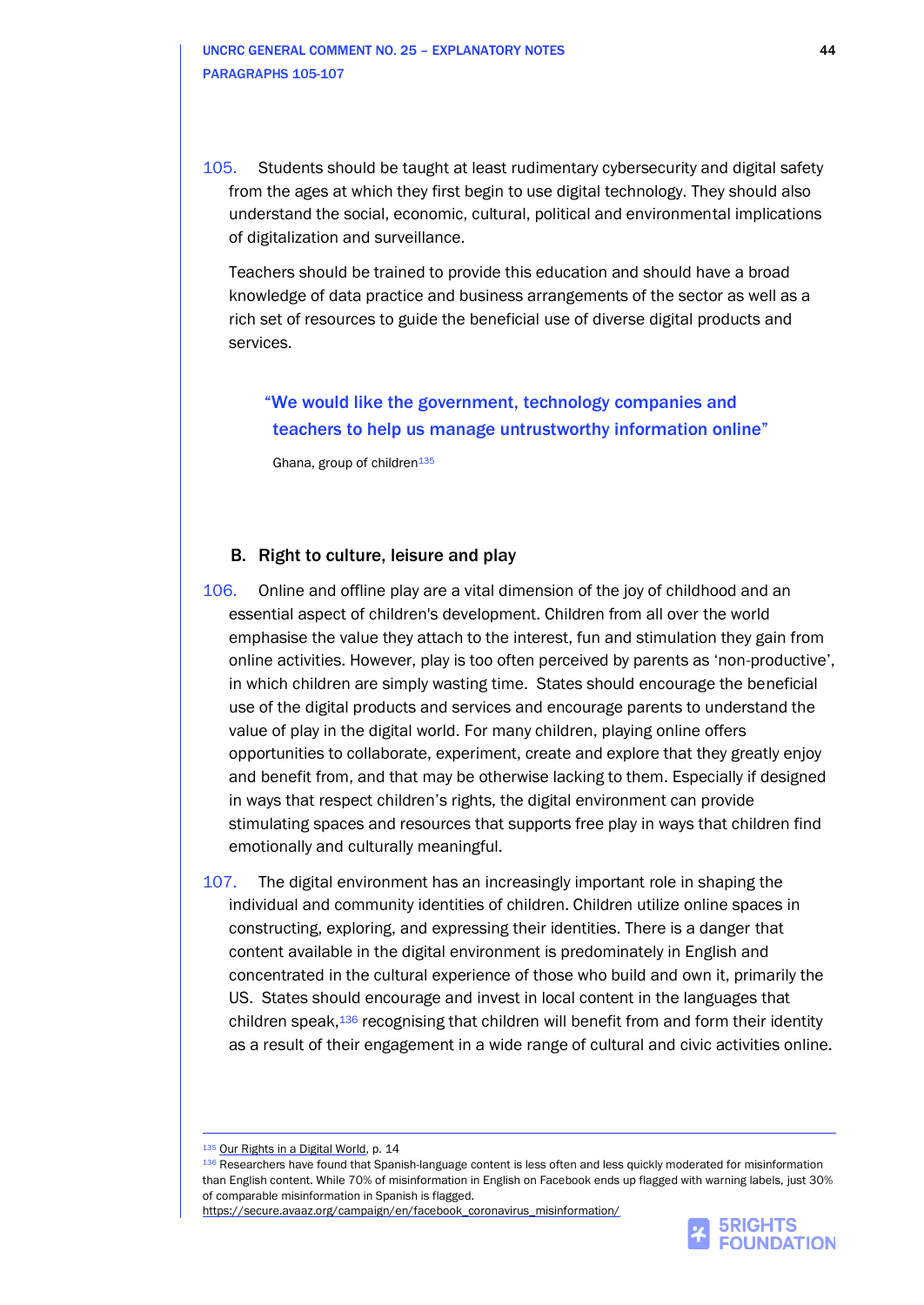45 UNCRC GENERAL COMMENT NO. 25 – EXPLANATORY NOTES PARAGRAPHS 108-112

- 108. The vast majority of the digital world is made by adults for use by adults, with the result that children are often left in a world that is not designed with them in mind. States should encourage digital products and services that are designed specifically for children and where children access adult products, providers must consider the needs of children. The digital environment represents an unparalleled opportunity for leisure and learning, but it must be designed to respect children's rights and meet their development needs.
- 109. Children need a balance between play and leisure in online and offline spaces, and face to face interaction is essential for all aspects of their development. As much as children enjoy and embrace digital life, meeting friends, families and accessing services in the places they live is also important to them. In particular, recreational activities such as games, socialising, participation in group activities and sports in the physical environment are important for their health, wellbeing and happiness.
- 110. Children can be harmed in the digital environment when, in order to engage in a game or activity, they are targeted by advertising (for example, for unhealthy food), pushed by persuasive design techniques, or encouraged to give up their personal data. The influence and impact of such techniques is such that the World Health Organisation made the reduction of children's exposure to marketing of unhealthy foods one of the core recommendations of their Commission on Ending Childhood Obesity.<sup>137</sup> States should regulate to ensure that children are offered protections from the aggressive commercialisation of childhood.
- 111. It is important when introducing regulations, to find a balance between providing adequate protection for children from harmful content and the freedom to explore opportunities for play, recreation and leisure online.

## XII. Special protection measures

### A. Protection from economic, sexual and other forms of exploitation

112. States must protect child victims of online sexual exploitation and abuse by ensuring that harmful material such as child sexual abuse material is actively investigated, identified and removed. This is to ensure that child victims of online child sexual abuse are identified, taken out of situations of abuse, and that they can access justice, remedy and necessary social and psychological support. For this to occur, national coordination and specialized training within law enforcement is necessary, adequate funding must also be allocated, and states must cooperate internationally.

137 <https://www.who.int/end-childhood-obesity/en/>



[https://www.euro.who.int/\\_\\_data/assets/pdf\\_file/0017/322226/Tackling-food-marketing-children-digital-world-trans](https://www.euro.who.int/__data/assets/pdf_file/0017/322226/Tackling-food-marketing-children-digital-world-trans-disciplinary-perspectives-en.pdf)[disciplinary-perspectives-en.pdf](https://www.euro.who.int/__data/assets/pdf_file/0017/322226/Tackling-food-marketing-children-digital-world-trans-disciplinary-perspectives-en.pdf)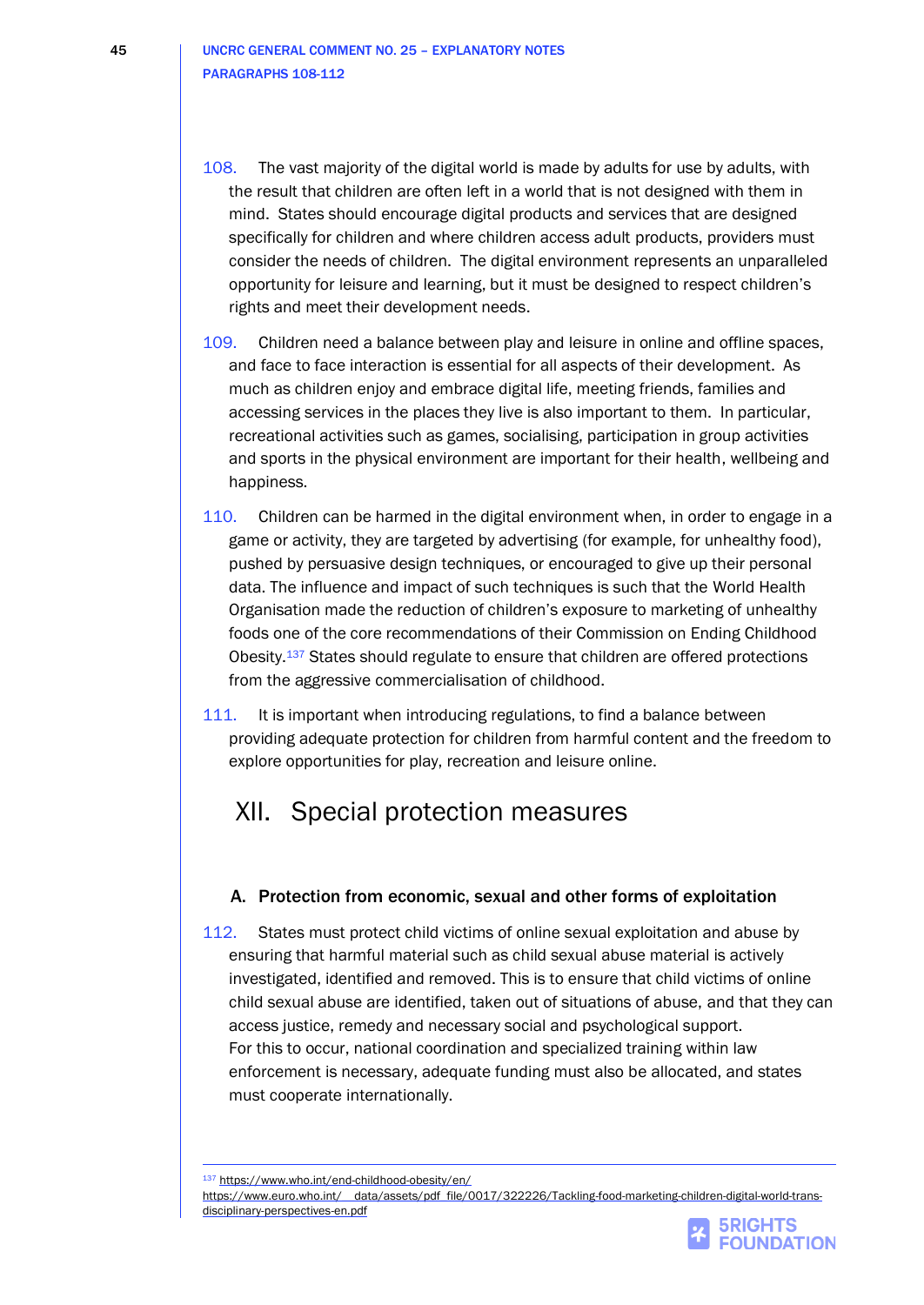113. States should regulate and enforce existing laws concerning artistic child labour, characterized by habitual, monetized or rewarded and performance-oriented with external expectations involvement of children in artistic or entertainment productions, with the appropriate protections stipulated, such as judicial authorization, educational and psychological accompaniment, and working day limits, as stipulated by the Convention No. 138 and the Recommendation No. 146 of the International Labour Organization, recognizing its relevance to child digital influencers. For example, France has passed a law on the commercial use of child influencers' images on online video sharing platforms if the child is under the age of 16.<sup>138</sup> These new protective measures will include child digital influencer under the remit of French labour codes, where compensation for child digital influencers will qualify as a salary.<sup>139</sup>

States should also review relevant laws and policies to ensure that children are protected against economic and other forms of exploitation, and that their rights with regard to work in the digital environment and related opportunities for remuneration are protected. States should also inform parents and children about protections that apply and ensure that appropriate enforcement mechanisms are in place. The digital artistic labour shall not be illegally exploited nor used as a means of targeting commercial content to other children. States should also inform parents and children about protections that apply and ensure that appropriate enforcement mechanisms are in place.

States must also work to address the role that child exploitation plays in the production of digital devices such as smartphones, laptops, and electric cars. For example, investigations have uncovered the presence of children working in unregulated conditions in the Democratic Republic of the Congo (DRC).<sup>140</sup>

114. States must ensure that laws and regulations are in place to protect children effectively from harmful goods or services that they may encounter online. These laws must be backed up by the necessary resources and commitment to enforce them.

Businesses who sell or make available age restricted goods and services need to employ age verification mechanisms that provide appropriate levels of safeguarding, privacy and data protection.

115. Laws that cover child trafficking must be updated to cover the digital environment, for example the United States House of Representatives bill, Fight Online Sex Trafficking Act (FOSTA) and the United States Senate bill, the Stop

**FOUNDATION** 

<sup>138</sup> <https://www.bbc.co.uk/news/world-europe-54447491>

<sup>139</sup> [https://marketinglaw.osborneclarke.com/data-and-privacy/french-parliament-adopts-law-commercial-use-child](https://marketinglaw.osborneclarke.com/data-and-privacy/french-parliament-adopts-law-commercial-use-child-influencers-image-video-sharing-platforms/#:~:text=The%20French%20Parliament%20adopted%20an,Youtubers%20count%20millions%20of%20subscribers.)[influencers-image-video-sharing-](https://marketinglaw.osborneclarke.com/data-and-privacy/french-parliament-adopts-law-commercial-use-child-influencers-image-video-sharing-platforms/#:~:text=The%20French%20Parliament%20adopted%20an,Youtubers%20count%20millions%20of%20subscribers.)

[platforms/#:~:text=The%20French%20Parliament%20adopted%20an,Youtubers%20count%20millions%20of%20subscr](https://marketinglaw.osborneclarke.com/data-and-privacy/french-parliament-adopts-law-commercial-use-child-influencers-image-video-sharing-platforms/#:~:text=The%20French%20Parliament%20adopted%20an,Youtubers%20count%20millions%20of%20subscribers.) [ibers.](https://marketinglaw.osborneclarke.com/data-and-privacy/french-parliament-adopts-law-commercial-use-child-influencers-image-video-sharing-platforms/#:~:text=The%20French%20Parliament%20adopted%20an,Youtubers%20count%20millions%20of%20subscribers.)

<sup>140</sup> [https://www.oecd-ilibrary.org/docserver/5d3abe03-](https://www.oecd-ilibrary.org/docserver/5d3abe03-en.pdf?expires=1615902487&id=id&accname=guest&checksum=60206F84B1815E701A64A522AE238C79)

[en.pdf?expires=1615902487&id=id&accname=guest&checksum=60206F84B1815E701A64A522AE238C79](https://www.oecd-ilibrary.org/docserver/5d3abe03-en.pdf?expires=1615902487&id=id&accname=guest&checksum=60206F84B1815E701A64A522AE238C79)**5RIGHTS**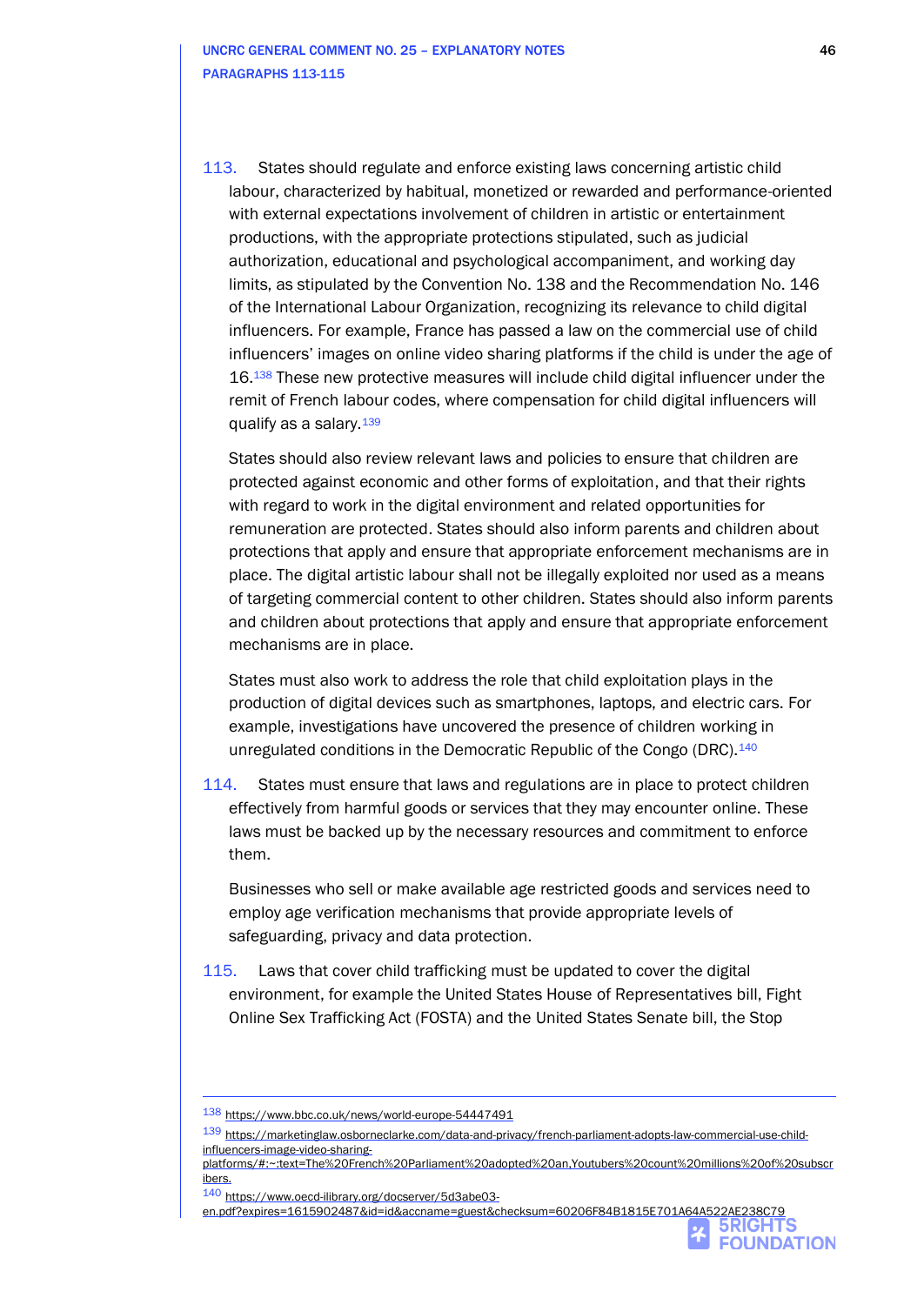Enabling Sex Traffickers Act (SESTA), signed by President Donald Trump.<sup>141</sup> The FOSTA-SESTA package makes it illegal to knowingly assist, facilitate, or support sex trafficking, including the sexual exploitation of children. States should ensure that digital services and products do not either intentionally or unintentionally foster or hide child trafficking.

116. Each jurisdiction or region may have its own laws, general comment no. 25 sets out the expectation that they will be updated to cover the digital world. In the UK for example, the introduction of a statutory code under the Data Protection Act 2018 to set standards for online services to protect children online – the Age Appropriate Design Code.<sup>142</sup> Or in Ghana where children are specifically cited in the 2012 Data Protection Act.<sup>143</sup>

### B. Administration of child justice

117. Children who are arrested and prosecuted for cybercrimes should receive the full protections of child justice systems as set out in general comment no. 24 (2019) on children's rights in the child justice system.<sup>144</sup> This includes terroristrelated offences that are alleged to take place in an online settings for example, children are increasingly at risk for the crime of 'glorifying terrorism'.<sup>145</sup> Cybercrimes can often effectively be addressed through the use of restorative justice mechanisms. Where applicable, pre-trial diversion processes must be available to child offenders with supervision and rehabilitative training on the responsible use of digital technologies.

States should seek to use digital technologies in ways that support children's access to justice.

118. The rise in self-generated content is associated with a number of norms of the digital world – for example popularity metrics that encourage young people to spread images that will get disproportionate engagement or the commercialisation of sexual content by influencers.<sup>146</sup>

Children do not have adult capacity nor responsibility and should not be criminalised for creating such content, but states should instead respond to this behaviour, some of which is generated under coercion, by providing children with the education and emotional support needed for their rehabilitation. Safety by design frameworks

<sup>142</sup> [https://ico.org.uk/for-organisations/age-appropriate-design/additional-resources/what-is-the-children-s](https://ico.org.uk/for-organisations/age-appropriate-design/additional-resources/what-is-the-children-s-code/#:~:text=The%20Children)[code/#:~:text=The%20Children's%20Code%20\(or%20Age,comes%20to%20their%20personal%20data.](https://ico.org.uk/for-organisations/age-appropriate-design/additional-resources/what-is-the-children-s-code/#:~:text=The%20Children)

<sup>143</sup> <https://iclg.com/practice-areas/data-protection-laws-and-regulations/ghana>

<sup>144</sup> <https://undocs.org/CRC/C/GC/24>

<sup>145</sup><https://www.trtworld.com/magazine/french-police-interrogate-muslim-children-for-disliking-insulting-cartoons-41233> 146 For example, OnlyFans, a subscription-based service allowing the sale and purchase of sexually explicit content, has become more mainstream for celebrities and social media influencers. Because of this celebrity-status, children have been both exposed to content stemming from OnlyFans (for example, because creators promote OnlyFans content on services such as Twitter, which allow nudity on their platform), as well as the idea that one can achieve financial success from the service. In this way, children are at risk from both accessing pornographic content, as well as unintentionally participating in the solicitation and production of child sexual abuse imagery when sexual content has been commercialised and advertised in the digital world.



<sup>141</sup> <https://www.vox.com/culture/2018/4/13/17172762/fosta-sesta-backpage-230-internet-freedom>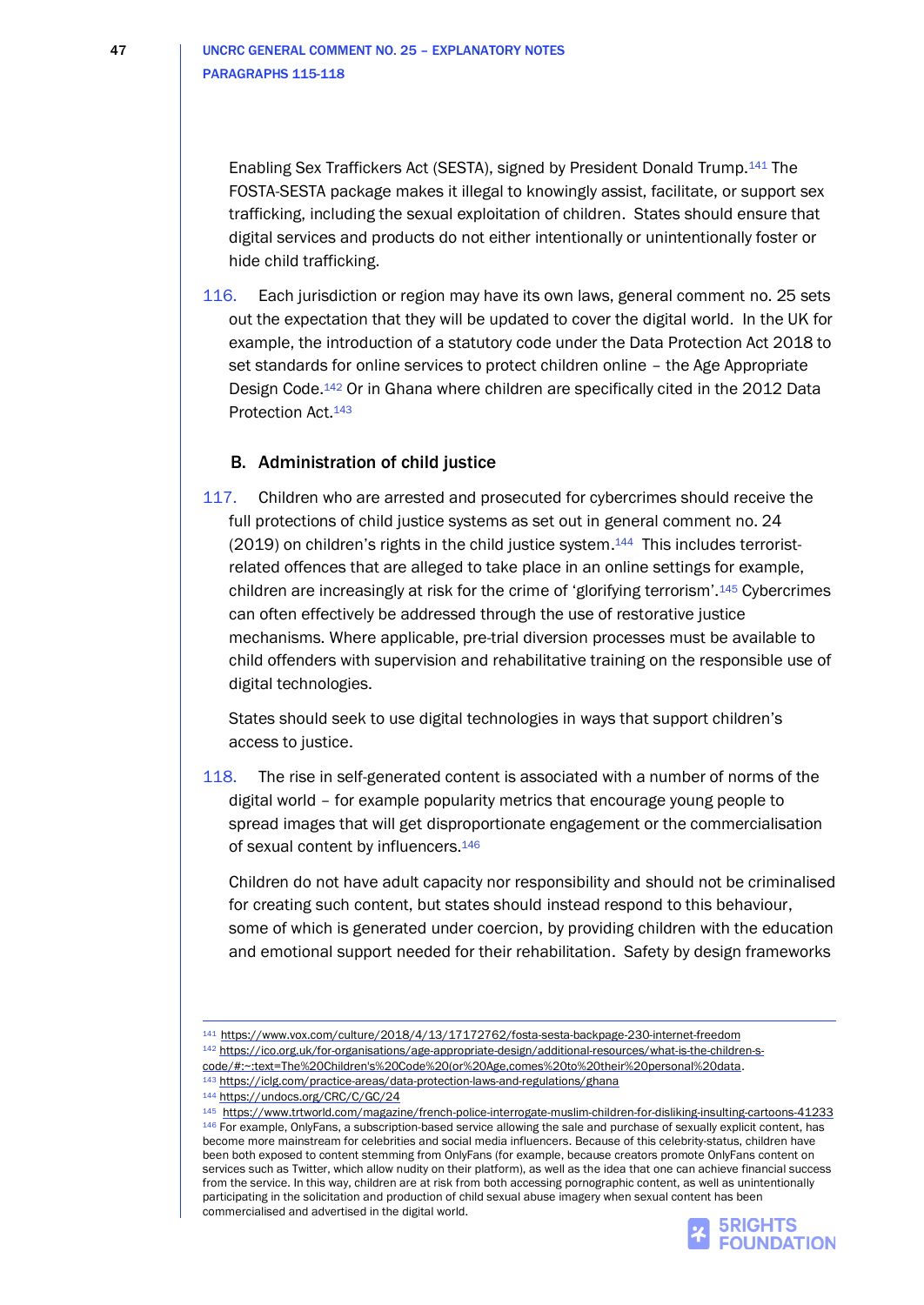should ensure that digital services do not enable and encourage the creation of selfgenerated sexual content.

- 119. Surveillance in public places should not be used to prosecute children or deprive them of other rights – for example the right to association. In the summer months of 2020, protestors gathered around the world in solidarity with the Black Lives Matter movement. There is concern that digital surveillance, from police use of facial recognition software and public videos or images uploaded of protestors, could leave many people unknowingly part of facial recognition databases.<sup>147</sup>
- 120. Where the digitalisation of court proceedings results in a lack of in-person contact with children, it may undermine the child's ability to meaningfully engage with the courts and, within the criminal justice system, and frustrate rehabilitative and restorative justice measures built on developing relationships with the child. Remote court proceedings may be disorientating or deprive children of in person support that they need.

AI introduced into the justice system may have discriminatory effects or violate children's other rights, a precautionary principle should be followed to prevent violation of the right to non-discrimination and of privacy in the context of AI.<sup>148</sup>

States should ensure that the roll out of digital services in justice settings does not undermine children's rights or alienate them from the process of justice. Where children are deprived of their liberty, in person contact is equally necessary to ensure the well-being and rehabilitation of children.

## C. Protection of children in armed conflict, migrant children and children in other vulnerable situations

121. The digital environment can empower children and others with valuable information about situations during armed conflicts, seeking asylum, and natural disasters which may be the difference between life and death. It can enable them to maintain contact with families, seek vital information, obtain help, continue with education, and feel connected with the outside world. In some cases, the digital environment can even be an escape from the realities of armed conflicts, as demonstrated by the popularity of video games for young people in Afghanistan.<sup>149</sup> Issues like commercial (or non-commercial) exploitation of vulnerable children from such environments must be considered by governments – photography, videography, drone surveillance, or other such modes for activities like documentary-making etc.; especially when non-consensual is a grave violation of the rights of these vulnerable children.

147 <https://www.theguardian.com/commentisfree/2020/jul/17/protest-black-lives-matter-database> <sup>148</sup> [https://www.europarl.europa.eu/cmsdata/196205/COUNCIL%20OF%20EUROPE%20-](https://www.europarl.europa.eu/cmsdata/196205/COUNCIL%20OF%20EUROPE%20-%20European%20Ethical%20Charter%20on%20the%20use%20of%20AI%20in%20judicial%20systems.pdf) [%20European%20Ethical%20Charter%20on%20the%20use%20of%20AI%20in%20judicial%20systems.pdf](https://www.europarl.europa.eu/cmsdata/196205/COUNCIL%20OF%20EUROPE%20-%20European%20Ethical%20Charter%20on%20the%20use%20of%20AI%20in%20judicial%20systems.pdf) 149 [https://www.nytimes.com/2020/11/23/world/asia/afghanistan-video-games-pubg-playerunknown](https://www.nytimes.com/2020/11/23/world/asia/afghanistan-video-games-pubg-playerunknown-battlegrounds.html)[battlegrounds.html](https://www.nytimes.com/2020/11/23/world/asia/afghanistan-video-games-pubg-playerunknown-battlegrounds.html)

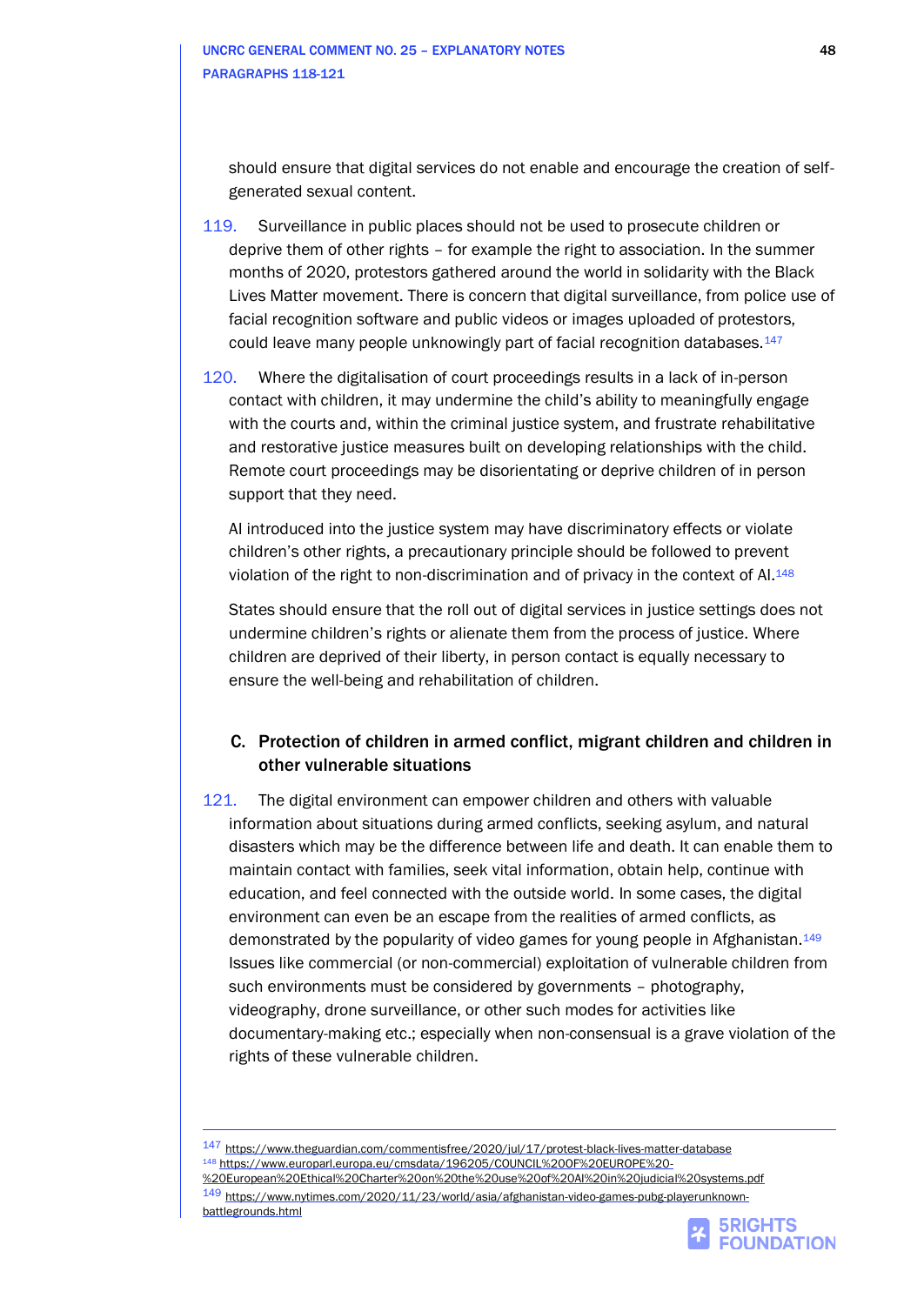Intergovernmental social cohesion programs for the digital environment should be considered and designed in order to overcome the problems faced by children in armed conflict, migration and other vulnerable situations (to improve life skills, to minimise social adaptation problems, to increase their awareness of risks and resources in society, to ensure that they live a life in accordance with their rights and at the same time to develop mutual understanding and tolerance between cultures).

122. The digital environment has allowed for grooming of children by extremist groups to become radicalised and involved in armed or violent conflict both domestically and internationally. For example, German citizen Linda Wenzel is just one of dozens of children groomed and recruited through digital communication at 15 years old to go to Syria from Germany to join ISIS.<sup>150</sup> States should ensure that such activity is criminalised and effectively investigated and prosecuted.

## XIII. International and regional cooperation

- 123. The international nature of the businesses that provide digital services and products creates a need for bilateral and multilateral cooperation. While individual states have a responsibility to protect children within the confines of the legislation of the country in which they live, states should collaborate for the purposes of law enforcement, in order to share information, and to create consistent standards. If such measures were international or regional they would be better placed to protect the full gamut of rights, such as freedom of expression or the right to information, whilst tackling disinformation and hate speech.
- 124. The digital word is international in nature and therefore cooperation between states is encouraged. Many states have begun the process of creating standards and regulatory regimes in one or more areas covered by the General Comment. Knowledge sharing and adopting common approaches has the potential to speed up and support greater provisions and protections for children across the globe. Cooperation may be on a regional, international and bilateral basis. In particular, the adoption of common language and definitions will ensure smooth cooperation across borders. For example, the Universal Terminology of the Model National Response on child sexual abuse.<sup>151</sup>

<sup>151</sup> https://www.weprotect.org/wp-content/uploads/WePROTECT-Model-National-Response.pdf



<sup>150</sup> https://www.independent.co.uk/news/world/german-isis-bride-death-penalty-hanging-iraq-groomed-teenager-lindawenzel-a7984171.html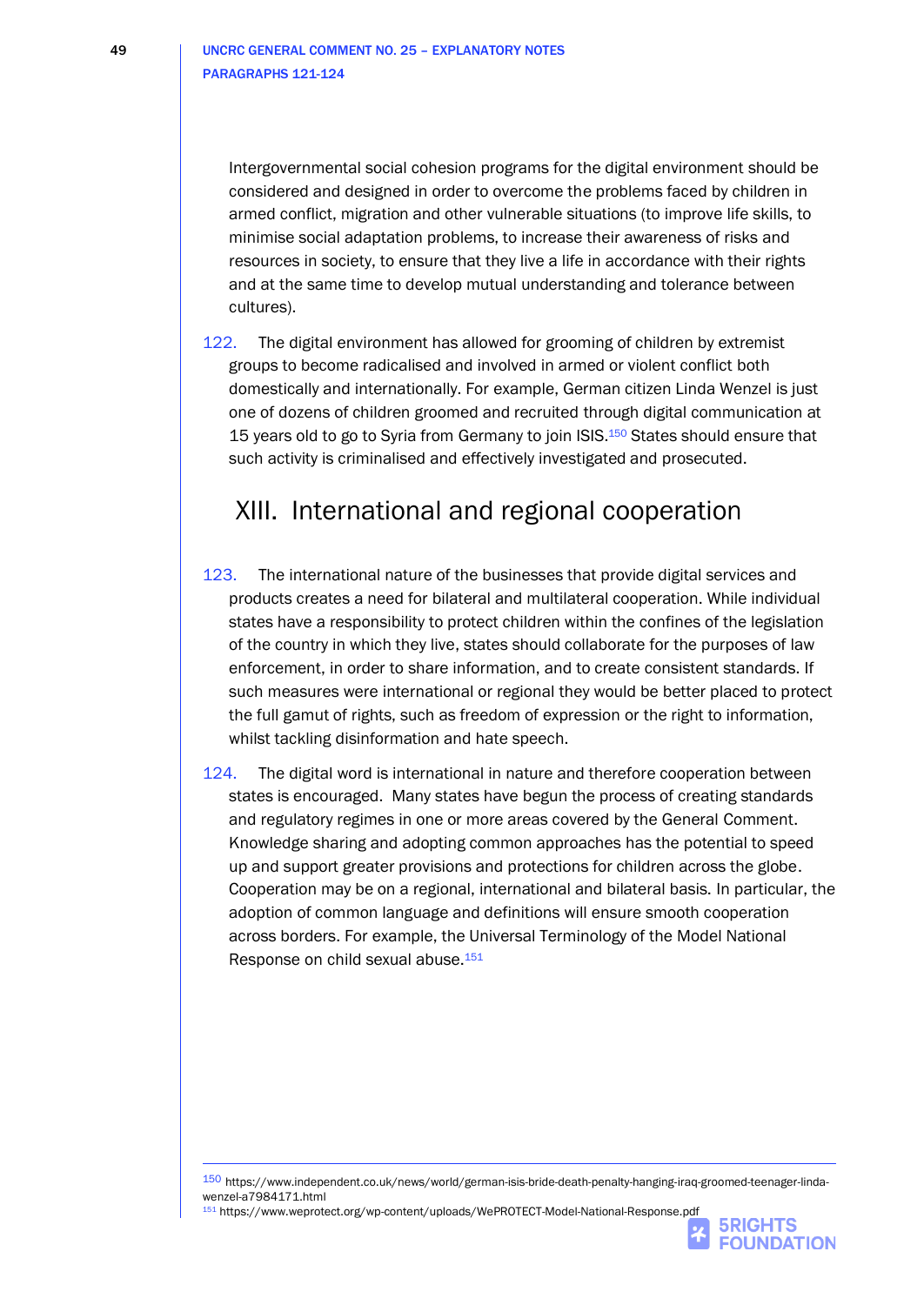## XIV. Dissemination

125. The content and recommendations of the GC will have greater value if they are widely known about and understood. States need to make significant efforts to ensure that everyone for whom it is relevant has access to it and is supported to understand what it means and what action needs to be taken in response. Child friendly or accessible versions should also be made available and distributed very widely throughout society.

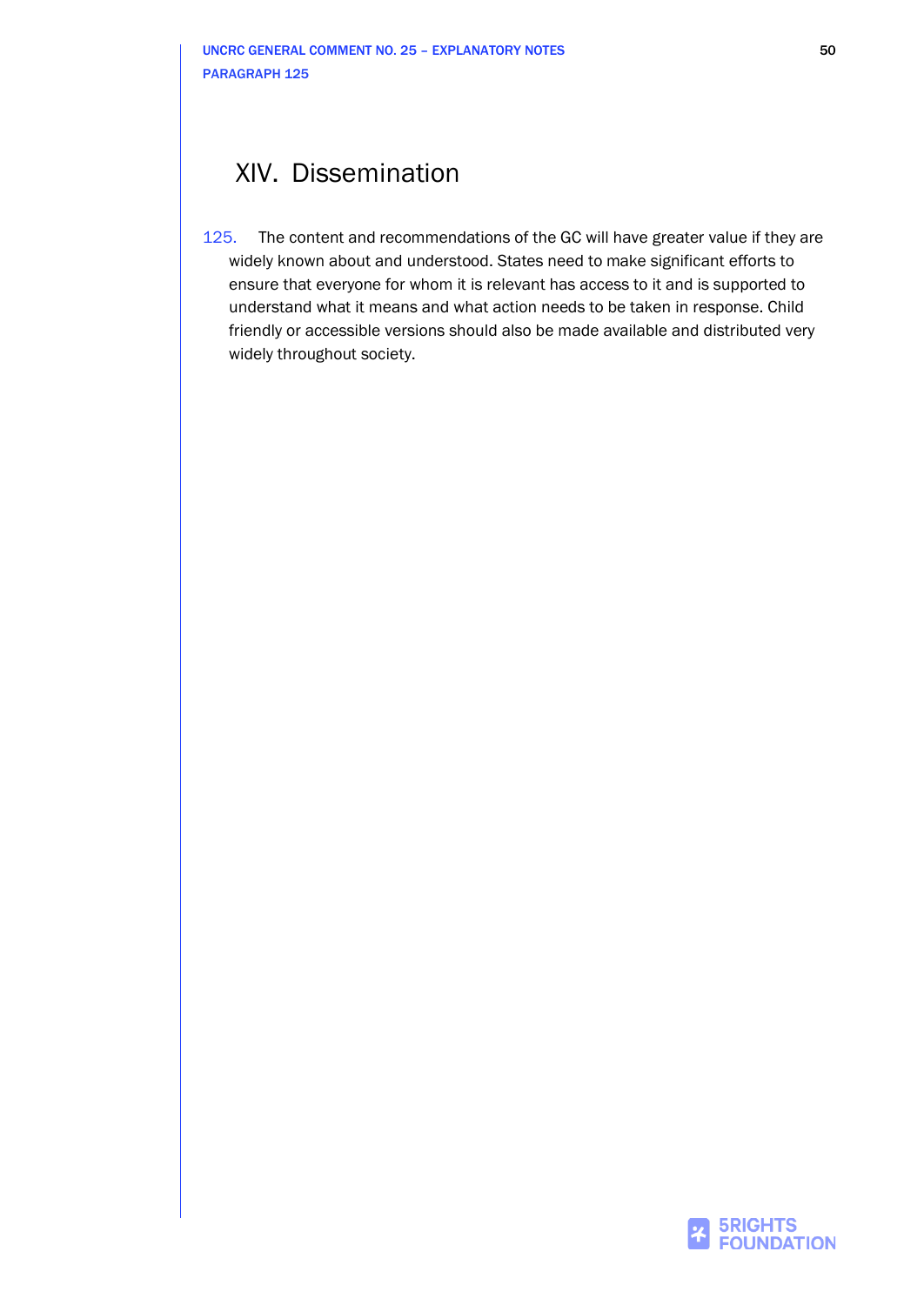# Appendix 1: Glossary

| <b>Term</b>                                           | <b>Definition</b>                                                                                                                                                                                                                                                                                                                |
|-------------------------------------------------------|----------------------------------------------------------------------------------------------------------------------------------------------------------------------------------------------------------------------------------------------------------------------------------------------------------------------------------|
| Assistive<br>technology                               | Technology developed to support or improve an individual's<br>independence, including adaptive and rehabilitative systems and<br>devices for people with disabilities such as a screen reader or<br>speech recognition.                                                                                                          |
| Automated<br>processing                               | The process of making a decision by automated means, i.e. using<br>software configured to analyse the data provided and to follow set<br>rules to reach decisions based on algorithms, without human<br>involvement.                                                                                                             |
| Automated<br>search                                   | The process of assessing user data to filter the content they<br>access online, primarily for commercial interests. Content is<br>usually chosen based on perceptions of the user's reaction to<br>other content, or based on content that other users who acted in<br>similar ways went on to seek out.                         |
| Automated<br>systems                                  | Software and hardware programmed to perform a function<br>automatically without the need for human intervention to provide<br>inputs and instructions for each operation.                                                                                                                                                        |
| Behavioural<br>targeting                              | Analysing users' online activity in order to target them with<br>advertising, messaging, suggestions for further content or contacts<br>with other users based on their previous preferences, often with<br>the intention to manipulate their future behaviour.                                                                  |
| Content,<br>contact,<br>conduct and<br>contract risks | Content risks: Potential harm to users based on the nature of<br>online content, including age-inappropriate (e.g. pornography),<br>unreliable (e.g. misinformation or disinformation) or certain other<br>categories of content (e.g. promoting risky behaviour or methods<br>of self-harm or suicide).                         |
|                                                       | Contact risks: Potential harm created by the opportunity for users<br>to contact each other using online services, e.g. enabling strangers<br>or people hiding their identity to contact children                                                                                                                                |
|                                                       | Conduct risks: Potential harm based on the behaviour or conduct<br>of the user or their peers, e.g. deliberately using online platforms<br>to threaten or harass other users, including cyberbullying,<br>"sexting" and hateful comments, sometimes also unintentionally<br>by disclosure of private information of other users. |
|                                                       | Contract risks: Potential harm wherein a user is exposed to<br>inappropriate commercial contractual relationships or pressures,<br>e.g. compulsive use, gambling, targeted advertising, hidden costs,<br>unfair terms and conditions, and loss of control of personal data.                                                      |
| Content<br>moderation                                 | The practice of monitoring and reviewing user-generated content<br>against pre-determined rules to remove content deemed                                                                                                                                                                                                         |
|                                                       | <b>5RIGHTS</b><br><b>FOUNDATION</b>                                                                                                                                                                                                                                                                                              |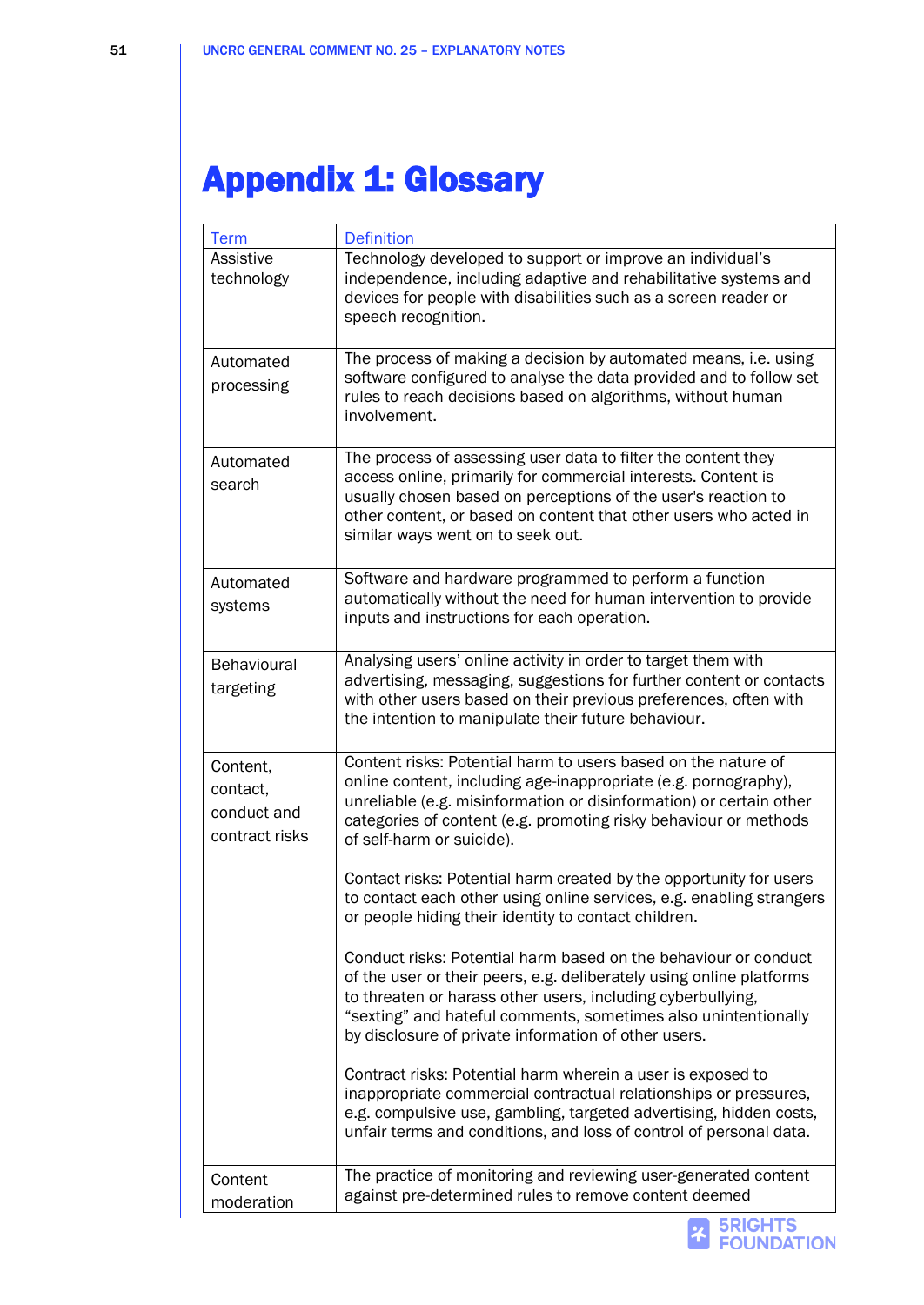|                          | impermissible, either automatically or using human moderators.<br>Content moderation can be performed simultaneously with content<br>generation, as in chat services or with a time delay, as in forums.                                                                                                                        |
|--------------------------|---------------------------------------------------------------------------------------------------------------------------------------------------------------------------------------------------------------------------------------------------------------------------------------------------------------------------------|
| Cyber-<br>aggression     | Acts of harm enacted by individuals or groups, online or through<br>the use of digital technology, often with the intention of causing<br>offense or hurt to another individual or group.                                                                                                                                       |
| Data<br>minimization     | The principle of only collecting the minimal amount of relevant<br>personal data necessary to the purpose for which it is being<br>processed, and retaining that data only so far as it is necessary to<br>the purpose.                                                                                                         |
| Data processing          | Includes processes of data collection, recording, retention,<br>analysis, dissemination and use.                                                                                                                                                                                                                                |
| Digital literacy         | The ability to use information and communication technologies to<br>find, evaluate, create, and communicate. Related terms include<br>'media literacy', 'information literacy' or 'media and information<br>literacy', among others.                                                                                            |
| Digitization             | The adaptation of environments, practices, businesses and daily<br>life to include and benefit from digital services and infrastructure.<br>This also refers to the conversion of information into a digital<br>format.                                                                                                         |
| Disinformation           | Disinformation: When false information is knowingly shared.                                                                                                                                                                                                                                                                     |
| and<br>misinformation    | Misinformation: When false information is shared, but no<br>intentional harm is meant.                                                                                                                                                                                                                                          |
| Emotional<br>analytics   | The collection of data to determine or infer an individual's mood,<br>often conducted by assessing video, voice and written<br>communication, or personal data, to identify markers such as<br>facial expression and tone that are correlated with specific<br>emotions using machine learning techniques including algorithms. |
| Identity theft           | The fraudulent impersonation of another individual, e.g. in order to<br>access their wealth, damage their reputation, gain access to their<br>online contacts or otherwise profit.                                                                                                                                              |
| Immersive<br>advertising | The seamless integration of advertisements into online content or<br>digital services, allowing users to remain immersed in the content<br>and services features whilst simultaneously being exposed to<br>brand marketing and messaging.                                                                                       |
| Implant<br>technology    | A microchip that can be implanted into a person to store, track or<br>retrieve information contained in an external database, such as 3<br>personal identification, and/or medical or law enforcement or<br>contact information.                                                                                                |

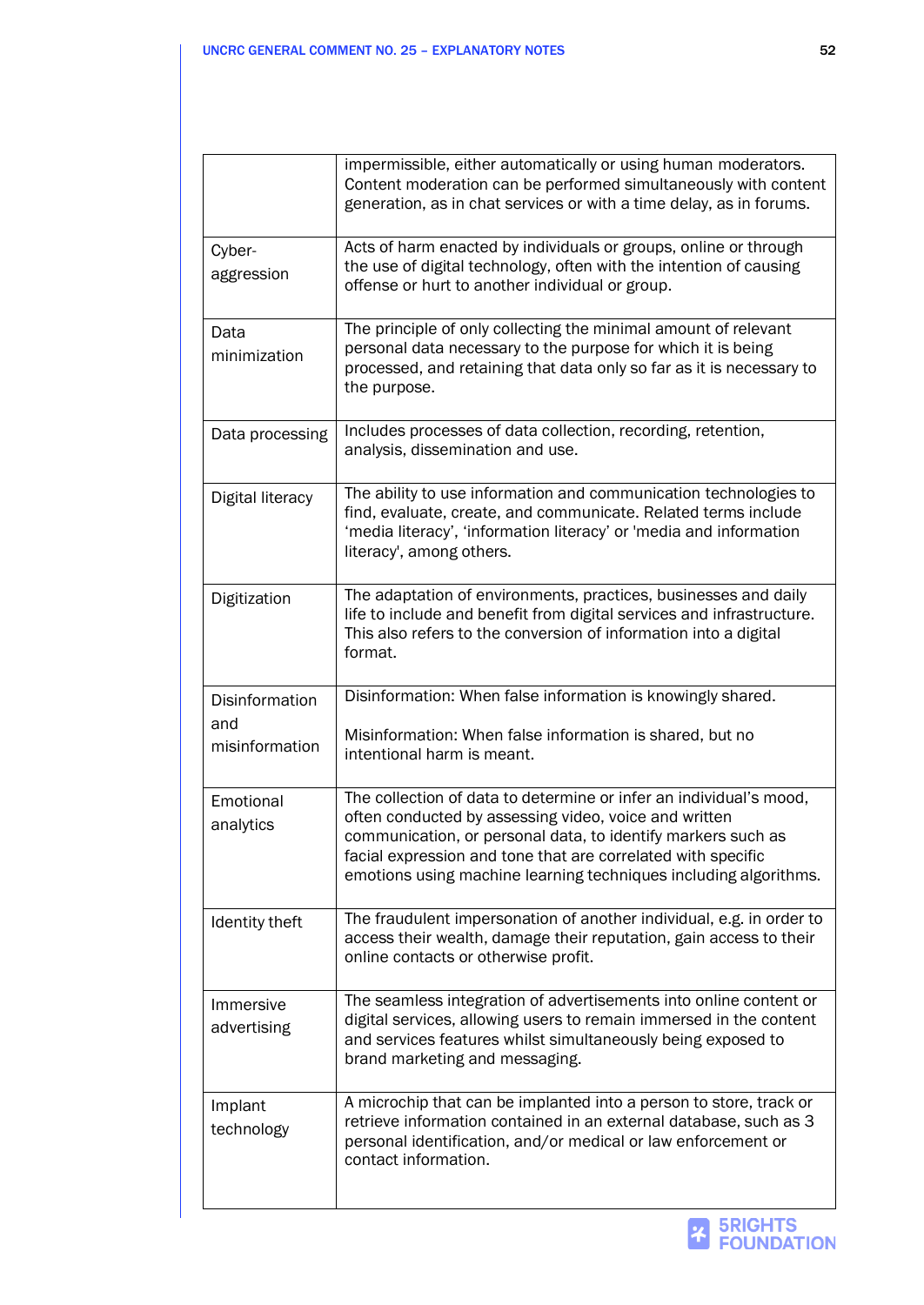| Information<br>filtering            | The use of a programme to screen digital content and identify or<br>hide content that matches set criteria. Common uses of<br>information filtering include hiding offensive content from<br>appearing in search engine results, or sorting which results appear<br>first.                             |
|-------------------------------------|--------------------------------------------------------------------------------------------------------------------------------------------------------------------------------------------------------------------------------------------------------------------------------------------------------|
| Interoperability                    | The ability of different systems to communicate with each other,<br>share data and make use of received information.                                                                                                                                                                                   |
| Neuromarketing                      | The study of how people's brains react to marketing content, and<br>the application of this in developing more effective marketing<br>campaigns. Reactions can be measured in a wide range of ways,<br>from brain activity scanning to engagement time, click-throughs<br>and time spent on a website. |
| Privacy-by-<br>design               | The practice of designing online services with the aim of protecting<br>users' privacy as much as possible, e.g. by setting the accounts of<br>underage users to be private-by-default or by minimizing the<br>amount of data collected.                                                               |
| Profiling                           | The practice of using an individual's personal data to infer, predict<br>or analyse characteristics about that person, e.g. their likes,<br>dislikes, preferences, views, opinions or behaviour, to recommend<br>content, products or services based on the person's data profile.                     |
| Safety-by-<br>design                | The practice of designing online services with the aim of ensuring<br>users' safety as much as possible, e.g. by default safe settings for<br>accounts of underage users or by preventing adults from<br>contacting underage users.                                                                    |
| Targeted<br>advertising             | The practice of showing particular adverts to users based on data<br>collected about them, e.g. their online activity, purchases, location,<br>gender, age, preferences, etc.                                                                                                                          |
| Virtual and<br>augmented<br>reality | Virtual reality: The computer-generated simulation of a three-<br>dimensional image or environment that can be interacted with in a<br>seemingly real or physical way by a person using special digital<br>equipment, such as a helmet with a screen inside or gloves fitted<br>with sensors.          |
|                                     | Augmented reality: A simulation of the physical world with altered<br>characteristics or supplemented items, usually experienced<br>through a screen to enable the overlay of virtual objects over a live<br>image or video of reality.                                                                |